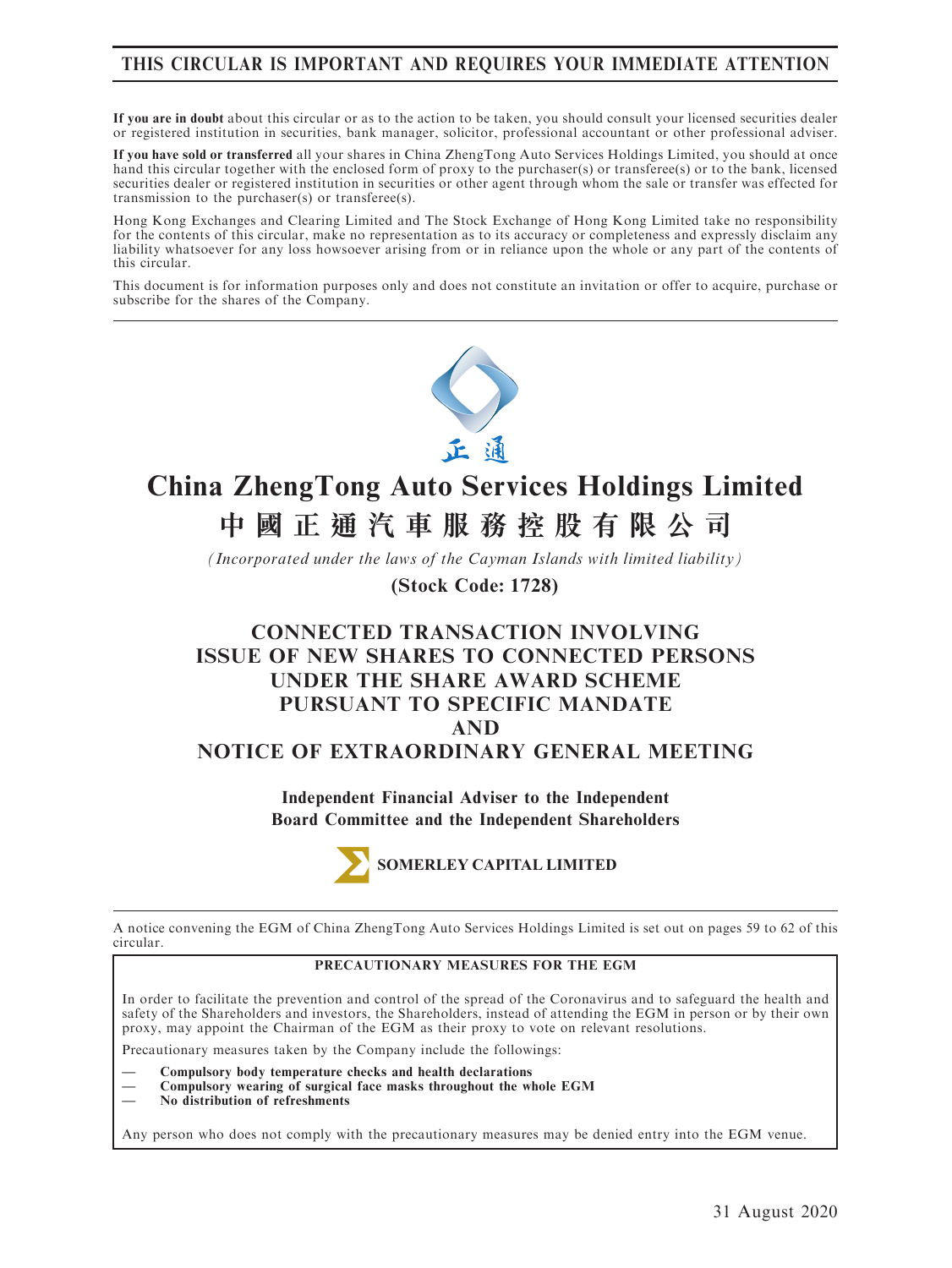#### PRECAUTIONARY MEASURES FOR THE EGM

In view of the ongoing Novel Coronavirus (COVID-19) epidemic and recent requirements for prevention and control of its spread, the Company will implement necessary preventive measures at the EGM to protect attending Shareholders, investors, staffs and other stakeholders from the risk of infection, including the followings:

- (i) Compulsory body temperature checks will be conducted for every Shareholder, proxy and other attendee at the entrance of the EGM venue. Any person with a body temperature of over 37.2 degrees Celsius may be denied entry into the EGM venue or be required to leave the EGM venue.
- (ii) All Shareholders, proxies and other attendees are required to complete and submit at the entrance of the EGM venue a declaration form confirming their names and contact details, and confirming that they have not travelled to, or to their best of knowledge had physical contact with any person who has recently travelled to, any affected countries or areas outside of Hong Kong (as per guidelines issued by the Hong Kong government at www.chp.gov.hk/en/features/102742.html) at any time in the preceding 14 days. Any person who does not comply with this requirement may be denied entry into the EGM venue or be required to leave the EGM venue.
- (iii) The attendees must wear surgical face masks inside the EGM venue at all times, and to maintain a safe distance between seats.
- (iv) There will not be any serving of refreshments.

To the extent permitted under law, when necessary, the Company reserves the right to deny entry into the EGM venue or require any Shareholders or person to leave the EGM venue in order to ensure the safety of the attendees at the EGM.

The Shareholders, for the benefit of facilitating the prevention and control of the spread of the epidemic, instead of attending the EGM in person, may appoint the Chairman of the EGM as their proxy to vote on the relevant resolutions, by completing and returning the proxy form attached to this circular.

Whether or not you intend to attend the EGM in person, please complete the accompanying form of proxy in accordance with the instructions stated thereon and return it to the Company's branch share registrar and transfer office in Hong Kong, Computershare Hong Kong Investor Services Limited, at 17M Floor, Hopewell Centre, 183 Queen's Road East, Wan Chai, Hong Kong as soon as possible but in any event not later than 48 hours before the time appointed for the holding of the EGM (i.e. Tuesday, 15 September 2020 at 11:00 a.m.) or any adjournment thereof (as the case may be). Completion and return of the form of proxy will not preclude you from attending and voting in person at the meeting and at any adjournment thereof if you so wish.

If any Shareholder has any questions about the relevant resolutions, or about the Company or any matters for communication with the Board, they are welcome to contact the Company via its investor relations department by sending an e-mail to ir@zhengtongauto.com.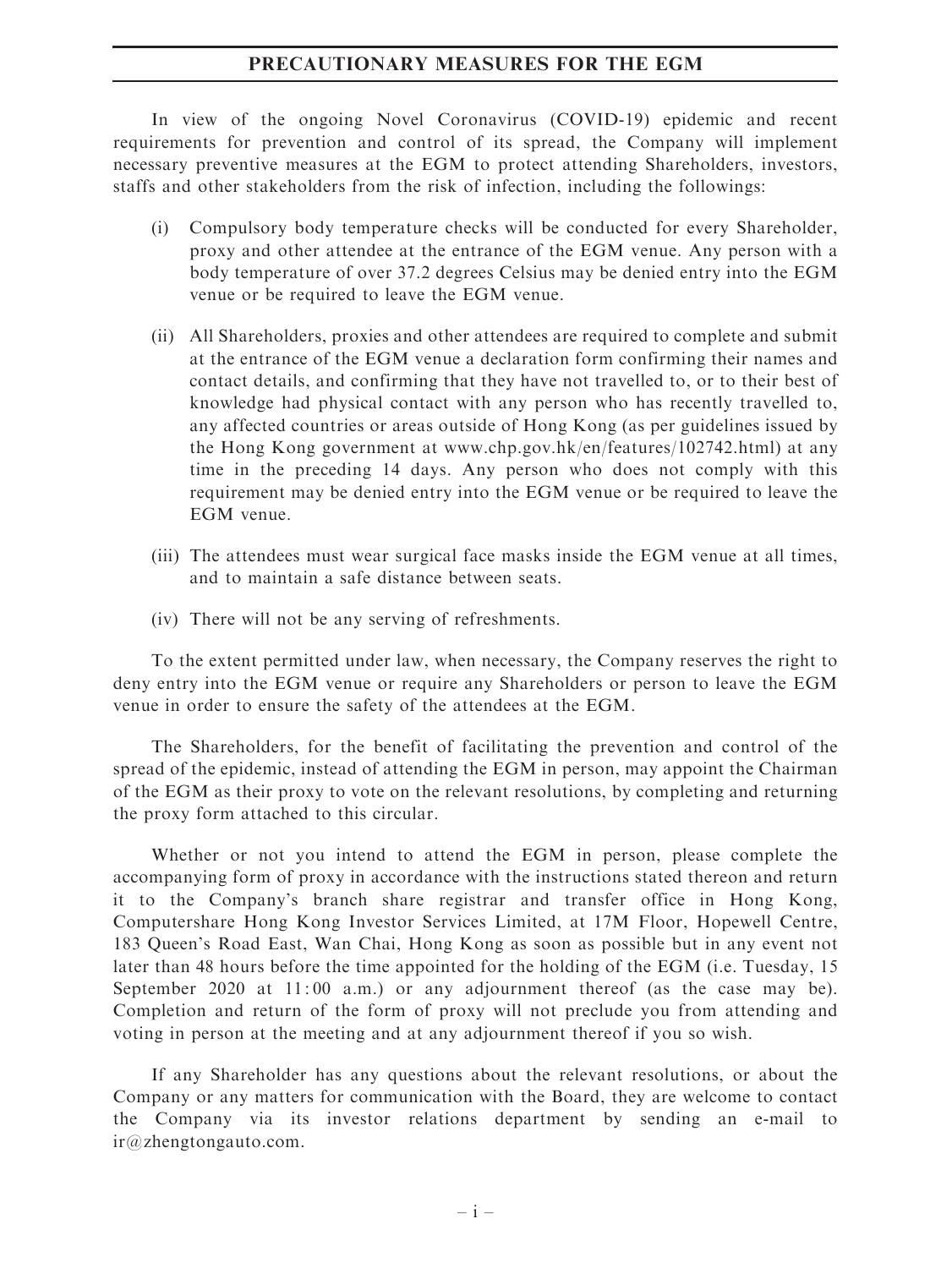# **CONTENTS**

# Page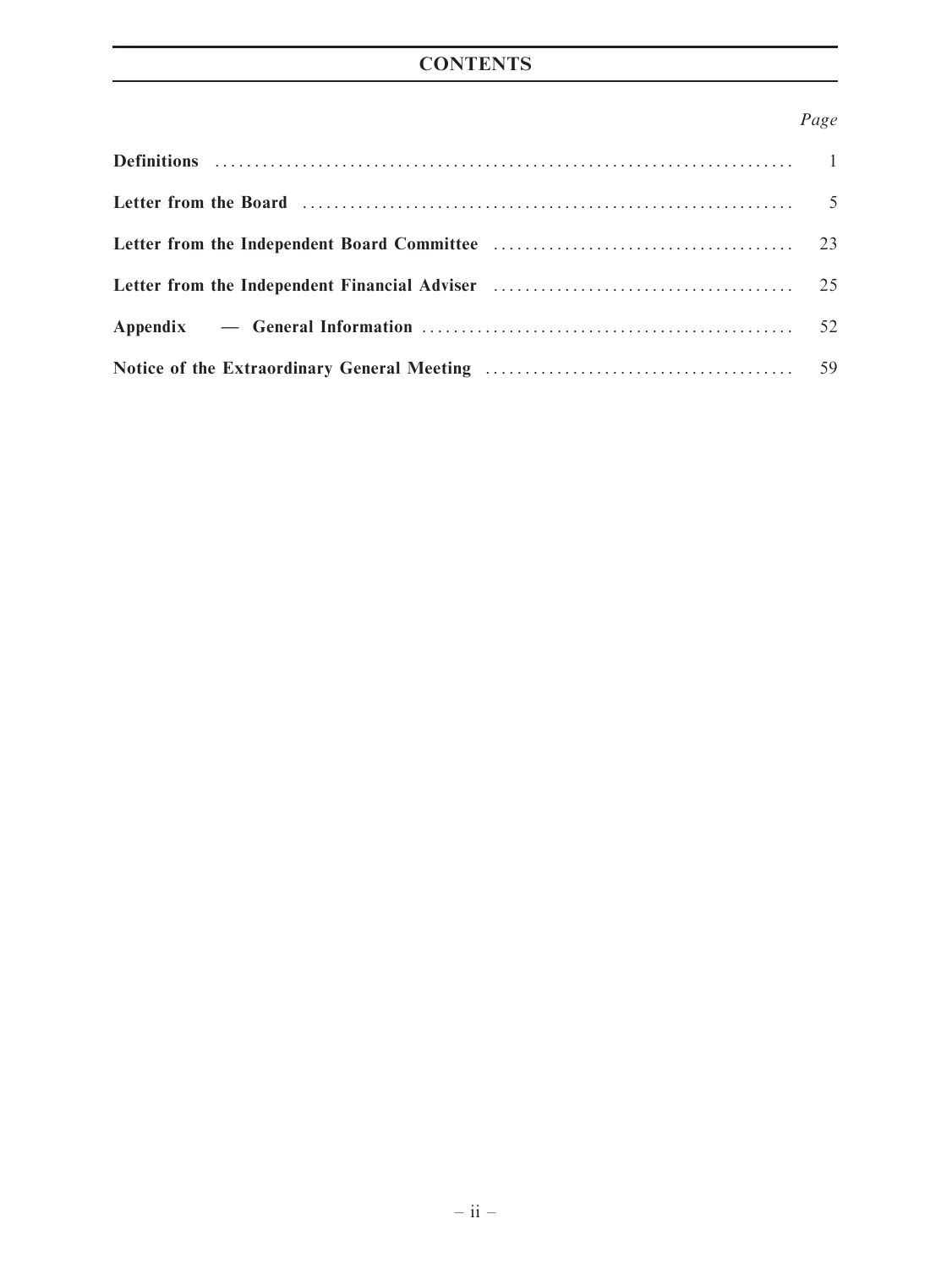# DEFINITIONS

In this circular, the following expressions have the following meanings unless the context requires otherwise:

| "Announcement"                       | the announcement of the Company dated 12 June 2020 in<br>relation to, among others, the adoption of the Scheme and the<br>grant of Grant Shares including the Connected Grant Shares to<br>the Connected Selected Participants under the Scheme                                                                                                         |
|--------------------------------------|---------------------------------------------------------------------------------------------------------------------------------------------------------------------------------------------------------------------------------------------------------------------------------------------------------------------------------------------------------|
| "associate(s)"                       | has the meaning ascribed to it in the Listing Rules                                                                                                                                                                                                                                                                                                     |
| "Board"                              | the board of Directors                                                                                                                                                                                                                                                                                                                                  |
| "Company"                            | China ZhengTong Auto Services Holdings Limited 中國正通汽車<br>服務控股有限公司, an exempted company incorporated in the<br>Cayman Islands with limited liability, the Shares of which are<br>listed on the Main Board of the Stock Exchange                                                                                                                          |
| "Connected Grant<br>Shares"          | 11,400,000 new Shares proposed to be allotted and issued to the<br>Trustee on trust for the Connected Selected Participants                                                                                                                                                                                                                             |
| "connected person(s)"                | has the meaning ascribed thereto under the Listing Rules                                                                                                                                                                                                                                                                                                |
| "Connected Selected<br>Participants" | the Selected Participants who are connected with the Company<br>or connected persons of the Company                                                                                                                                                                                                                                                     |
| " $Directory$ "                      | the director(s) of the Company                                                                                                                                                                                                                                                                                                                          |
| "EGM"                                | the extraordinary general meeting of the Company to be<br>convened and held on Thursday, 17 September 2020 at 11:00<br>a.m. at which the ordinary resolutions for the grant of the<br>Specific Mandate and the allotment and issue of the Connected<br>Grant Shares will be considered and, if thought fit, approved by<br>the Independent Shareholders |
| "Grant Date"                         | in relation to any Grant Share, the date on which the Grant<br>Share is, was or is to be granted                                                                                                                                                                                                                                                        |
| "Grant Shares"                       | Shares, fully paid or credited as fully paid, granted or to be<br>granted to Selected Participant(s) under the Scheme                                                                                                                                                                                                                                   |
| "Group"                              | the Company and its subsidiaries from time to time                                                                                                                                                                                                                                                                                                      |
| "HK\$"                               | Hong Kong dollars, the lawful currency of Hong Kong                                                                                                                                                                                                                                                                                                     |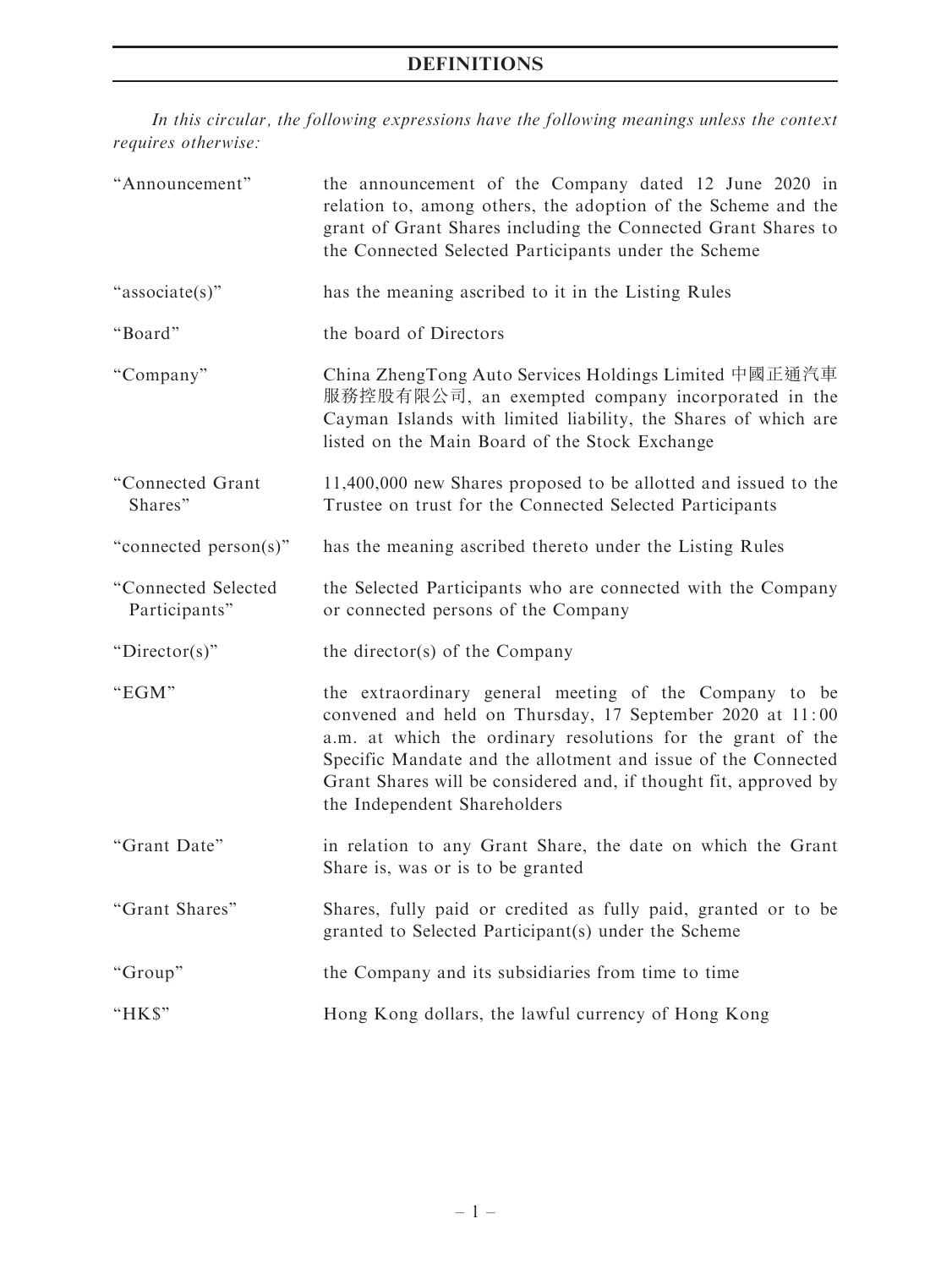# DEFINITIONS

| "Hong Kong"                              | the Hong Kong Special Administrative Region of the PRC                                                                                                                                                                                                                                                                                                                                                                                                     |
|------------------------------------------|------------------------------------------------------------------------------------------------------------------------------------------------------------------------------------------------------------------------------------------------------------------------------------------------------------------------------------------------------------------------------------------------------------------------------------------------------------|
| "Independent Board<br>Committee"         | an independent board committee of the Board comprising all the<br>independent non-executive Directors established for the purpose<br>of advising the Independent Shareholders on the grant of the<br>Specific Mandate, the allotment and issue of the Connected<br>Grant Shares to the Trustee on trust for the Connected Selected<br>Participants and transactions contemplated thereunder                                                                |
| "Independent Financial<br>Adviser"       | Somerley Capital Limited, a licensed corporation to carry out<br>Type 1 (dealing in securities) and Type 6 (advising on corporate<br>finance) regulated activities under the SFO, and appointed to<br>advise the Independent Board Committee and the Independent<br>Shareholders in respect of the grant of the Specific Mandate and<br>the allotment and issue of Connected Grant Shares described<br>herein and the transactions contemplated thereunder |
| "Independent<br>Shareholders"            | Shareholders other than the Connected Selected Participants and<br>their respective associates                                                                                                                                                                                                                                                                                                                                                             |
| "Independent Third<br>Party(ies)"        | an individual(s) or a company(ies) who or which is (are)<br>independent of and not connected with (within the meaning of<br>the Listing Rules) any Directors, chief executive or substantial<br>shareholders, of the Company, its subsidiaries or any of their<br>respective associate(s)                                                                                                                                                                  |
| "Latest Practicable<br>Date"             | 25 August 2020, being the latest practicable date prior to the<br>printing of this circular for ascertaining certain information in<br>this circular                                                                                                                                                                                                                                                                                                       |
| "Listing Committee"                      | has the meaning ascribed to it in the Listing Rules                                                                                                                                                                                                                                                                                                                                                                                                        |
| "Listing Rules"                          | the Rules Governing the Listing of Securities on the Stock<br>Exchange                                                                                                                                                                                                                                                                                                                                                                                     |
| "Non-connected<br>Selected Participants" | the Selected Participants who are not connected with the<br>Company or connected persons of the Company                                                                                                                                                                                                                                                                                                                                                    |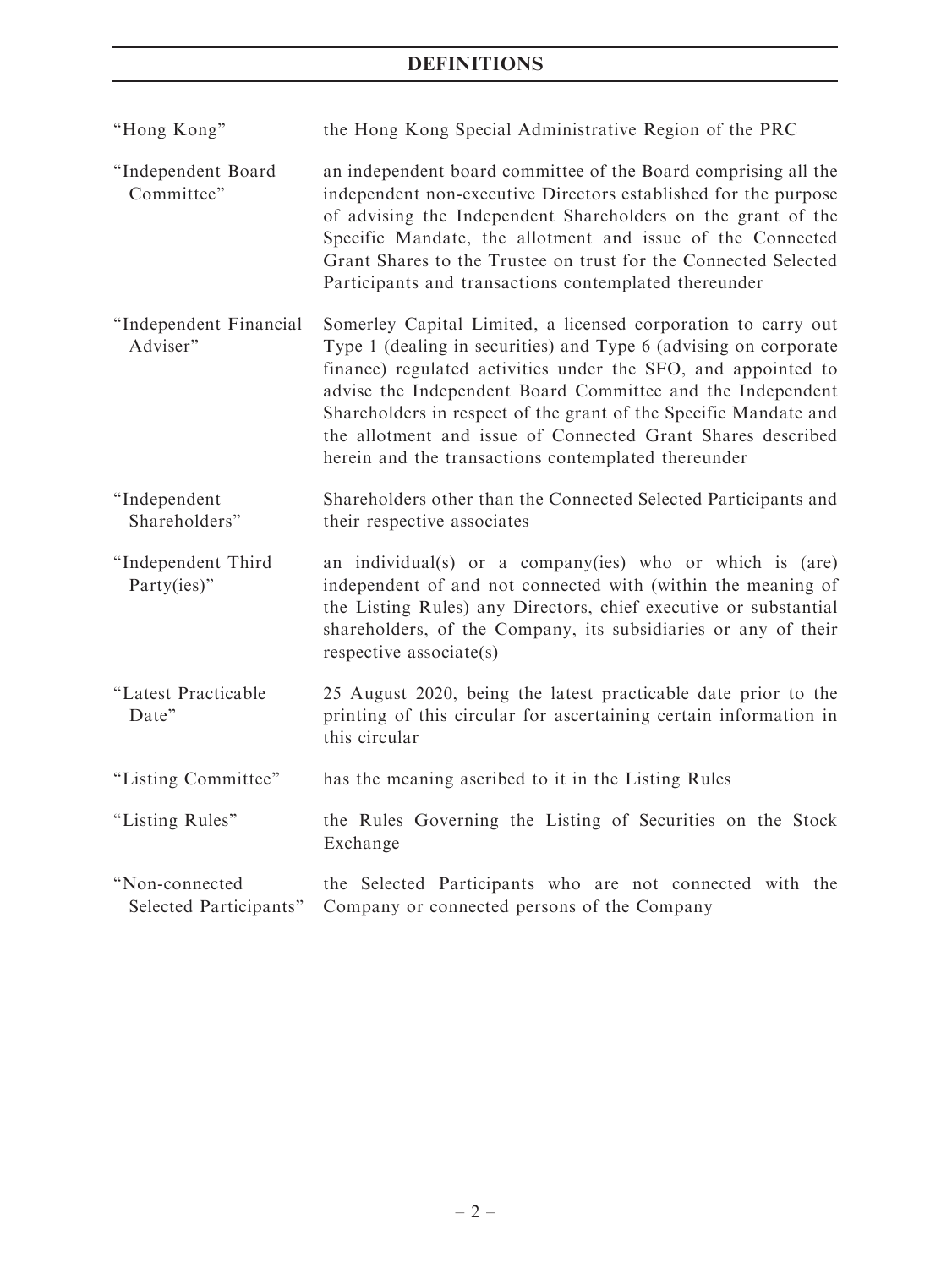| "Participant(s)"                | any employees or directors of the Company or any of its<br>subsidiaries whom the Board considers, in its sole discretion, to<br>have contributed or will contribute to the Group; however, no<br>individual who is resident in a place where the grant, acceptance<br>or vesting of a grant of Grant Shares pursuant to the Scheme is<br>not permitted under the laws and regulations of such place or<br>where, in the view of the Board, compliance with applicable laws<br>and regulations in such place makes it necessary or expedient to<br>exclude such individual, shall be entitled to participate in the<br>Scheme and such individual shall therefore be excluded from the<br>term Participant |
|---------------------------------|-----------------------------------------------------------------------------------------------------------------------------------------------------------------------------------------------------------------------------------------------------------------------------------------------------------------------------------------------------------------------------------------------------------------------------------------------------------------------------------------------------------------------------------------------------------------------------------------------------------------------------------------------------------------------------------------------------------|
| "Remuneration<br>Committee"     | the remuneration committee of the Board                                                                                                                                                                                                                                                                                                                                                                                                                                                                                                                                                                                                                                                                   |
| "PRC"                           | People's Republic of China, and for the purpose of this circular,<br>excluding Hong Kong, the Macau Special Administrative Region<br>and Taiwan                                                                                                                                                                                                                                                                                                                                                                                                                                                                                                                                                           |
| "Scheme"                        | China ZhengTong Auto Services Holdings Limited Restricted<br>Share Award Scheme adopted on 12 June 2020 by the Company                                                                                                                                                                                                                                                                                                                                                                                                                                                                                                                                                                                    |
| "Scheme Rules"                  | the scheme rules related to the Scheme in its present or any<br>amended form                                                                                                                                                                                                                                                                                                                                                                                                                                                                                                                                                                                                                              |
| "Selected<br>$Participant(s)$ " | any Participant nominated and selected by the Board and<br>approved by the Remuneration Committee in accordance with<br>the terms of the Scheme Rules for an entitlement to receive a<br>grant of Grant Shares under the Scheme                                                                                                                                                                                                                                                                                                                                                                                                                                                                           |
| "SFO"                           | Securities and Futures Ordinance (Cap. 571 of the Laws of Hong<br>Kong)                                                                                                                                                                                                                                                                                                                                                                                                                                                                                                                                                                                                                                   |
| "Share(s)"                      | share(s) with a par value of $HK\$0.10$ each (or such other nominal<br>amount as shall result from a sub-division or a consolidation of<br>such shares from time to time) in the capital of the Company                                                                                                                                                                                                                                                                                                                                                                                                                                                                                                   |
| "Shareholder(s)"                | registered holder(s) of Shares                                                                                                                                                                                                                                                                                                                                                                                                                                                                                                                                                                                                                                                                            |
| "Specific Mandate"              | the specific mandate to be sought from the Independent<br>Shareholders at the EGM to grant the authority to the Board<br>for the allotment and issue of the Connected Grant Shares                                                                                                                                                                                                                                                                                                                                                                                                                                                                                                                        |
| "Stock Exchange"                | The Stock Exchange of Hong Kong Limited                                                                                                                                                                                                                                                                                                                                                                                                                                                                                                                                                                                                                                                                   |
| "Trust Deed"                    | the trust deed constituting the trust in connection with the<br>Scheme, as restated, supplemented and amended from time to<br>time                                                                                                                                                                                                                                                                                                                                                                                                                                                                                                                                                                        |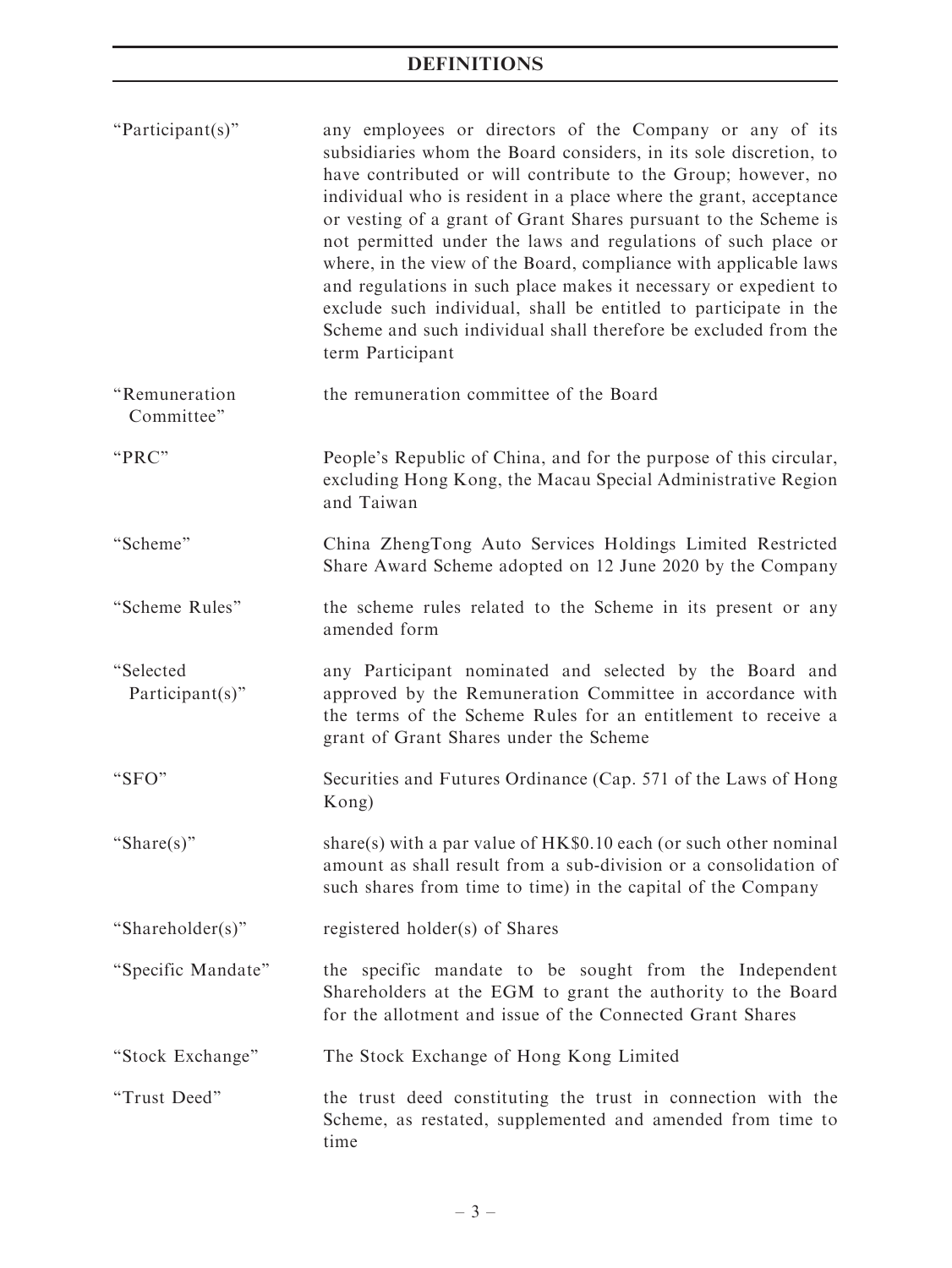# DEFINITIONS

| "Trust Fund"               | all the property (including Shares, cash and non-cash income) for<br>the time being and from time to time held or deemed to be held<br>upon the trust of the Trust Deed contributed by the Company                                                                                                                 |
|----------------------------|--------------------------------------------------------------------------------------------------------------------------------------------------------------------------------------------------------------------------------------------------------------------------------------------------------------------|
| "Trustee"                  | BOCI-Prudential Trustee Limited, the trustee appointed by the<br>Company for the purpose of the trust in connection with the<br>Scheme which is an Independent Third Party, or such other<br>person(s) who for the time being is duly appointed to be the<br>trustee(s) of the trust in connection with the Scheme |
| "2020 AGM"                 | the annual general meeting of the Company held on 12 June 2020                                                                                                                                                                                                                                                     |
| "2020 General"<br>Mandate" | the general mandate granted by the Shareholders to the Directors<br>to allot, issue and otherwise deal with new Shares at the 2020<br><b>AGM</b>                                                                                                                                                                   |
| $\lq\lq 0$ $\lq\lq$        | per cent                                                                                                                                                                                                                                                                                                           |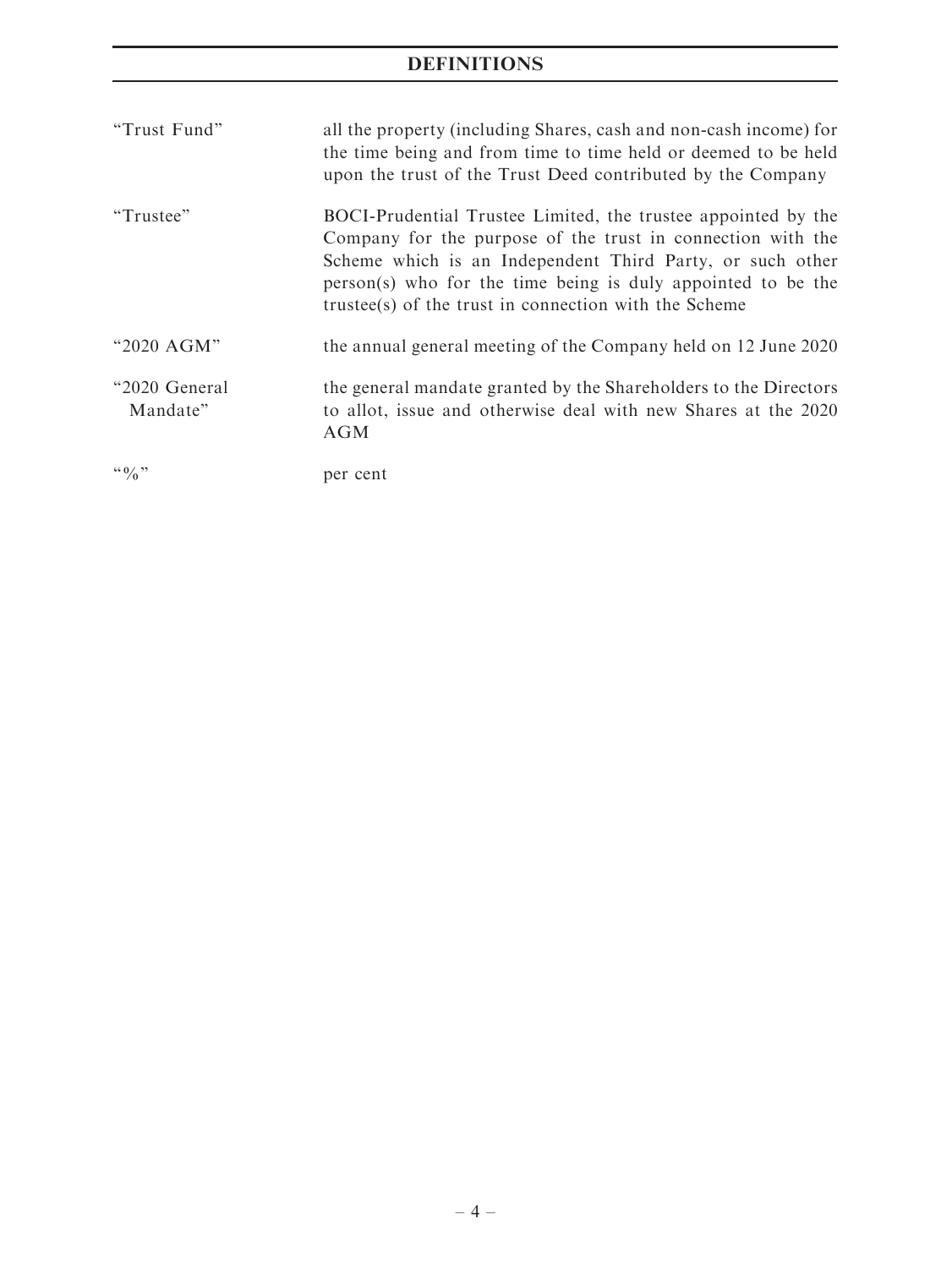

# **China ZhengTong Auto Services Holdings Limited 中國正通汽車服務控股有限公司**

*(Incorporated under the laws of the Cayman Islands with limited liability)*

**(Stock Code: 1728)**

Executive Directors: Mr. WANG Muqing (王木清) (Chairman) Mr. WANG Kunpeng (王昆鵬) (Vice-Chairman and Chief Executive Officer) Mr. LI Zhubo (李著波) (Chief Financial Officer) Mr. WAN To (尹濤)

Independent Non-executive Directors: Dr. WONG Tin Yau, Kelvin (黃天祐) Dr. CAO Tong (曹彤) Ms. WONG Tan Tan (王丹丹)

Registered Office: Cricket Square Hutchins Drive P. O. Box 2681 Grand Cayman, KY1-1111 Cayman Islands

Principal Place of Business in Hong Kong: Unit 5905, 59/F. The Center 99 Queen's Road Central Hong Kong

31 August 2020

To the Shareholders

Dear Sir or Madam,

# CONNECTED TRANSACTION INVOLVING ISSUE OF NEW SHARES TO CONNECTED PERSONS UNDER THE SHARE AWARD SCHEME PURSUANT TO SPECIFIC MANDATE AND NOTICE OF EXTRAORDINARY GENERAL MEETING

#### INTRODUCTION

Reference is made to the Announcement of the Company dated 12 June 2020 and the clarification announcement of the Company dated 18 June 2020 in connection with, among other matters, the issue and grant of Shares under the Scheme to conditionally grant a total of 47,100,000 Grant Shares to 40 Selected Participants in accordance with the terms of the Scheme, among which 11,400,000 Connected Grant Shares were conditionally granted to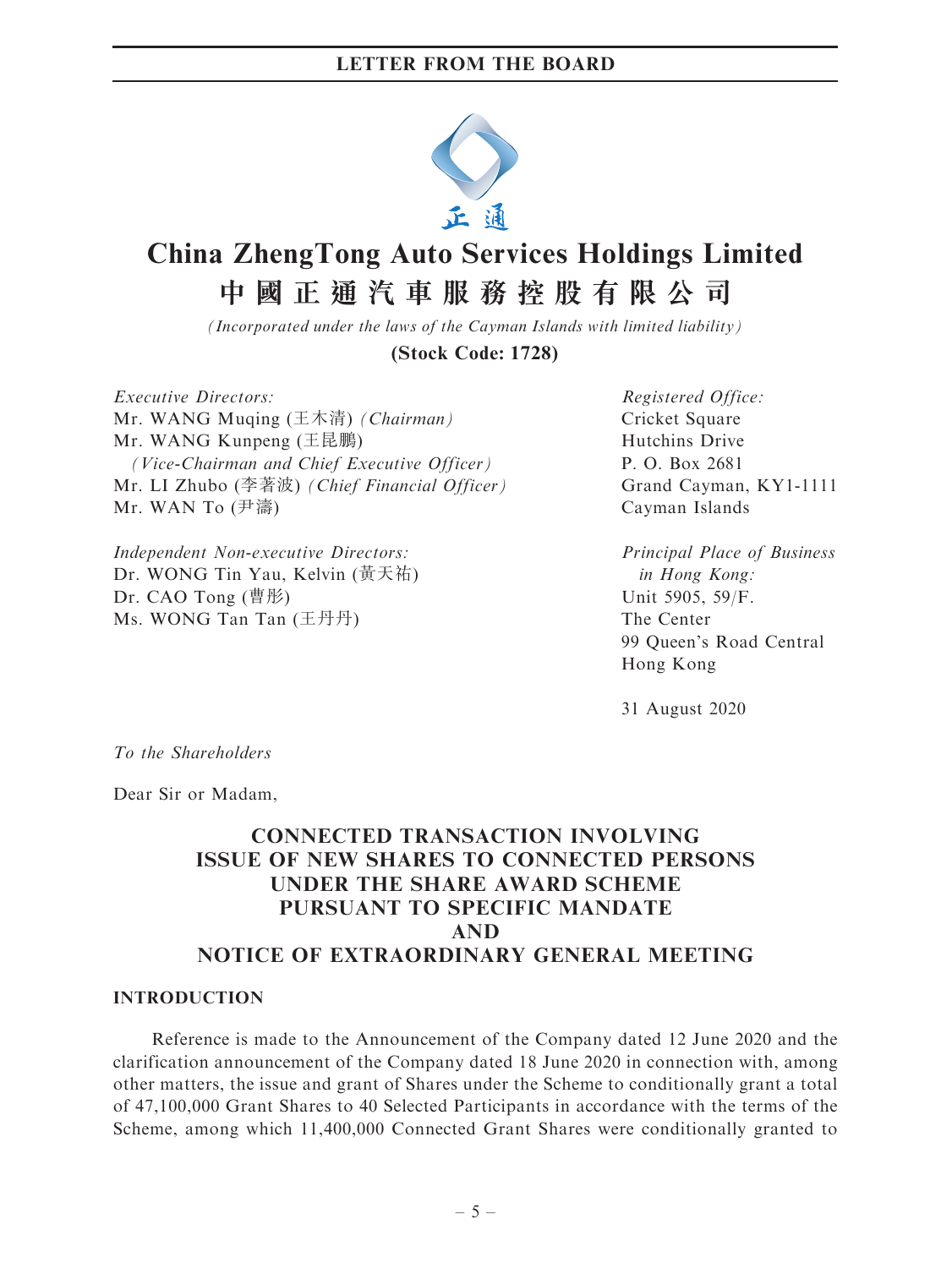the Connected Selected Participants by way of issue and allotment of new Shares pursuant to the Specific Mandate, and that the Trustee will be issued and allotted with a total of 47,100,000 new Shares which shall be held by the Trustee on trust for those Selected Participants.

The purpose of this circular is to provide you with: (i) further details of the proposed grant of the Specific Mandate and the Connected Grant Shares; (ii) a letter from the Independent Board Committee to the Independent Shareholders; (iii) a letter from the Independent Financial Adviser to the Independent Board Committee and the Independent Shareholders; (iv) the notice of EGM; and (v) other information as required under the Listing Rules.

#### ISSUE AND GRANT OF SHARES UNDER THE SHARE AWARD SCHEME

Based on the recommendation of the Remuneration Committee, the Board (including all independent non-executive Directors) resolved to conditionally grant a total of 47,100,000 Grant Shares to 40 Selected Participants pursuant to the Scheme. The selection of the Selected Participants and the number of Grant Shares granted to each of the Selected Participants under the Scheme was determined in accordance with, among other factors, his/her contributions to the Group. Of the 47,100,000 Grant Shares, (i) 35,700,000 Grant Shares are granted to 37 Non-connected Selected Participants, all being independent employees of the Group who are not connected persons of the Company; and (ii) 11,400,000 Grant Shares are granted to 3 Connected Selected Participants, who are executive Directors of the Company, and they are therefore connected persons of the Company.

For the purpose of implementing and administering the Scheme, the Company has appointed BOCI-Prudential Trustee Limited as the Trustee by the Trust Deed. 47,100,000 Grant Shares will be issued to and held on trust by the Trustee which Shares will be used to satisfy the vesting of the 47,100,000 Grant Shares granted on 12 June 2020.

As the Connected Selected Participants are connected persons of the Company, the issue and allotment of the Connected Grant Shares in favour of the Connected Selected Participants will constitute a non-exempt connected transaction on the part of the Company under Chapter 14A of the Listing Rules.

#### Issue of the new Grant Shares

The 35,700,000 Grant Shares granted to the 37 Non-connected Selected Participants shall be satisfied by the allotment and issue of new Shares, fully paid or credited as fully paid to the Trustee pursuant to the 2020 General Mandate; and the 11,400,000 Grant Shares granted to the 3 Connected Selected Participants shall be satisfied by the allotment and issue of new Shares, fully paid or credited as fully paid to the Trustee pursuant to the Specific Mandate.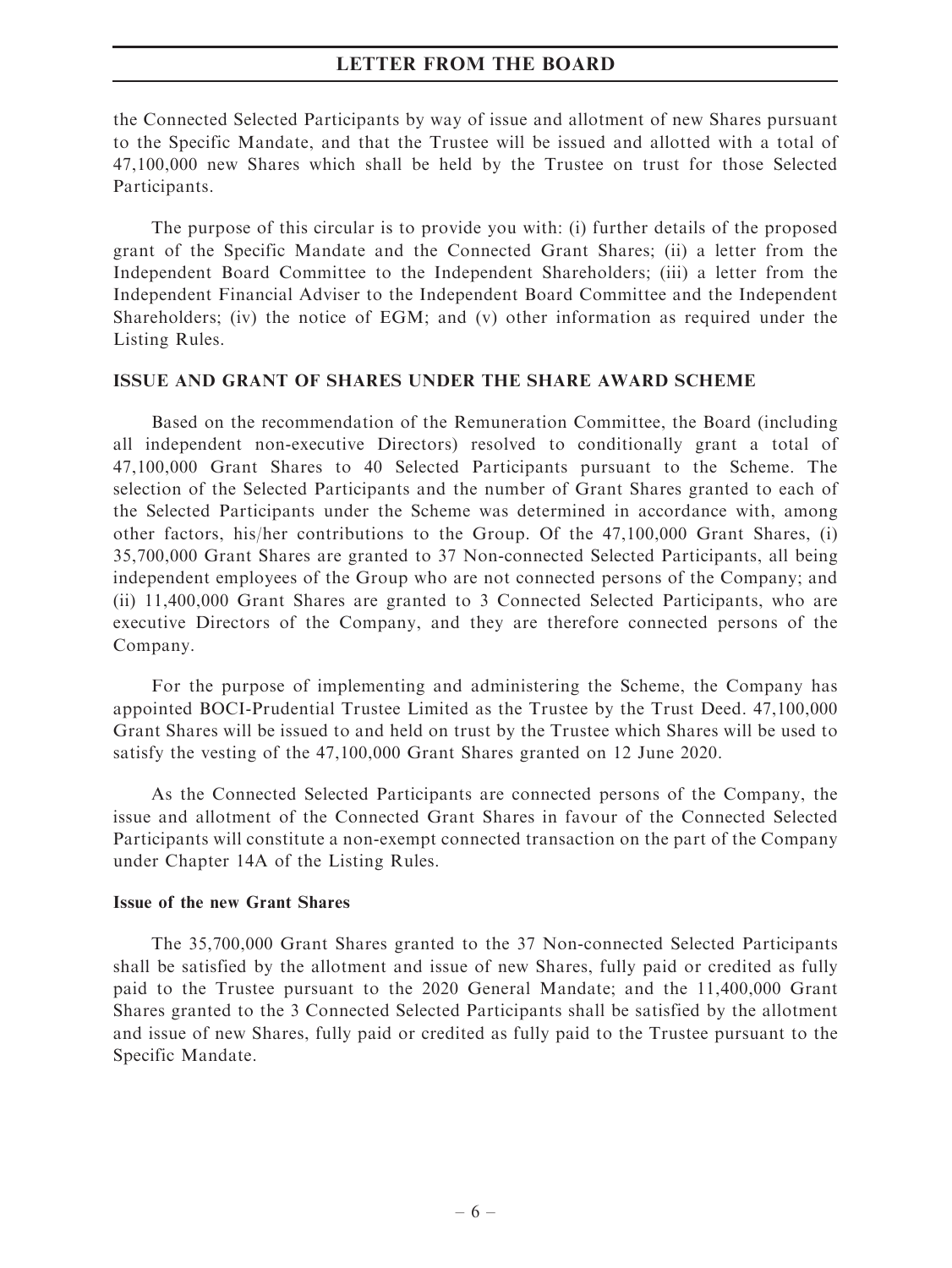Upon the allotment of the 47,100,000 new Shares, the Trustee will hold all those new Shares on trust for the 40 identified Selected Participants and such number of Shares shall be vested to each of them subject to the conditions as set out in the Scheme and the fulfillment of such conditions.

#### Vesting conditions and lapse

The Grant Shares shall vest in and be transferred by the Trustee to the Selected Participants after all relevant vesting conditions as set out in the Scheme Rules are fulfilled. The Grant Shares shall not vest under any of the following circumstances, in each case, pursuant to the terms of the Scheme Rules:

- (i) in the event of any failure of Selected Participants to remain as Participants prior to Vesting Date (as defined below);
- (ii) in the event that the Selected Participants fail to confirm the transfer of the Grant Shares prior to the Vesting Date;
- (iii) in the event that the Selected Participants fail to satisfy the annual performance review for the preceding financial year (''Annual Performance Review'') applicable to the relevant Selected Participants; and
- (iv) in the event of the death of Selected Participants.

Subject to the Scheme Rules, a Selected Participant shall automatically cease to be a Participant if the Selected Participant,

- (i) has been terminated by any member of the Group for cause involving for instance, dishonesty or serious misconduct; wilful disobedience; incompetence or negligence in the performance of his duties; or matters adversely affect his ability to perform his duties properly or bring the Group into disrepute;
- (ii) has been summarily dismissed by any member of the Group in so far as such Selected Participant is an employee of any member of the Group;
- (iii) become bankrupt or failed to pay his debts after they become due or has made any arrangement or composition with his creditors generally;
- (iv) has been convicted for any criminal offence involving his integrity or honesty;
- (v) has been charged, convicted or held liable for any offence under the relevant securities laws in Hong Kong or any other applicable laws or regulations in force from time to time;
- (vi) where he is an employee of any member of the Group, retirement, redundancy, severance or dismissal or because he has tendered his resignation;
- (vii) the subsidiary of the Company by which such Selected Participant is employed or contracted with (as the case may be) ceases to be a subsidiary of the Company;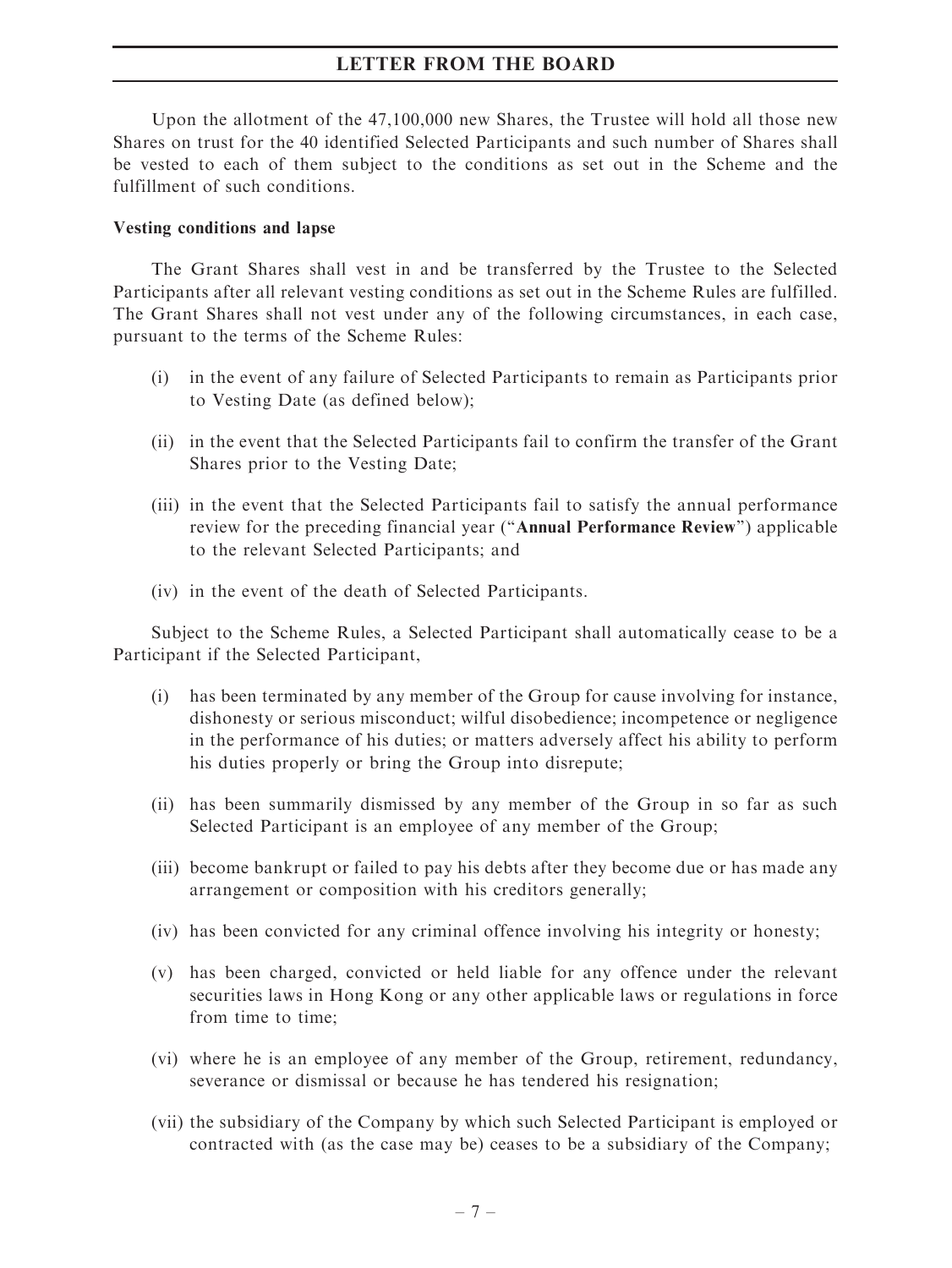(viii) an order for the winding up of the Company is made or a resolution is passed for the voluntary winding up of the Company.

In the event that a Selected Participant ceases to be a Participant under any of the circumstances set out in items (i), (ii), (iii), (iv) or (v) above, the grant shall automatically lapse forthwith and (a) all the unvested or outstanding Grant Shares not yet vested shall be immediately forfeited and the Grant Shares that have lapsed shall become unvested shares; and (b) all benefits accrued to the Grant Shares vested to such person shall form part of the Trust Fund and will apply in accordance with the Scheme Rules.

In the event that a Selected Participant ceases to be a Participant under any of the circumstances set out in items (vi), (vii) or (viii) above, the grant shall automatically lapse forthwith and (a) all the unvested or outstanding Grant Shares not yet vested shall be immediately forfeited and the Grant Shares that have lapsed shall become unvested Shares; and (b) all Grant Shares that have been vested shall belong to the Selected Participant.

If there occurs an event of change in control of the Company, whether by way of takeover, merger, scheme of arrangement, share repurchase or otherwise prior to the Vesting Date, then the Board shall determine at its discretion whether the Grant Shares granted shall vest in the relevant Selected Participants and, if applicable, whether the Vesting Dates of any grants shall be accelerated.

#### Vesting schedule

Grant Shares held by the Trustee on behalf of the Selected Participants shall vest in them in accordance with the vesting schedule ranging from the first to the fourth anniversary of the Grant Date, as determined and applicable to relevant Selected Participants according to their respective tenure of office with and/or level of position in the Group.

#### Ranking of the Grant Shares

The new Shares shall be granted to the Selected Participants for nil consideration and, when issued and fully paid or credited as fully paid, will rank *pari passu* among themselves and with the other Shares in issue, with the right to receive all dividends and other distribution declared, made or paid on or after the allotment date. Pursuant to the Scheme, neither the Trustee nor the Selected Participants shall exercise the voting rights in respect of such Shares held under the trust. A Selected Participant shall have no right to any dividend or any of the Shares held under the trust, all of which shall be retained by the Trustee for the benefit of the Scheme.

#### Conditions precedent

The allotment and issue of the Grant Shares and the vesting thereof to the Selected Participants shall be subject to the satisfaction of the vesting conditions applicable to the relevant Selected Participants. Please refer to the paragraph above headed ''Vesting conditions and lapse'' for details of the vesting conditions. The allotment and issue of the Connected Grant Shares to the Trustee on trust for the Connected Selected Participants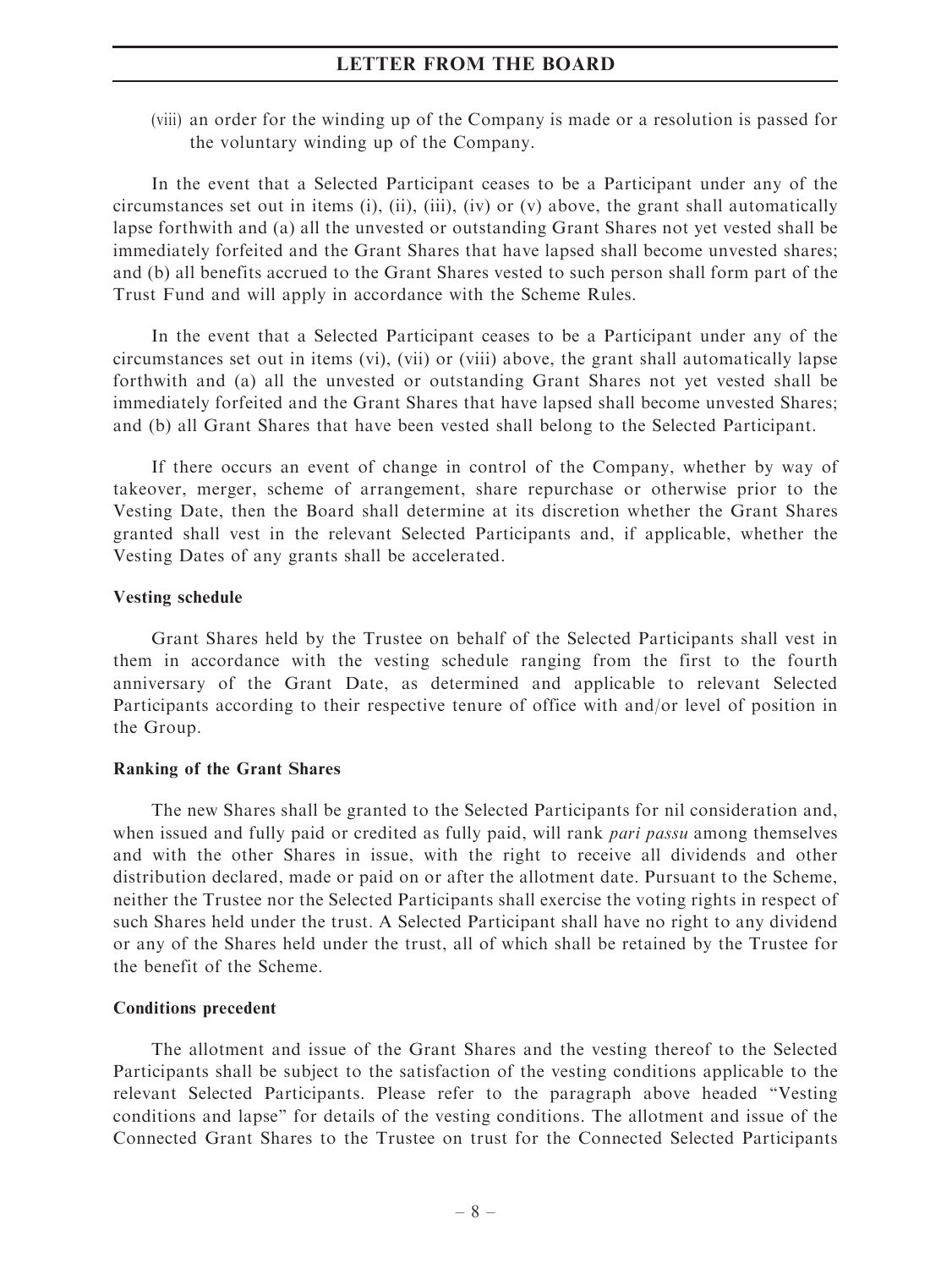shall also be subject to (i) the approval by the Independent Shareholders at the EGM in respect of the grant of the Specific Mandate and the allotment and issue of the Connected Grant Shares and the transactions contemplated therein; and (ii) the Listing Committee of the Stock Exchange having granted the approval for the listing of, and permission to deal in the Connected Grant Shares.

#### Application for Listing

As at the Latest Practicable Date, application has been made by the Company to the Listing Committee of the Stock Exchange for the granting of the listing of, and permission to deal in, the 11,400,000 new Connected Grant Shares.

#### Further information about the proposed Connected Grant Shares

The information in relation to the proposed issue and allotment of the Connected Grant Shares to the Trustee is set out below:

| Securities to be issued:       | 11,400,000 new Shares, to be issued and allotted to the<br>Trustee.                                                                                                                                                                                                          |
|--------------------------------|------------------------------------------------------------------------------------------------------------------------------------------------------------------------------------------------------------------------------------------------------------------------------|
| Nominal value:                 | The nominal value of each Share is HK\$0.1 and the<br>aggregate nominal value of the Connected Grant Shares is<br>HK\$1,140,000.                                                                                                                                             |
| Market price of the<br>Shares: | The closing price of the Shares as at the date of the<br>Announcement as quoted on the Stock Exchange was<br>HK\$1.26 per Share.                                                                                                                                             |
|                                | The average closing price of the Shares for the five<br>consecutive trading days immediately preceding (and<br>excluding) the date of the Announcement as quoted on the<br>Stock Exchange was approximately HK\$1.178 per Share.                                             |
|                                | The closing price of the Shares as at the Latest Practicable<br>Date as quoted on the Stock Exchange was HK\$1.05 per<br>Share.                                                                                                                                              |
| Issue price:                   | The issue price of the Connected Grant Shares is based on<br>the above said average five-day closing price of the Shares<br>of approximately HK\$1.178 per Share and the market value<br>of such 11,400,000 Connected Grant<br><b>Shares</b><br><b>1S</b><br>HK\$13,429,200. |
| Funds to be raised:            | No fund will be raised by the Company as a result of the<br>issue and allotment of the Connected Grant Shares.                                                                                                                                                               |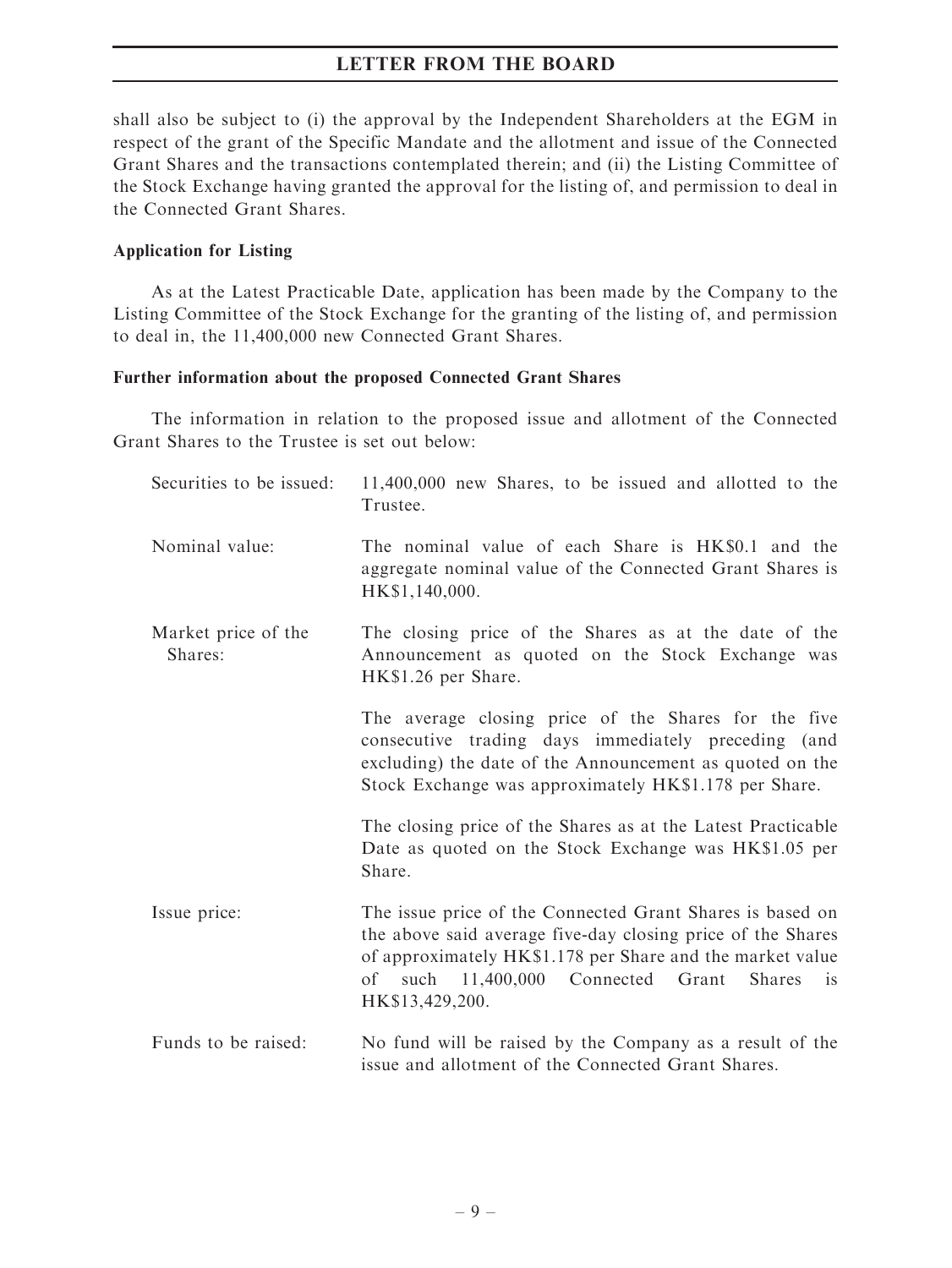- Purpose of the Scheme: The purpose of the Scheme is to encourage and retain Participants to work with the Group, to provide additional incentive for Selected Participants to achieve performance goals, as well as to attract personnel to join the Group. The grant of the Grant Shares can align the interests of the Selected Participants directly to the Shareholders through ownership of Shares.
- Identity of the allottee(s): The Trustee, which will hold the Connected Grant Shares on trust for the Connected Selected Participants being three of the executive Directors, namely, Mr. WANG Kunpeng, Mr. LI Zhubo and Mr. WAN To.
- Vesting condition and vesting dates: The Grant Shares held by the Trustee on behalf of the Selected Participants shall vest in them in accordance with the vesting schedule as set out in the Scheme and as disclosed in the paragraph above headed ''Vesting schedule'' and in the Announcement. As the 3 Connected Selected Participants, being the executive Directors, had served the Group for 10 years or more and/or whose office or role are vice-president level or above, 100% of the Connected Grant Shares granted to each of them will vest in him on the first anniversary of the Grant Date, i.e. 12 June 2021 (''Vesting Date"), subject to the satisfaction of the Annual Performance Review applicable to each of them to be elaborated below and other vesting conditions as set out in the Scheme, brief details of which are disclosed in the paragraph above headed ''Vesting conditions and lapse'' and the conditions precedent set out in the paragraph headed ''Conditions precedent'' above.
- Annual Performance Review: Vesting of Grant Shares to a particular Connected Selected Participant shall be subject to satisfaction of his Annual Performance Review by attaining the below performance rank immediately preceding the relevant Vesting Date:

| <b>Ranking of the Connected</b><br><b>Selected Participant in his</b><br><b>Annual Performance Review</b> <sup>(Note)</sup>                 | <b>Proportion of Vesting</b><br>of Connected Grant<br><b>Shares</b> |
|---------------------------------------------------------------------------------------------------------------------------------------------|---------------------------------------------------------------------|
| Level $S/A/B$                                                                                                                               | $100\%$                                                             |
| Level $C/D$                                                                                                                                 | $0\%$                                                               |
| Note: Level S (excellent), Level A (overachieving expectation), Level B<br>(expectation fulfilled), Level C (improvement required), Level D |                                                                     |

(incompetent)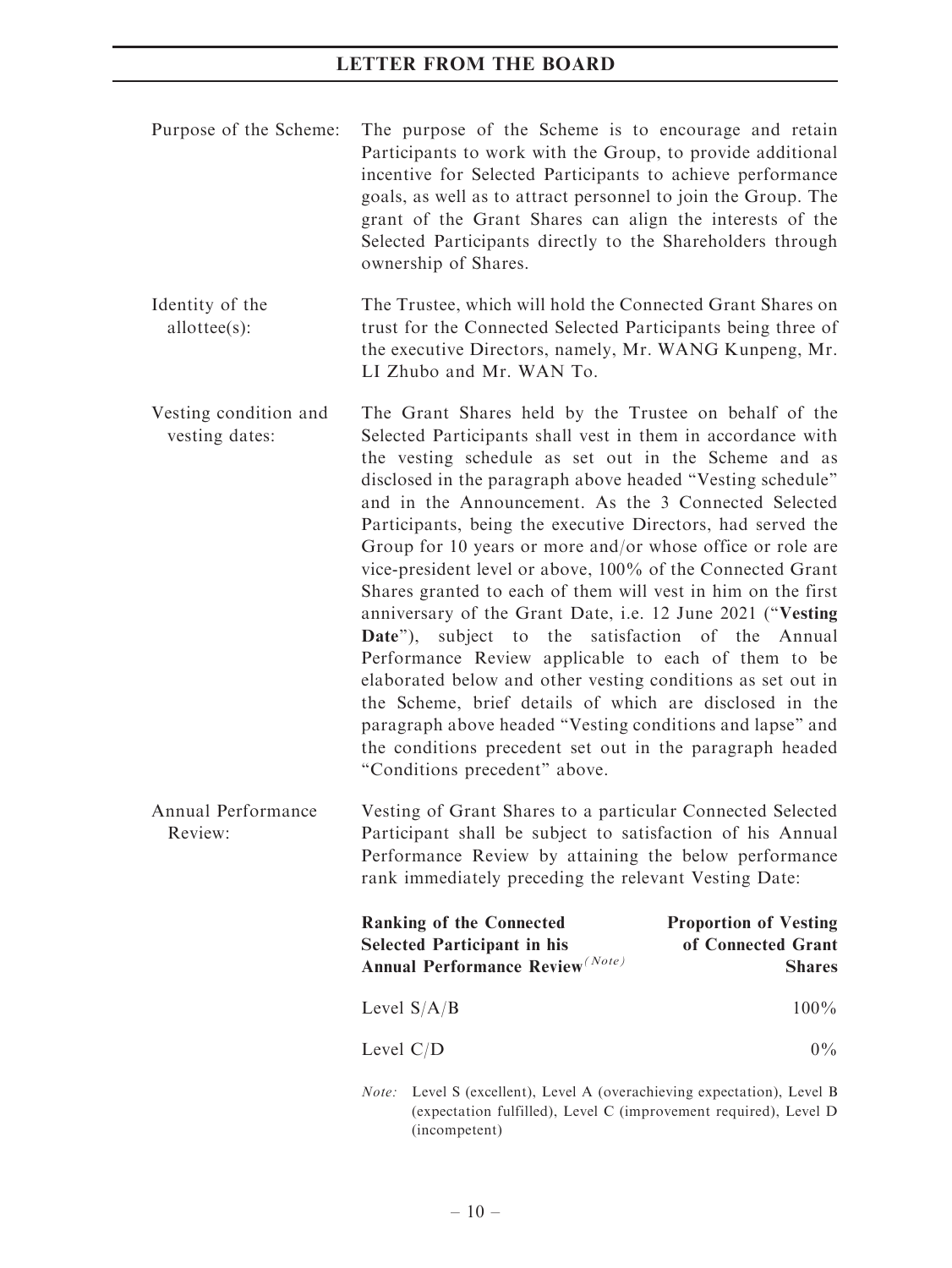The Annual Performance Review is based on several key performance indicators relating to the role and responsibility of each of the Connected Selected Participants.

In the event of a Connected Selected Participant is under-performed (i.e. scored at Level C or D at the Annual Performance Review immediately preceding the relevant Vesting Date), the Connected Grant Shares shall not vest in the Connected Selected Participants and shall deem to be lapsed immediately on the Vesting Date and shall become unvested Shares.

Set out below are details of the Connected Grant Shares proposed to be granted in favour of the Connected Selected Participants:

| Name of the Connected<br><b>Selected Participants</b> | Number of<br>Connected<br><b>Grant Shares</b> | Approximate<br>market value of<br>the Connected<br><b>Grant Shares as</b><br>of the date of the<br>Announcement<br><b>HKS</b><br>(Note 1) | Approximate<br>market value of<br>the Connected<br><b>Grant Shares as</b><br>of the Latest<br><b>Practicable Date</b><br>HK\$<br>(Note 2) | Approximate<br>percentage of<br>total number of<br>Shares in issue as<br>of the Latest<br><b>Practicable Date</b><br>$\%$ |
|-------------------------------------------------------|-----------------------------------------------|-------------------------------------------------------------------------------------------------------------------------------------------|-------------------------------------------------------------------------------------------------------------------------------------------|---------------------------------------------------------------------------------------------------------------------------|
| Mr. WANG Kunpeng                                      | 4,400,000                                     | 5,183,200                                                                                                                                 | 4,620,000                                                                                                                                 | 0.16                                                                                                                      |
| Mr. LI Zhubo                                          | 4,000,000                                     | 4,712,000                                                                                                                                 | 4,200,000                                                                                                                                 | 0.15                                                                                                                      |
| Mr. WAN To                                            | 3,000,000                                     | 3,534,000                                                                                                                                 | 3,150,000                                                                                                                                 | 0.11                                                                                                                      |
| Total                                                 | 11,400,000                                    | 13,429,200                                                                                                                                | 11,970,000                                                                                                                                | 0.42                                                                                                                      |

 $Notes:$ 

- 1. The market value of the Connected Grant Shares is calculated based on the average closing price of the Shares for the five consecutive trading days immediately preceding (and excluding) the date of the Announcement as quoted on the Stock Exchange of approximately HK\$1.178 per Share.
- 2. The market value of the Connected Grant Shares is calculated based on the closing market price per Share of HK\$1.05 as of 25 August 2020, being the Latest Practicable Date.

The aggregate of 11,400,000 new Connected Grant Shares to be allotted and issued by the Company to the Connected Selected Participants represent (i) approximately 0.42% of the total number of Shares in issue as of the Latest Practicable Date; and (ii) approximately 0.42% of the total number of Shares in issue as enlarged by the allotment and issue of the new 47,100,000 Grant Shares (assuming there is no change in the number of issued Shares of the Company from the Latest Practicable Date up to the allotment date of the new Shares, other than the allotment and issue of the new Grant Shares).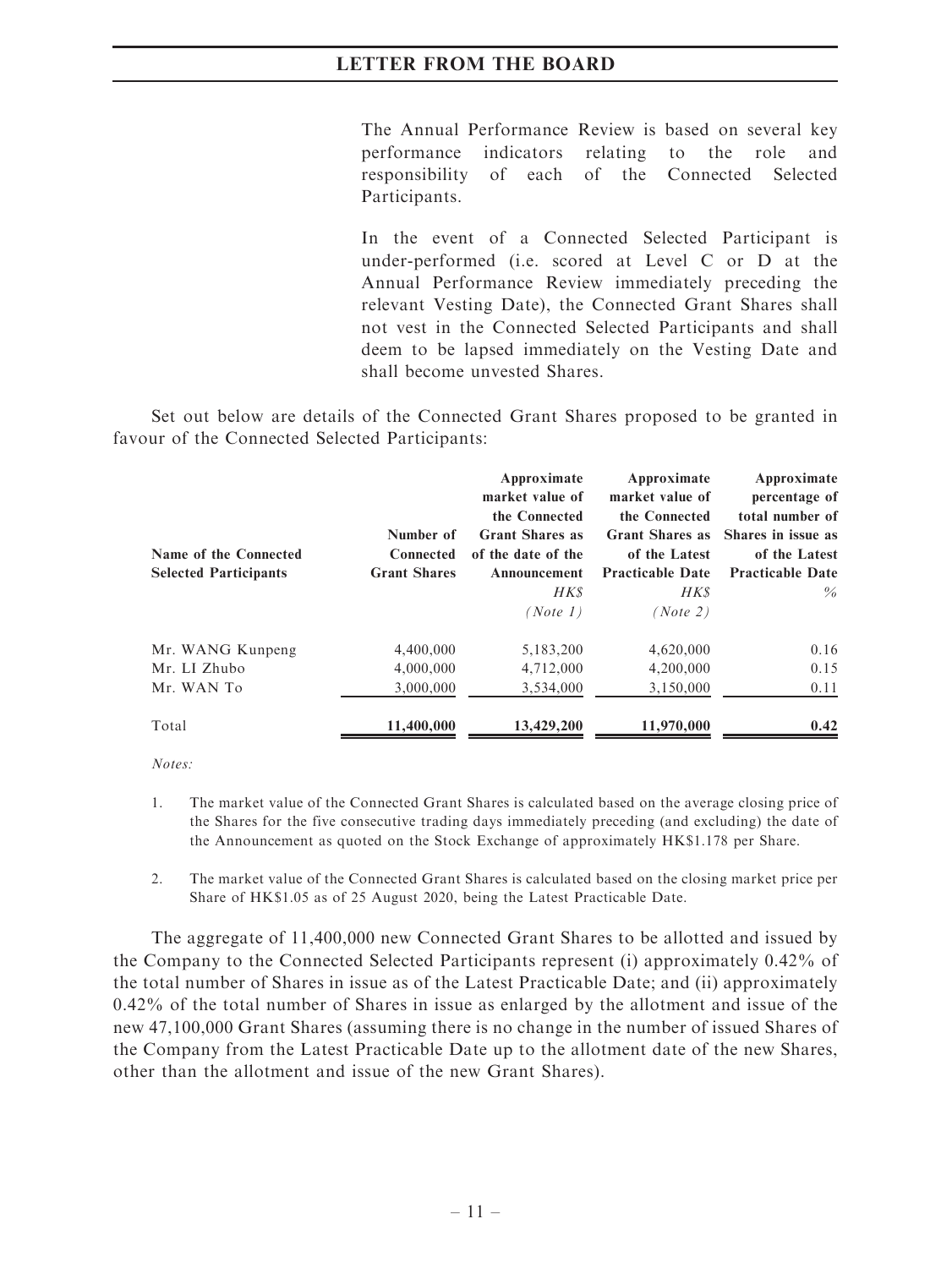The grant of the Connected Grant Shares to the Connected Selected Participants has been approved by all members of the Remuneration Committee. The Board determined the Selected Participants (including the Connected Selected Participants) and the number of Grant Shares granted to each of them with reference to (i) the performance of the particular Selected Participant and his role and responsibilities and contribution to the Group; (ii) the general financial condition of the Group; and (iii) the Group's overall business objectives and future development plan.

The position, roles, responsibilities, years of services and the key performance indicators of the Annual Performance Review of the Connected Selected Participants are set out as follows:

| Name of the Connected<br><b>Selected Participants</b> | Position                                                                                  | Year of | services Responsibility                                                                 | Key performance indicators of<br>the Annual Performance Review                                                                                                                                                       |
|-------------------------------------------------------|-------------------------------------------------------------------------------------------|---------|-----------------------------------------------------------------------------------------|----------------------------------------------------------------------------------------------------------------------------------------------------------------------------------------------------------------------|
| Mr. WANG Kunpeng                                      | executive Director<br>and vice chairman<br>of the Board and<br>chief executive<br>officer |         | 13 Responsible for the<br>strategic planning<br>of the Group                            | Operating performance of the<br>Group, formulation and<br>implementation of the<br>Group's strategies,<br>management of business<br>partners, team management<br>and optimisation of the<br>Group's organisation.    |
| Mr. LI Zhubo                                          | executive Director<br>and chief financial<br>officer                                      |         | 22 Responsible for<br>financial planning<br>and financial<br>management of the<br>Group | Operating performance of the<br>Group, financial and treasury<br>management of the Group,<br>team management and<br>optimisation of the Group's<br>organisation.                                                     |
| Mr. WAN To                                            | executive Director<br>and vice president                                                  |         | 8 Responsible for the<br>investment and<br>development of the<br>Group                  | Operating performance of the<br>Group, development of the<br>Group's businesses network,<br>management of the Group's<br>functional departments, team<br>management and optimisation<br>of the Group's organisation. |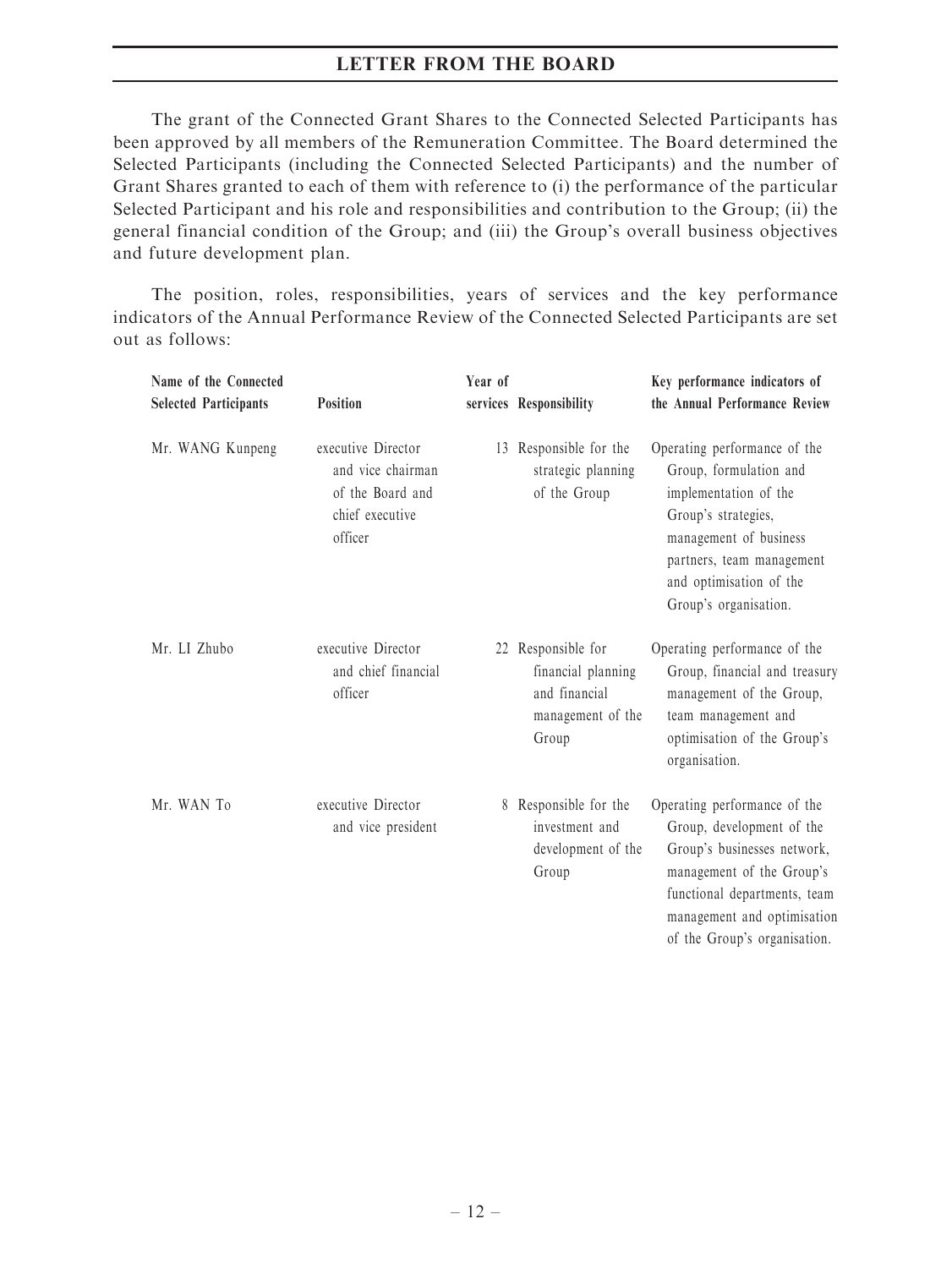In assessing the selection of the Connected Selected Participants and the number of Grant Shares granted to each of them, the Board took into account the following factors:

(i) Performance of the particular Connected Selected Participant and his role and responsibilities and contribution to the Group

Mr. Wang Kunpeng has over 22 years of experience in the automobile industry. He joined the Group in 2006 and has held several senior management positions with the Group and its major subsidiaries, including the chief executive officer. Mr. Wang was re-designated as the vice chairman of the Board in January 2017 and has become an executive Director since July 2010. He is mainly responsible for the strategic planning of the Group, including the development of overall business and operation strategies and overall management of the Group's performance. For each of the two financial years ended 31 December 2019, Mr. Wang has attained a ranking of Level A in his Annual Performance Review.

Mr. Li Zhubo has engaged in financial management in automobile dealership industry with nearly 25 years of experience. He joined the Group in 1997 and has been an executive Director since July 2010. He is mainly responsible for financial planning and financial management of the Group, including the overall management and supervision of the financial management system with an aim to upgrade the financial reporting team's professionalism. For each of the two financial years ended 31 December 2019, Mr. Li has attained a ranking of Level A in his Annual Performance Review.

Mr. Wan To has nearly 19 years' experience in marketing and investment for Chinese and foreign-invested auto dealers. He first joined the Group in January 2008 and had been assistant to chief executive officer and general manager of the network development department of the Company. He then left the Group for personal reasons in 2009 and re-joined in 2012. He has been vice president of the Company since April 2013 and has become an executive Director since November 2015. Mr. Wan is mainly responsible for investment and development of the Group, including development of business investment strategies for possible business collaboration, mergers and acquisitions. For each of the two financial years ended 31 December 2019, Mr. Wan has attained a ranking of Level A in his Annual Performance Review.

Each of the three Connected Selected Participants has held senior position in the Group. They together constitute the core management team of the Group and have been taking the leadership role in the key aspects for the on-going operation and development of the Group covering the operation of subsisting businesses, financial planning, investment, future development and the overall management of the Group. As outlined in their respective brief biographies above, each of them has extensive experience in the automobile industry. The Board is of the view that the role and responsibility of the Connected Selected Participants are directly affecting and will continue to affect the performance of the Group. In particular, the Board considered that the operation and development of the Group had been and will continue to be, to a large extent, relying on the contribution of the Connected Selected Participants who,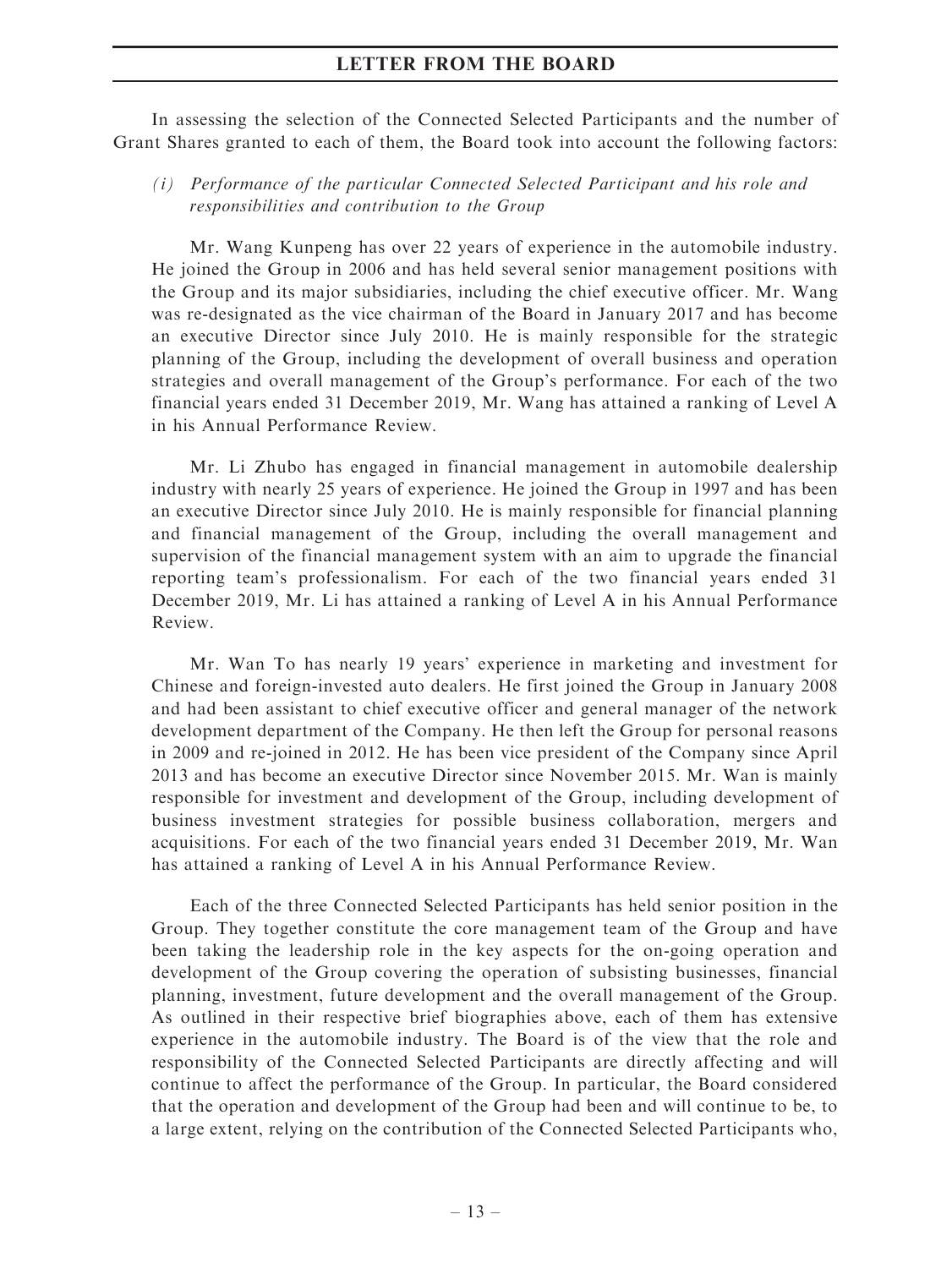individually and collectively, have led to the Group's success in recent years in terms of the expansion of the Group and the growing trend of its various business segments. Please refer to the paragraphs below for a discussion of the development and financial conditions of the Group.

#### (ii) General financial condition of the Group

The principal business of the Group comprises 4S dealership business, supply chain business and financial services business. The Group has concentrated on luxury and ultra-luxury branded automobile sales in China, and has made significant effort to its traditional after-sales services and post-market businesses in sectors of financing, insurance brokerage, pre-owned automobiles and beyond. Over the past few years, the Group's various business segments have been on their overall expanding and growing trend. The Group's revenue increased from approximately RMB29.4 billion for the year ended 31 December 2015 to approximately RMB37.5 billion for the year ended 31 December 2018, with a slight decrease to approximately RMB35.1 billion for the year ended 31 December 2019.

Benefitting from the growth of household disposable income and upgrade of consumption in the PRC, there has been a shift of domestic demands to the high-end market, leading to the growth in the revenue generated from sales of luxury and ultra-luxury branded automobiles for the years 2015 to 2018, which accounted for a majority of over 84% of the revenue generated from the sales of new automobile. Driven by the further intensifying competition in the luxury brand market, coupled with the Group's strategic realignment of some brand operations based on market conditions there was a slight decrease in revenue derived from the sales of new automobiles for the year ended 31 December 2019.

The Group's supply chain business has been complementary to its automobile dealership and after-sale services business. This segment saw a steady growth in terms of revenue from approximately RMB615 million for the year ended 31 December 2015 to approximately RMB893 million for the year ended 31 December 2019.

The Group has been exerting efforts in the development of its automobile financial services, financial leasing, insurance brokerage and other financial business. Revenue generated from finance services has significantly increased from approximately RMB68 million for the year ended 31 December 2015 to approximately RMB910 million for the year ended 31 December 2019. In April 2019, Shanghai Dongzheng Automotive Finance Co., Ltd., a subsidiary of the Company, completed the spin-off and separate listing on the Stock Exchange. It is principally engaged in retail loan, dealer loan businesses and other financing services.

The Board believed that the rapid growth and expansion of the Group as outlined above has been largely attributable to the contribution of the Connected Selected Participants.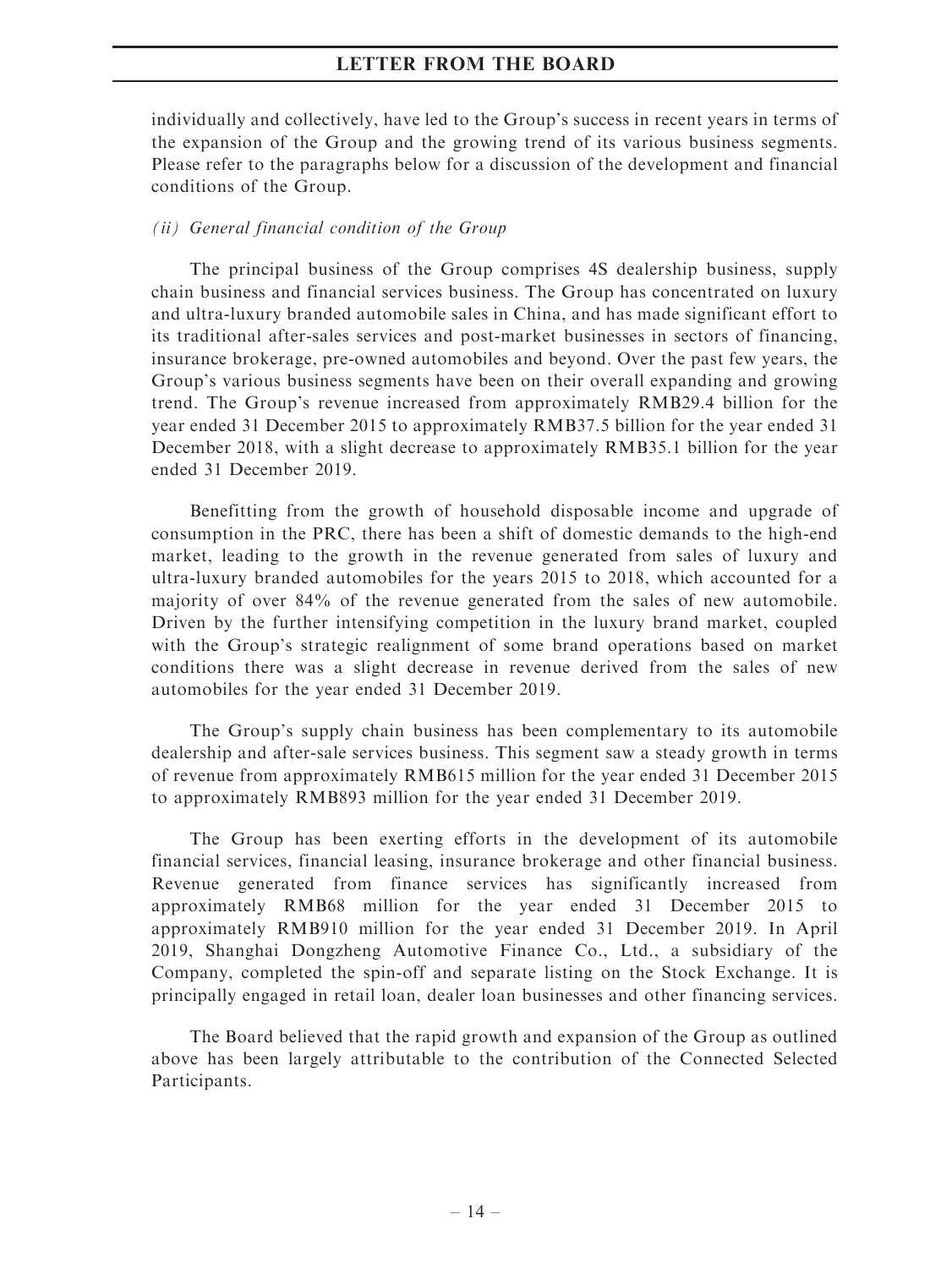#### (iii) The Group's overall business objectives and future development plan

In the coming years, the Group will be committed to customer services for luxury and ultra-luxury automobile brands in the domestic market by continuing to improve brand structure and strategic network, invest in the development of management and operation information systems, and focusing on employee training and development.

As far as it 4S dealership business segment is concerned, the Group is committed to continue developing luxury and ultra-luxury auto brand sales and after-sales services, strengthening the upgrade of its existing dealership stores and performance capacity, and expanding the prestigious brand portfolios and the dealership networks of affluent areas.

In terms of its development in its supply chain and financial services segments, the Group will fully utilize its advantages in financing and supply chains to strengthen its core competitiveness and will continue to optimize its business scope covering the entire life cycle of vehicles from sales of new cars to maintenance and repair, finance and insurance, and automobile replacement and leasing so as to manifest synergies among different business segments.

Facing the various uncertainties and risks from the domestic market and external environment, which are expected to be intensified by the 2019 Coronavirus and economic impact resulting from the China-United States trade war, the Group is committed to achieve steady and flexible operation in response to those uncertainties and risks. For this purpose, the Board is of the view that the continual services of its core management including the Connected Selected Participants is of utmost importance in leading and directing the Group for its on-going operation and future development particularly during period of challenges.

Out of the 47,100,000 Grant Shares, 11,400,000 Shares are granted to 3 Connected Selected Participants, among which 4,400,000 Shares are granted to Mr. Wang Kunpeng, 4,000,000 Shares are granted to Mr. Li Zhubo and 3,000,000 Shares are granted to Mr. Wan To.

In determining the number of Connected Grant Shares granted to each of the Connected Selected Participants under the Scheme, reference was made to their respective role and responsibilities with the Group, the current level of remuneration of the Selected Participants (including the remuneration (covering other benefits and allowances) level of the Connected Selected Participants vis-a`-vis those of other Selected Participants on an individual basis), the attainment of past performance review of each of the Connected Selected Participants, and the market practice in relation to grant of shares under share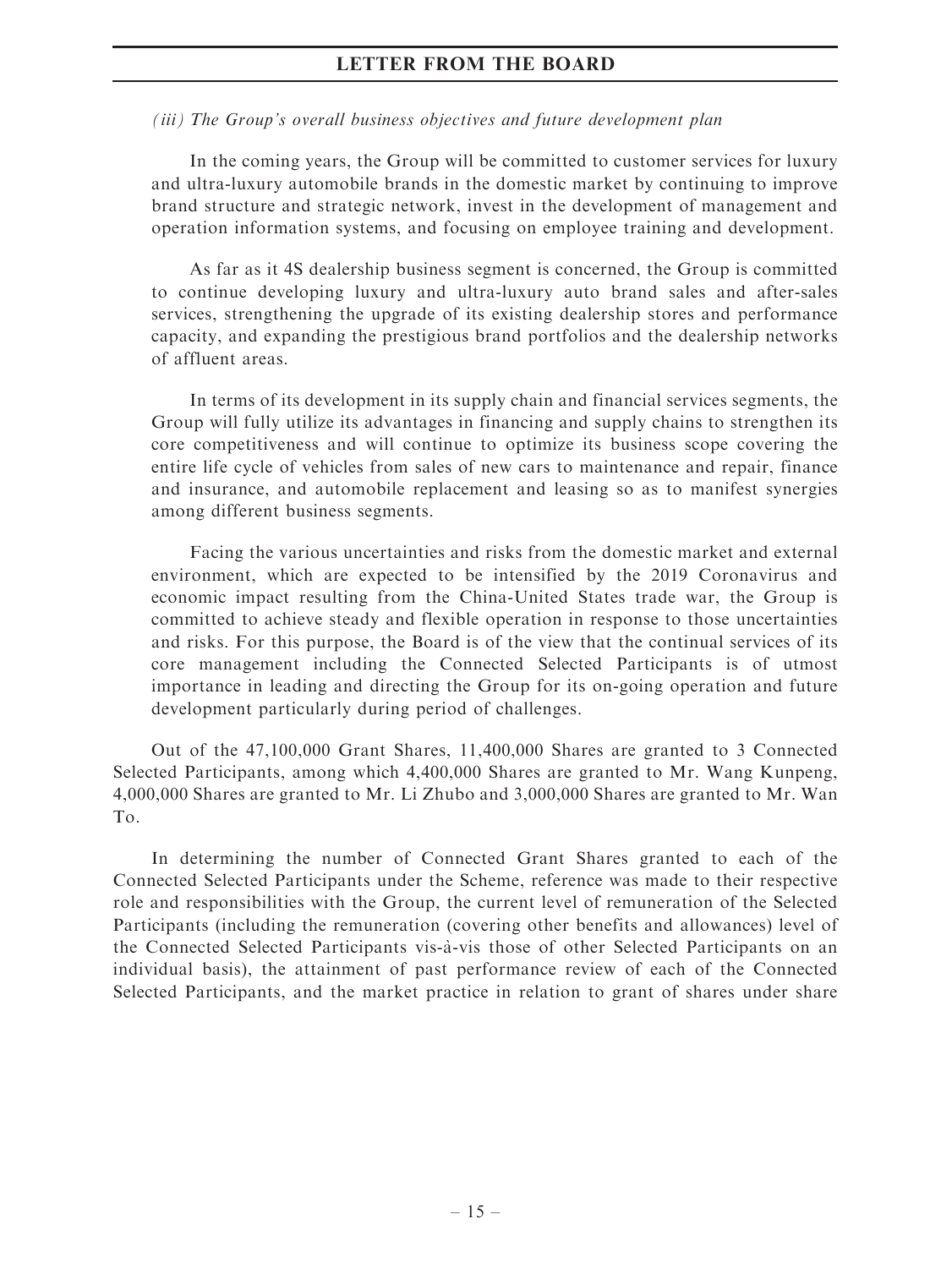option scheme adopted by five companies listed on the Main Board of the Stock Exchange to their executive directors, which companies are principally engaged in the sales/distribution of automobiles and/or automotive related services in the PRC (''Comparable Grants''). Brief details of the Comparable Grants are set out below:

|                                                                      | Date of<br>announcement(s)/date<br>of grant of option to |                                                            |                                                  | Percentage of<br>total issued<br>share capital   |
|----------------------------------------------------------------------|----------------------------------------------------------|------------------------------------------------------------|--------------------------------------------------|--------------------------------------------------|
| Company name<br>(stock code)                                         | subscribe for shares<br>under the share option<br>scheme | <b>Grantees</b>                                            | Number of<br>options/shares<br>granted           | as at $31$<br><b>December</b><br>2019            |
| Grand Baoxin Auto<br>Group Limited<br>(1293)                         | 28 March 2018                                            | Certain grantees<br>including four<br>executive directors  | 4,000,000<br>4,000,000<br>2,000,000<br>2,000,000 | $0.141\%$<br>$0.141\%$<br>$0.070\%$<br>$0.070\%$ |
| Zhongsheng Group<br>Holdings Limited<br>(881)                        | 26 April 2018                                            | Two executive<br>directors                                 | 5,500,000<br>5,500,000                           | $0.242\%$<br>$0.242\%$                           |
| China Harmony Auto<br>Holding Limited<br>(3836)                      | 9 May 2017                                               | Certain grantees<br>including four<br>executive directors  | 8,000,000<br>5,000,000<br>5,000,000<br>3,000,000 | $0.508\%$<br>$0.318\%$<br>$0.318\%$<br>$0.191\%$ |
| China Yongda<br>Automobiles<br>Services Holdings<br>Limited $(3669)$ | 26 July 2016                                             | Certain grantees<br>including two<br>executive directors   | 3,000,000<br>1,300,000                           | $0.163\%$<br>$0.071\%$                           |
| China MeiDong Auto<br>Holdings Limited<br>(1268)                     | 20 January 2014/<br>4 January 2018/<br>18 July 2019      | Certain grantees<br>including three<br>executive directors | 4,300,000<br>4,000,000<br>230,000                | $0.371\%$<br>$0.345\%$<br>$0.020\%$              |
|                                                                      |                                                          | Median                                                     |                                                  | 0.19%                                            |

Based on available public information, in comparison with the Comparable Grants, the Board noted that the grant of the Connected Grant Shares to each of the Connected Selected Participants is within the range of the grant and is generally in line with market average in terms of percentage of equity interest in which the grantees are interested as derived from the grants.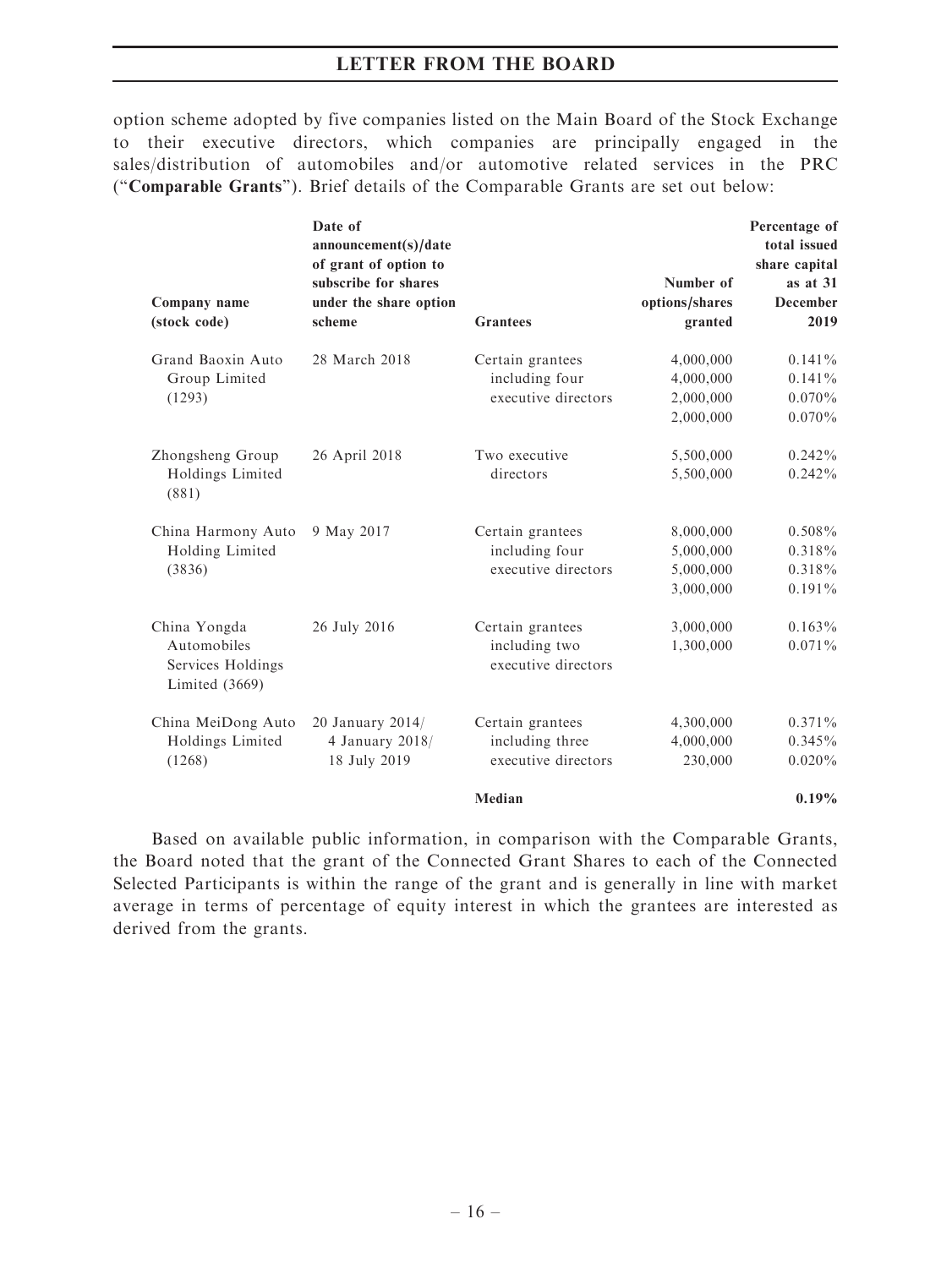Taking into consideration the position and responsibilities of Mr. Wang Kunpeng, who is the vice-chairman and the chief executive officer, the number of Connected Grant Shares granted to Mr. Wang Kunpeng being 4,400,000 Shares, is the highest among all other Selected Participants (including the other two Connected Selected Participants); whereas, in consideration of the duration of tenure of Mr. Li Zhubo of over 20 years with the Group, the number of Connected Grant Shares granted to him being 4,000,000 Shares is more than that granted to Mr. Wan To.

Having considered (i) the professional knowledge and expertise of the Connected Selected Participants who constitute the core senior management team of the Group, their extensive experience in the automobile industry, their role and responsibilities in the Group and their past contribution to the Group's success in recent years; (ii) the positive development of the Group in the preceding few years; and (iii) the expected growing trend of the financial performance of the Group in the coming years in the midst of risks in the industry and increasingly competition, the Board considered it is crucial to retain its employees, especially the key management including those Connected Selected Participants, to continue its business operation and development, in particular, to implement necessary modification to the operation and development strategies to cater for the uncertainties and changes in the business and economic environment. Accordingly, the Board believed that the grant of the Connected Grant Shares to the Connected Selected Participants will help retaining the Connected Selected Participants, and that the Connected Selected Participants will continue to contribute to the Group's future development.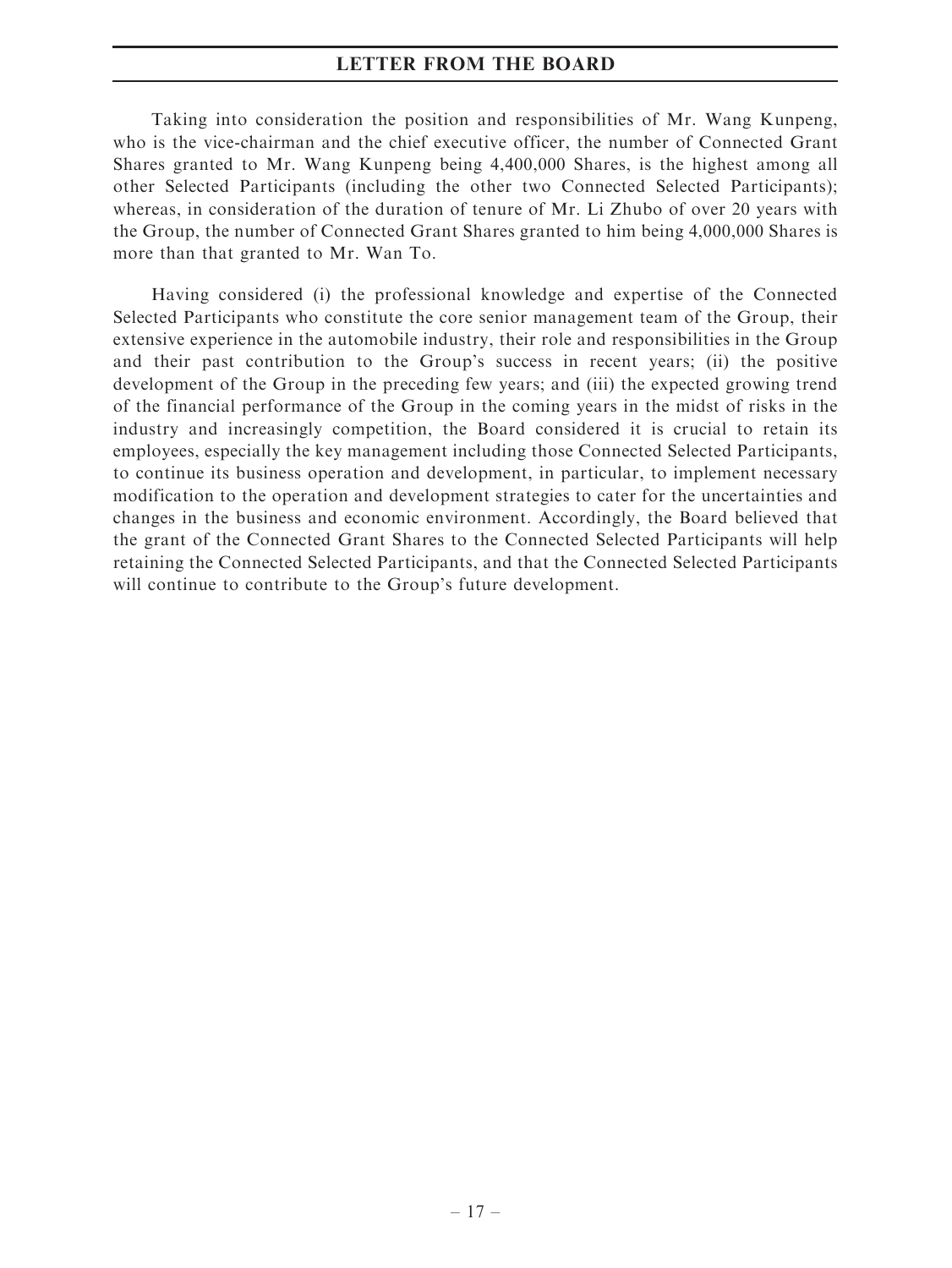The shareholding structure of the Company as of the Latest Practicable Date and immediately after the allotment, issue and full vesting of solely the Connected Grant Shares and all the Grant Shares (assuming there is no change in the number of issued Shares of the Company other than the allotment, issue and full vesting of the Grant Shares) is as follows:

| Name of Shareholder                    | Immediately after the issuance,<br>allotment and full vesting of<br>the Connected Grant Shares<br>(assuming no issuance and<br>allotment of Grant Shares to<br><b>Non-connected Selected</b><br>Participants and no other<br>As of the<br>change in the number of issued<br>Latest Practicable Date<br>Shares of the Company) |        | Immediately after the issuance,<br>allotment and full vesting of the<br>Grant Shares (including the<br><b>Connected Grant Shares and</b><br>assuming no other change in the<br>number of issued Shares<br>of the Company) |               |                   |        |
|----------------------------------------|-------------------------------------------------------------------------------------------------------------------------------------------------------------------------------------------------------------------------------------------------------------------------------------------------------------------------------|--------|---------------------------------------------------------------------------------------------------------------------------------------------------------------------------------------------------------------------------|---------------|-------------------|--------|
|                                        | Long positions in                                                                                                                                                                                                                                                                                                             |        | Long positions in                                                                                                                                                                                                         |               | Long positions in |        |
|                                        | the Shares                                                                                                                                                                                                                                                                                                                    | $\%$   | the Shares                                                                                                                                                                                                                | $\frac{0}{0}$ | the Shares        | $\%$   |
| Joy Capital Holdings Limited           |                                                                                                                                                                                                                                                                                                                               |        |                                                                                                                                                                                                                           |               |                   |        |
| $("Joy Capital")^{(Note I)}$           | 1,383,516,820                                                                                                                                                                                                                                                                                                                 | 51.29  | 1,383,516,820                                                                                                                                                                                                             | 51.07         | 1,383,516,820     | 50.41  |
| Citigroup Inc.                         | 112,372,431                                                                                                                                                                                                                                                                                                                   | 4.17   | 112,372,431                                                                                                                                                                                                               | 4.15          | 112,372,431       | 4.09   |
| <b>Connected Selected Participants</b> |                                                                                                                                                                                                                                                                                                                               |        |                                                                                                                                                                                                                           |               |                   |        |
| Mr. WANG Kunpeng <sup>(Note 2)</sup>   | 1,230,000                                                                                                                                                                                                                                                                                                                     | 0.05   | 5,630,000                                                                                                                                                                                                                 | 0.21          | 5,630,000         | 0.21   |
| Mr. LI Zhubo <sup>(Note 2)</sup>       | 1,550,000                                                                                                                                                                                                                                                                                                                     | 0.06   | 5,550,000                                                                                                                                                                                                                 | 0.20          | 5,550,000         | 0.20   |
| Mr. WAN $To^{(Note 2)}$                |                                                                                                                                                                                                                                                                                                                               |        | 3,000,000                                                                                                                                                                                                                 | 0.11          | 3,000,000         | 0.11   |
| Public Shareholders                    |                                                                                                                                                                                                                                                                                                                               |        |                                                                                                                                                                                                                           |               |                   |        |
| 37 Non-connected Selected Participants | 428,160                                                                                                                                                                                                                                                                                                                       | 0.02   | 428,160                                                                                                                                                                                                                   | 0.02          | 36,128,160        | 1.32   |
| Other public Shareholders              | 1,198,345,009                                                                                                                                                                                                                                                                                                                 | 44.43  | 1,198,345,009                                                                                                                                                                                                             | 44.24         | 1,198,345,009     | 43.66  |
| Total                                  | 2,697,442,420                                                                                                                                                                                                                                                                                                                 | 100.00 | 2,708,842,420                                                                                                                                                                                                             | 100.00        | 2,744,542,420     | 100.00 |

Notes:

- 1. These Shares are directly held by Joy Capital, which in turn is wholly-owned by Bright Brilliant Holdings Limited. Mr. Wang Boheng and Mr Wang Muqing are the founders of the family discretionary trust that owns all the issued shares of Bright Brilliant Holdings Limited, and Credit Suisse Trust Limited in Guernsey is the trustee of the family discretionary trust. Mr Wang Boheng, a director of Joy Capital, is a grandson of Mr Wang Muqing, the Chairman of the Board and an executive Director.
- 2. The number of Shares in which each of Mr. WANG Kunpeng, Mr. LI Zhubo and Mr. WAN To was interested as of the Latest Practicable Date excluded and did not take into consideration each of their interest in the Connected Grant Shares.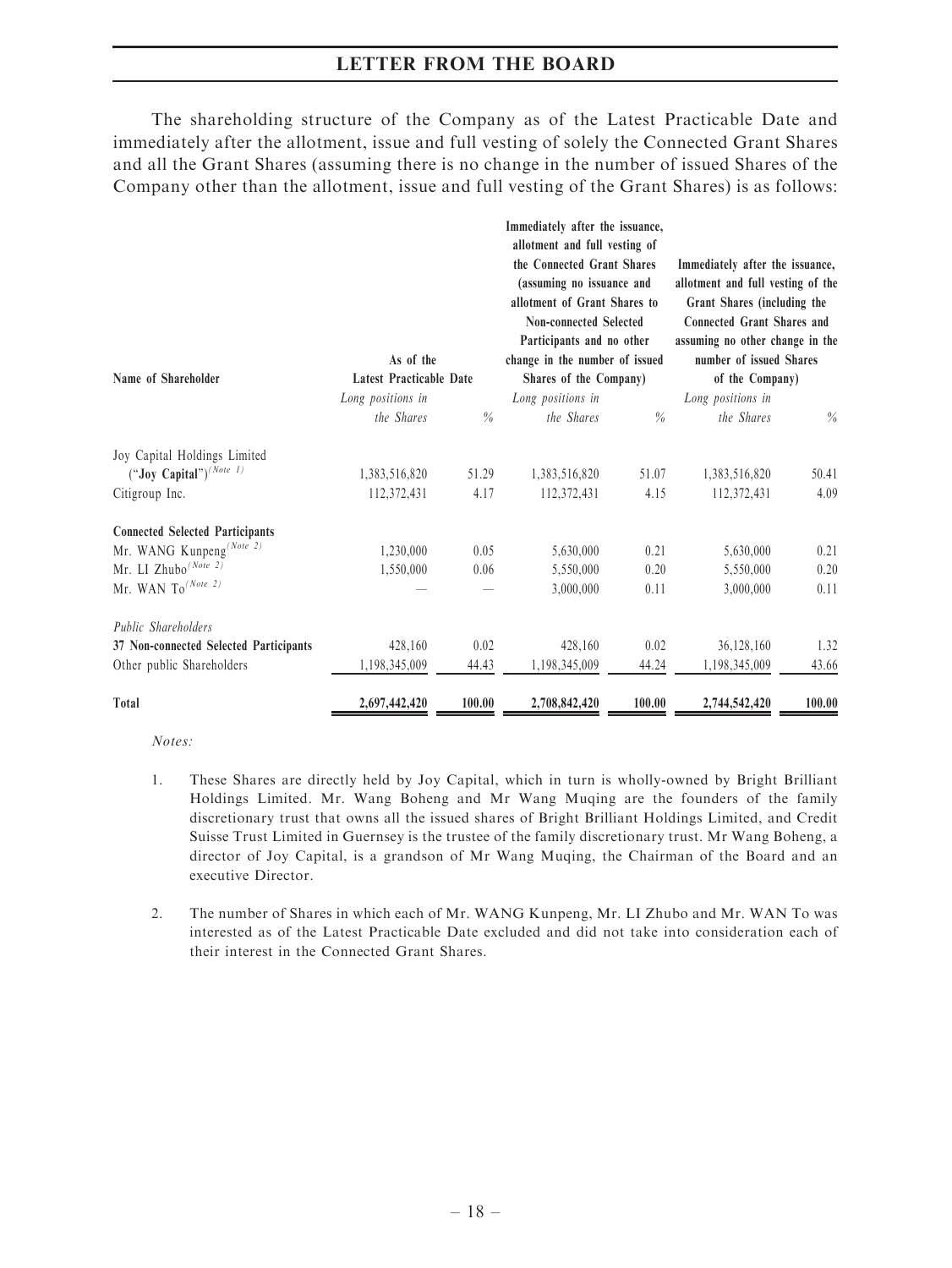#### Equity fund raising activities of the Company in the past 12 months

The following is the equity fund raising activity conducted by the Company in the past 12 months immediately preceding the Latest Practicable Date:

| Date of initial | announcement Fund raising activity                                        | Net proceeds                           | Intended use of proceeds | Actual use of net<br>proceeds                                                        |
|-----------------|---------------------------------------------------------------------------|----------------------------------------|--------------------------|--------------------------------------------------------------------------------------|
| 15 July 2020    | Placing of existing<br>Shares and top-up<br>subscription of<br>new Shares | Approximately<br>HK\$263.35<br>million | General working capital  | The net proceeds<br>had not been<br>utilised as at the<br>Latest Practicable<br>Date |

#### Reasons for the grant of the Connected Grant Shares

The Board considers that the grant of the Connected Grant Shares to the Connected Selected Participants, in providing them with an opportunity to acquire a proprietary interest in the Company, can encourage and retain them to work with the Group, to provide additional incentive for them to achieve performance goals with a view to achieving the objectives of increasing the value of the Company and aligning the interests of the Connected Selected Participants directly to the Shareholders through ownership of Shares. Furthermore, there will not be any actual cash outflow by the Group under the grant and award of the Connected Grant Shares to provide incentives to the Connected Selected Participants. In this regard, the Directors consider that the terms and conditions of the allotment and issue of new Connected Grant Shares are fair and reasonable and are in the interests of the Company and the Shareholders as a whole.

Upon allotment and issue of the new Connected Grant Shares, the Trustee will hold the new Shares on trust for the Connected Selected Participants and such new Grant Shares shall be transferred to the Selected Participants at no consideration on the vesting dates. As such, no fund will be raised by the Company as a result of the allotment and issue of the Connected Grant Shares.

#### LISTING RULES IMPLICATIONS

As the Connected Selected Participants are Directors of the Company, the Connected Selected Participants are connected persons of the Company. Therefore, the allotment and issue of the Connected Grant Shares to the Trustee on trust for the Connected Selected Participants under the Scheme shall constitute a connected transaction for the Company under Chapter 14A of the Listing Rules and shall be subject to the reporting, announcement and Independent Shareholders' approval requirements under Chapter 14A of the Listing Rules.

To the best of the knowledge, information and belief of the Directors, save for Mr. WANG Kunpeng and Mr. LI Zhubo being two of the Connected Selected Participants, no other Shareholder is required to abstain from voting on the resolutions to approve the allotment and issue of Connected Grant Shares to the Connected Selected Participants and the transactions contemplated thereunder at the EGM.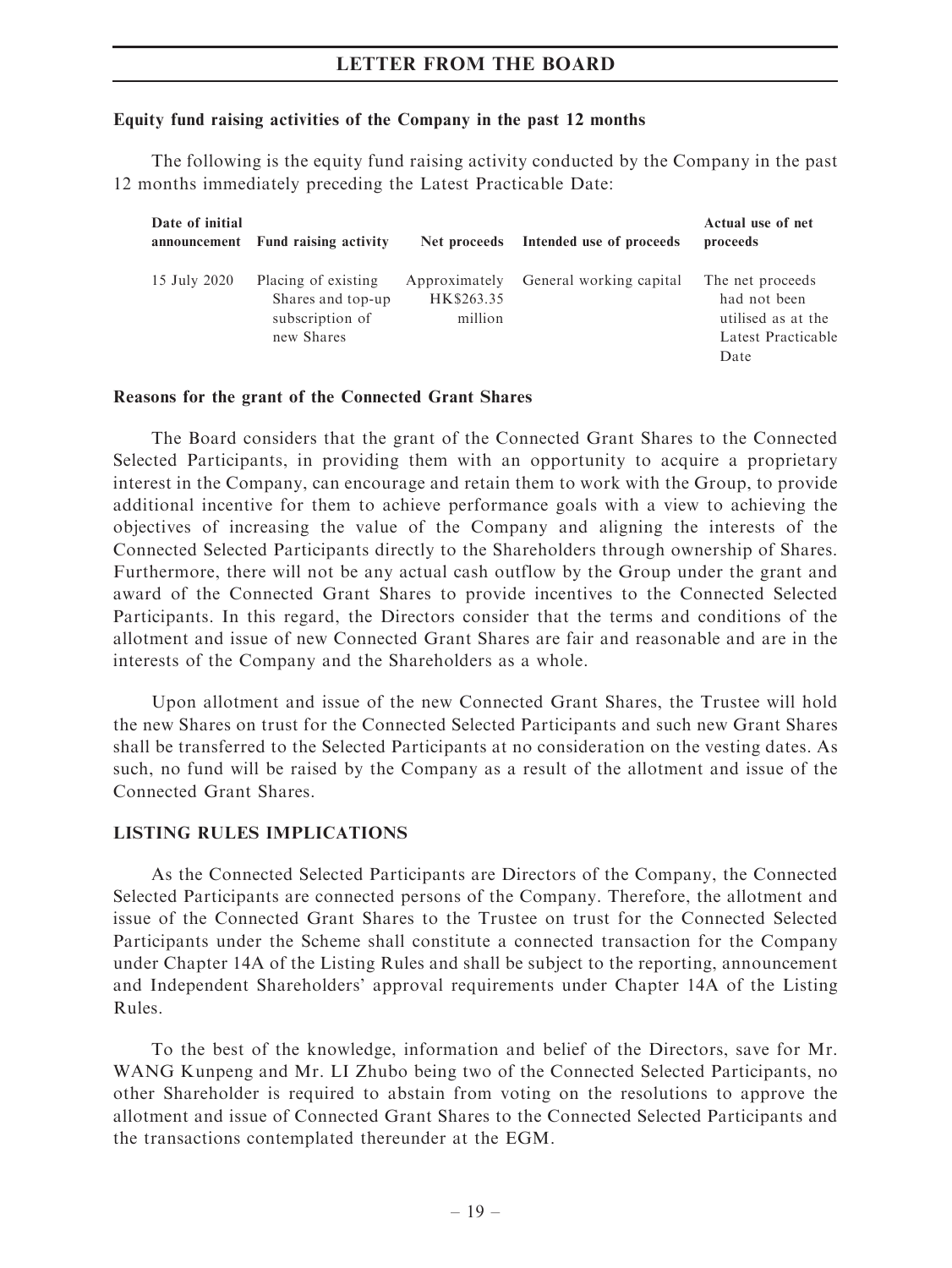Each of Mr. WANG Kunpeng, Mr. LI Zhubo and Mr. WAN To has abstained from approving the relevant Board resolution on the allotment and issue of the Connected Grant Shares to the Trustee on trust for him under the Scheme.

Pursuant to the Listing Rules, the resolution to be proposed at the EGM will be taken by way of poll and an announcement will be made after the EGM on the results of the EGM.

#### INFORMATION OF THE GROUP

The Group is a leading auto sales and services group of luxury conglomerates in China. Its principal businesses include the operation of automobile 4S stores, auto finance businesses and supply chain business.

#### INDEPENDENT BOARD COMMITTEE

The Independent Board Committee comprising Dr. WONG Tin Yau, Kelvin, Dr. CAO Tong and Ms. WONG Tan Tan, all being the independent non-executive Directors, has been formed to advise the Independent Shareholders as to (i) whether the allotment and issue of the Connected Grant Shares to the Trustee on trust for the Connected Selected Participants is on normal commercial terms and conducted in the Company's ordinary and usual course of business, whether its terms are fair and reasonable so far as the Independent Shareholders are concerned; and whether it is in the interests of the Company and the Shareholders as a whole; and (ii) how the Independent Shareholders should vote in respect of the resolutions to approve the grant of the Specific Mandate, the allotment and issue of the Connected Grant Shares to the Trustee on trust for the Connected Selected Participants and the transactions contemplated thereunder at the EGM.

#### INDEPENDENT FINANCIAL ADVISER

Somerley Capital Limited, a licensed corporation to carry out Type 1 (dealing in securities) and Type 6 (advising on corporate finance) regulated activities under the SFO, has been appointed as the independent financial adviser to advise the Independent Board Committee and the Independent Shareholders in respect of the grant of the Specific Mandate and the allotment and issue of Connected Grant Shares described herein.

#### RECOMMENDATION

In view of the reasons for and benefits of the grant of the Connected Grant Shares as set out in the paragraphs headed ''Reasons for the grant of the Connected Grant Shares'' above, the Directors consider that the grant of the Connected Grant Shares to the Connected Selected Participants is fair and reasonable and in the interests of the Company and the Shareholders as a whole. Accordingly, the Directors recommend the Independent Shareholders to vote in favour of the ordinary resolutions to be proposed at the EGM to approve the grant of the Specific Mandate, the allotment and issue of the Connected Grant Shares and the transactions contemplated thereunder.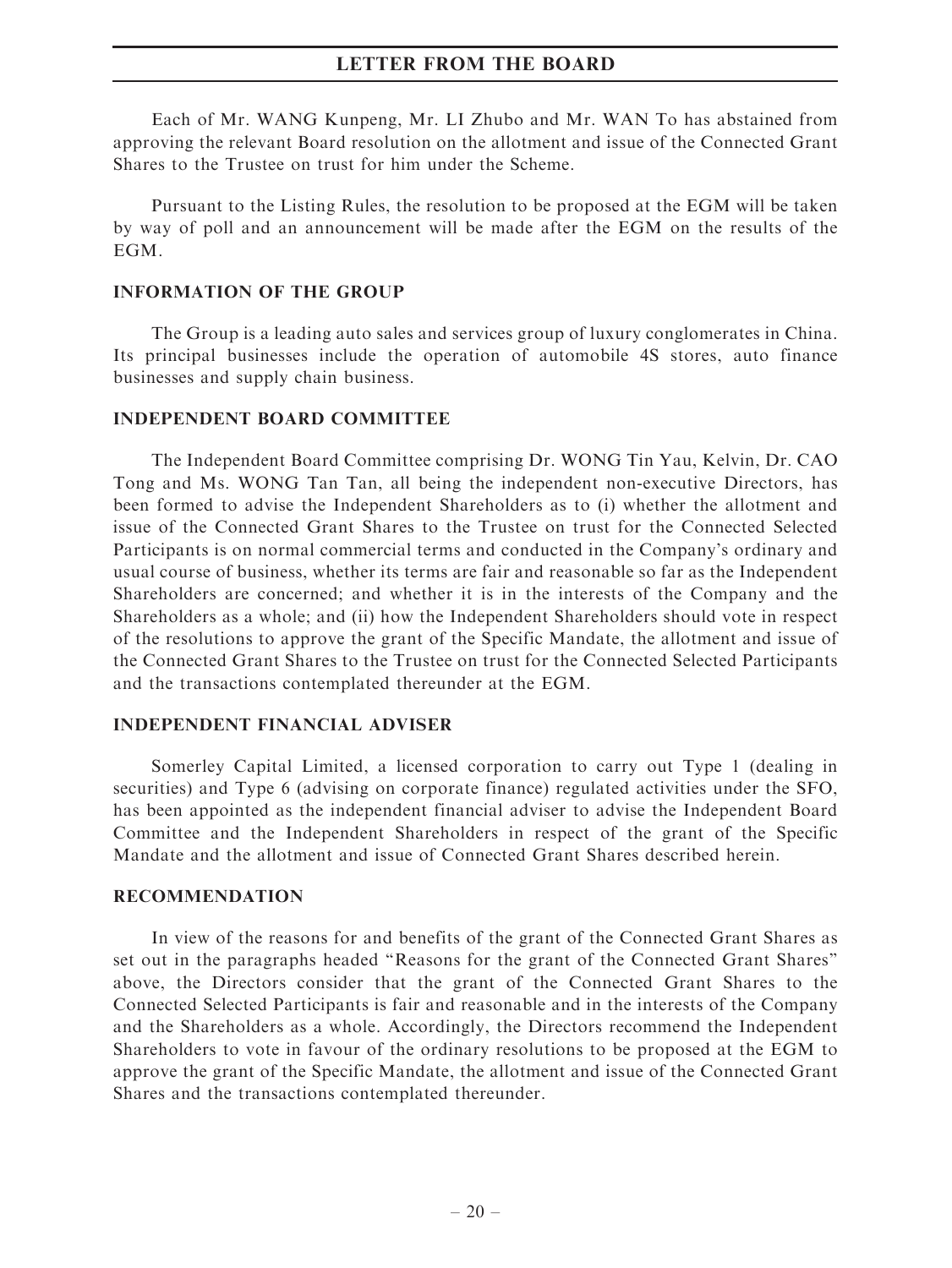Your attention is drawn to (i) the letter from the Independent Board Committee set out on pages 23 to 24 of this circular, which contains its recommendation to the Independent Shareholders as to the grant of the Connected Grant Shares to the Connected Selected Participants; and (ii) the letter from the Independent Financial Adviser set out on pages 25 to 51 of this circular, which contains its advice to the Independent Board Committee and the Independent Shareholders in relation to the grant of the Connected Grant Shares to the Connected Selected Participants and the reasons considered by it in arriving at its opinion.

#### **EGM**

The EGM will be convened and held at Niccolo Room 1–2, 25F., The Murray, Hong Kong, a Niccolo Hotel, 22 Cotton Tree Drive, Central, Hong Kong on 17 September 2020 at 11: 00 a.m. for the purpose of considering and, if thought fit, approving the grant of the Specific Mandate, the grant of the Connected Grant Shares to the Connected Selected Participants and the transactions contemplated thereunder.

The ordinary resolutions proposed to be approved at the EGM will be taken by poll.

Two of the Connected Selected Participants, namely, Mr. WANG Kunpeng and Mr. LI Zhubo who are executive Directors of the Company, holding 1,230,000 Shares and 1,550,000 Shares, respectively (representing approximately 0.05% and 0.06% of the issued Shares as at the Latest Practicable Date), are required to abstain from voting in respect of the proposed resolution approving the grant of the Connected Grant Shares to each of themselves. The Directors, having made all reasonable enquiries, confirm that to the best of their knowledge and belief, no other Shareholders has a material interest in the grant of the Connected Grant Shares to the Connected Selected Participants and the matters contemplated thereunder as at the Latest Practicable Date and accordingly, other than Mr. WANG Kunpeng and Mr. LI Zhubo, no other Shareholder is required to abstain from voting at the EGM to approve the grant of the Connected Grant Shares and the matters contemplated thereunder to the Connected Selected Participants.

For the purpose of determining the entitlement of the Shareholders to attend and vote at the EGM, the register of members of the Company will be closed from 14 September 2020 (Monday) to 17 September 2020 (Thursday) (both days inclusive), during which period no share transfers can be registered. All transfers accompanied by the relevant share certificates must be lodged with the Company's branch share registrar and transfer office in Hong Kong, Computershare Hong Kong Investor Services Limited, at Shops 1712–1716, 17th Floor, Hopewell Centre, 183 Queen's Road East, Wan Chai, Hong Kong not later than 4: 30 p.m. on 11 September 2020 (Friday).

A notice convening the EGM is set out on pages 59 to 62 of this circular. A form of proxy is enclosed with this circular. Whether or not you are able to attend the EGM in person, please complete and return the enclosed form of proxy in accordance with the instructions printed thereon to the Company's branch share registrar in Hong Kong, Computershare Hong Kong Investor Services Limited at 17M Floor, Hopewell Centre, 183 Queen's Road East, Wan Chai, Hong Kong as soon as possible and in any event not less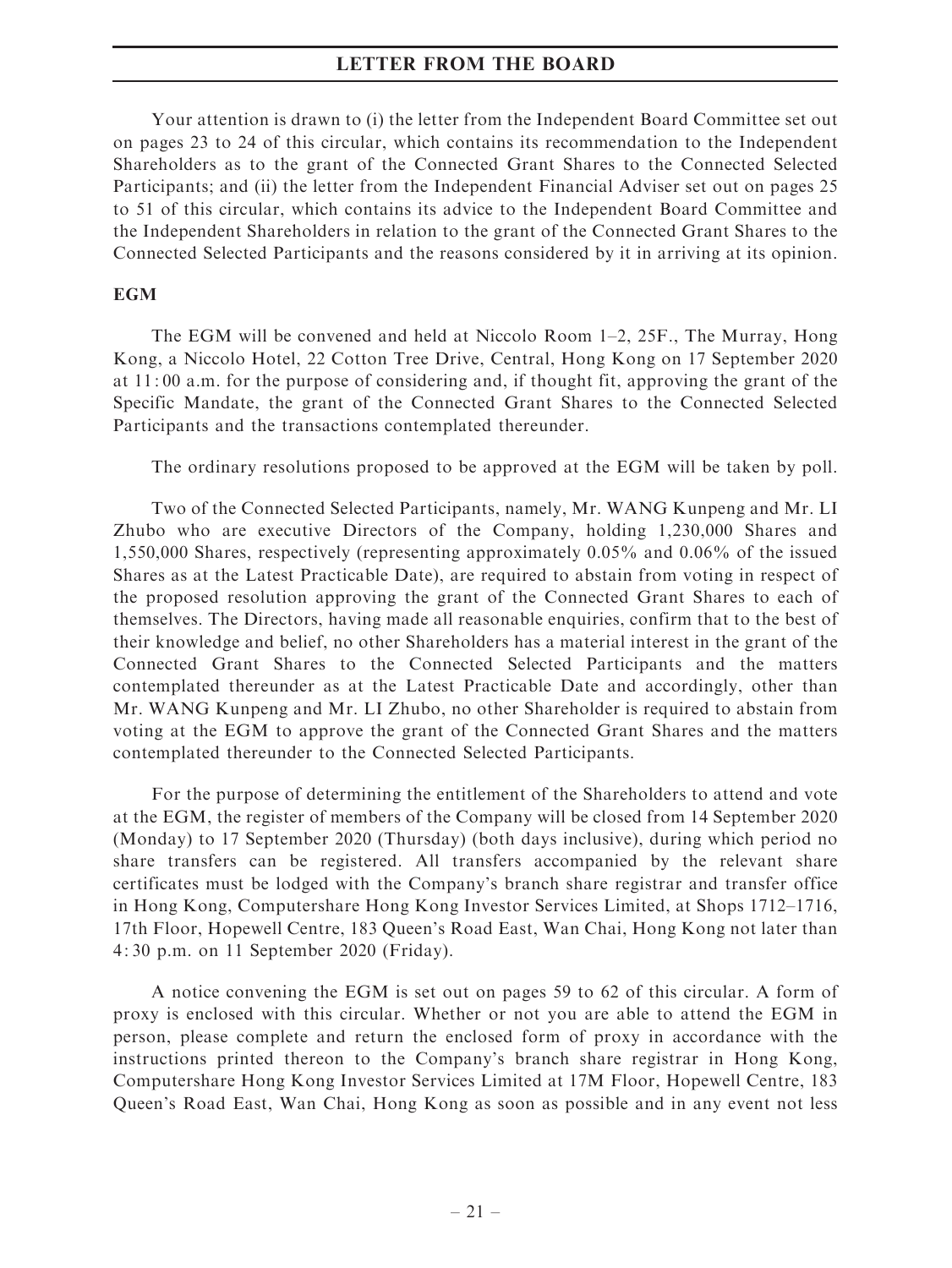than 48 hours before the time appointed for holding of the EGM or any adjournment thereof. Completion and return of the form of proxy will not preclude you from attending and voting in person at the EGM or any adjournment thereof, should you so wish.

# ARRANGEMENTS AT THE VENUE OF EGM UNDER ADVERSE WEATHER CONDITIONS/OCCURRENCE OF COVID-19 OUTBREAK OR OTHER SERIOUS INFECTIOUS DISEASE

Shareholders should note that the EGM will be held as scheduled when amber or red rainstorm warning signal is in force. In the event that typhoon signal no. 8 (or above) or ''black'' rainstorm warning is hoisted or occurrence of COVID-19 outbreak or other serious infectious disease at the venue of EGM on the day and before the time of the EGM, Shareholders may send an e-mail to ir $@z$ hengtongauto.com for arrangement of the EGM under such adverse weather/severe conditions.

In the event that the EGM were to proceed, Shareholders should make their own decision as to whether they would attend the EGM under such bad weather/severe conditions, and, if they should choose to do so, they are advised to exercise care and caution.

#### GENERAL INFORMATION

Your attention is drawn to the additional information contained in the appendix to this circular.

> Yours faithfully, For and on behalf of the Board China ZhengTong Auto Services Holdings Limited 中國正通汽車服務控股有限公司 WANG Muqing Chairman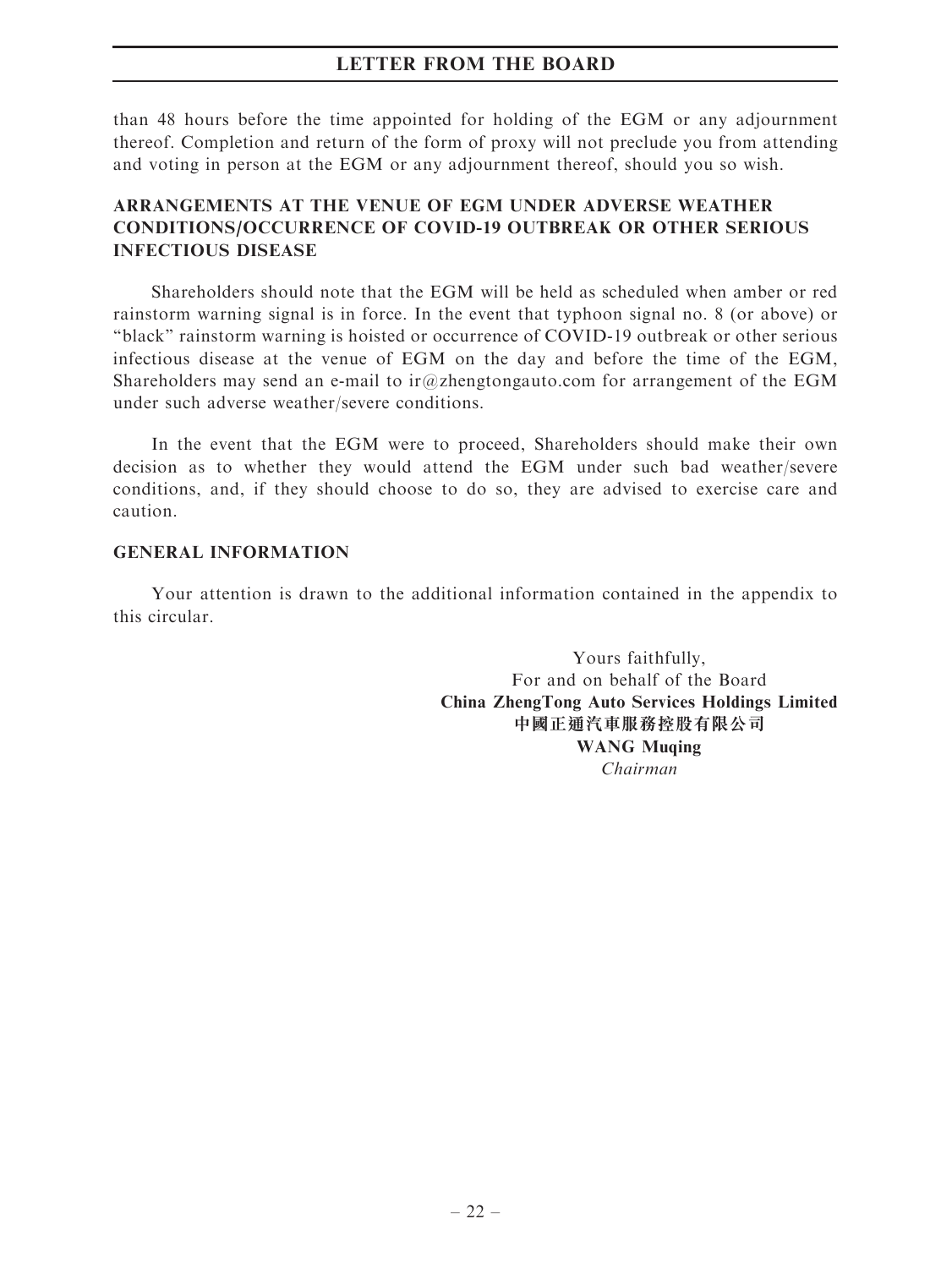

# **China ZhengTong Auto Services Holdings Limited 中國正通汽車服務控股有限公司**

*(Incorporated under the laws of the Cayman Islands with limited liability)*

**(Stock Code: 1728)**

31 August 2020

To the Independent Shareholders:

Dear Sir or Madam,

# CONNECTED TRANSACTION INVOLVING ISSUE OF NEW SHARES TO CONNECTED PERSONS UNDER THE SHARE AWARD SCHEME PURSUANT TO SPECIFIC MANDATE

We refer to the circular of the Company dated 31 August 2020 (the "Circular") to the Shareholders, of which this letter forms part. Capitalised terms used in this letter have the same meanings as defined in the Circular unless the context otherwise requires.

We have been appointed by the Board as members to form the Independent Board Committee and to advise the Independent Shareholders in relation to the grant of Specific Mandate and the allotment and issue of Connected Grant Shares to the Trustee on trust for the Connected Selected Participants.

Somerley Capital Limited has been appointed to advise us and the Independent Shareholders as to (i) whether the allotment and issue of the Connected Grant Shares is on normal commercial terms and conducted in the Group's ordinary and usual course of business, whether its terms are fair and reasonable so far as the Independent Shareholders are concerned, and whether such terms are in the interests of the Company and the Shareholders as a whole and (ii) how to vote on the resolution regarding the grant of the Specific Mandate and the allotment and issue of the Connected Grant Shares. Details of its advice, together with the principal factors and reasons taken into consideration in arriving at such advice, are set out on pages 25 to 51 of the Circular. Your attention is also drawn to the letter from the Board and the additional information set out in the appendix of the Circular.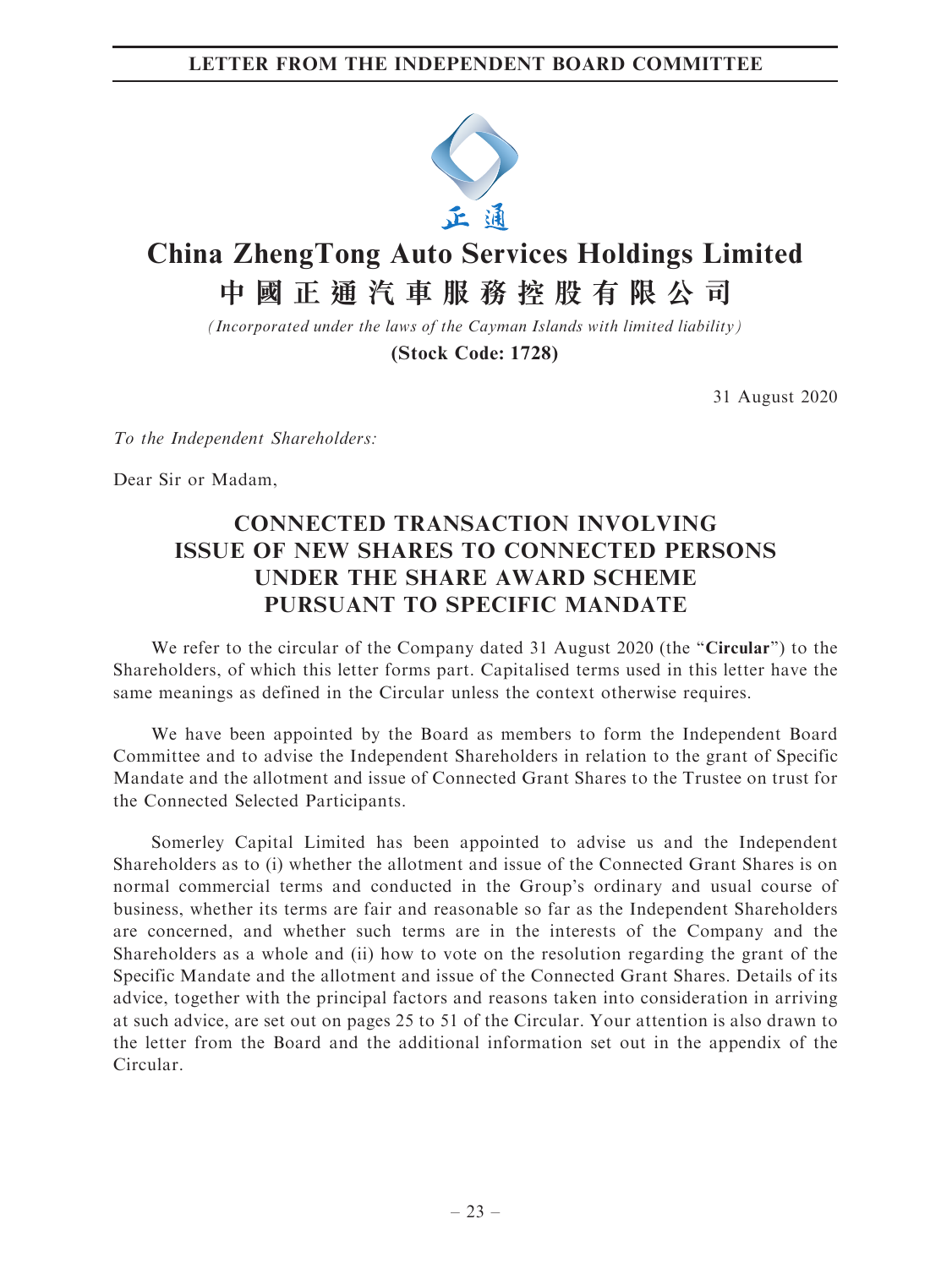# LETTER FROM THE INDEPENDENT BOARD COMMITTEE

Having considered the terms of the allotment and issue of the Connected Grant Shares and the advice of Somerley Capital Limited, we are of the opinion that the allotment and issue of the Connected Grant Shares to the Trustee on trust for the Connected Selected Participants is on normal commercial terms and is fair and reasonable so far as the Independent Shareholders are concerned, and the allotment and issue of the Connected Grant Shares to the Trustee on trust for the Connected Selected Participants, while not in the ordinary and usual course of business of the Group, is in the interests of the Company and the Shareholders as a whole. Accordingly, we recommend the Independent Shareholders to vote in favour of the ordinary resolutions to be proposed at the EGM to approve the grant of the Specific Mandate, the allotment and issue of the Connected Grant Shares and the transactions contemplated thereunder.

> Yours faithfully For and on behalf of the Independent Board Committee

Dr. WONG Tin Yau, Kelvin Dr. CAO Tong Ms. WONG Tan Tan

Independent non-executive Directors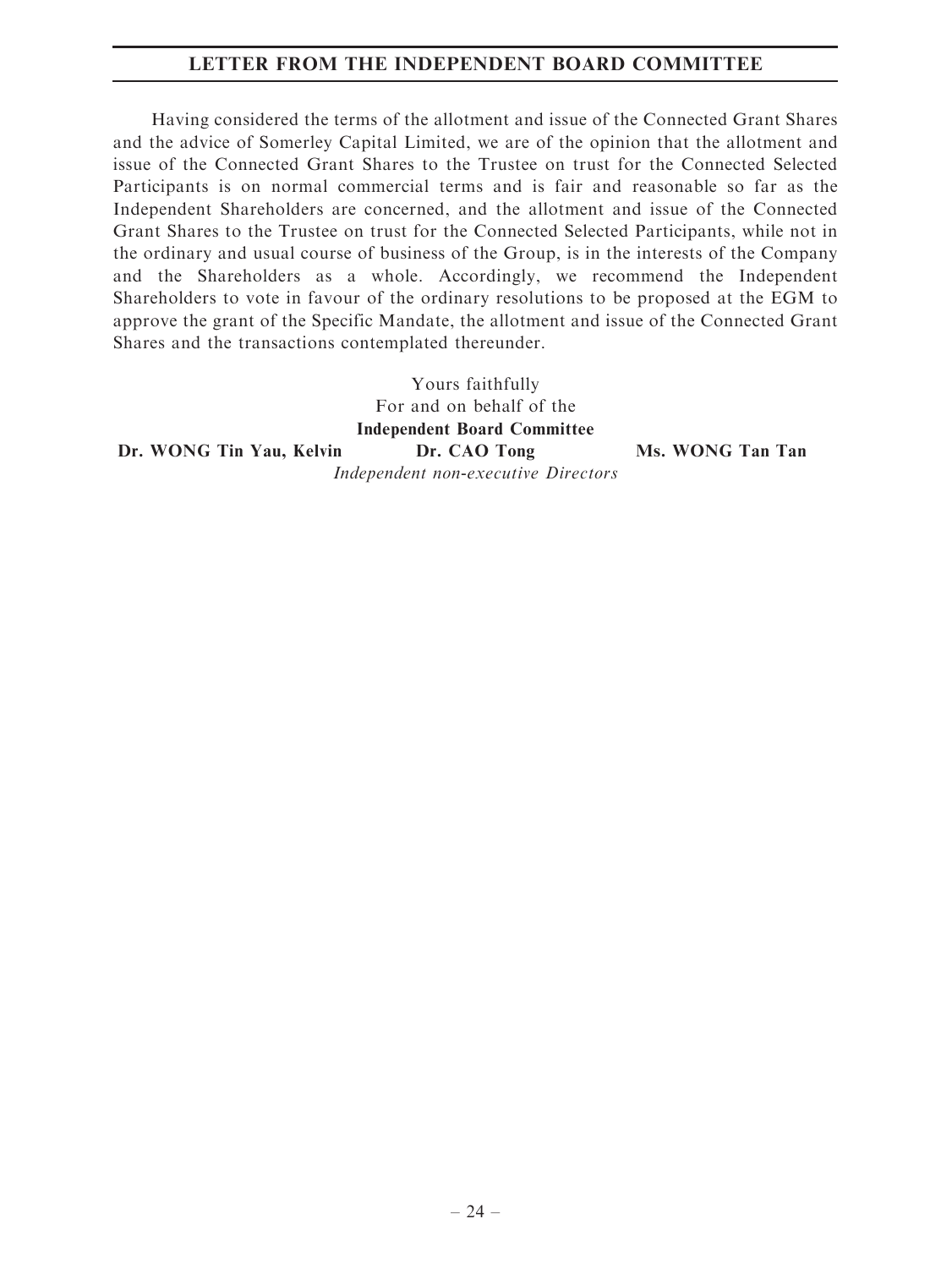The following is the letter of advice from Somerley Capital Limited, the Independent Financial Adviser, to the Independent Board Committee and the Independent Shareholders, which has been prepared for the purpose of inclusion in this circular.



SOMERLEY CAPITAL LIMITED 20th Floor China Building

29 Queen's Road Central Hong Kong

31 August 2020

To: the Independent Board Committee and the Independent Shareholders

Dear Sirs,

# CONNECTED TRANSACTION INVOLVING ISSUE OF NEW SHARES TO CONNECTED PERSONS UNDER THE SHARE AWARD SCHEME PURSUANT TO SPECIFIC MANDATE

#### INTRODUCTION

We refer to our appointment as the independent financial adviser to advise the Independent Board Committee and the Independent Shareholders in relation to the grant of Connected Grant Shares to the Connected Selected Participants (the "Proposed Grant"). Details of the Proposed Grant are set out in the ''Letter from the Board'' contained in the circular of the Company to the Shareholders 31 August 2020 (the ''Circular''), of which this letter forms part. Capitalised terms used in this letter shall have the same meanings as those defined in the Circular unless otherwise defined herein.

The Company has adopted the Scheme, being a restricted share award scheme, on 12 June 2020. On the same day, based on the recommendation of the Remuneration Committee, the Board resolved to conditionally grant a total of 47,100,000 Grant Shares to 40 Selected Participants pursuant to the Scheme, among which, 11,400,000 Grant Shares are granted to three Connected Selected Participants who are all executive Directors. As such, the Connected Selected Participants are connected persons of the Company. The allotment and issue of the Connected Grant Shares to the Trustee on trust for the Connected Selected Participants under the Scheme shall constitute a connected transaction for the Company under Chapter 14A of the Listing Rules and shall be subject to the reporting, announcement and Independent Shareholders' approval requirements under Chapter 14A of the Listing Rules.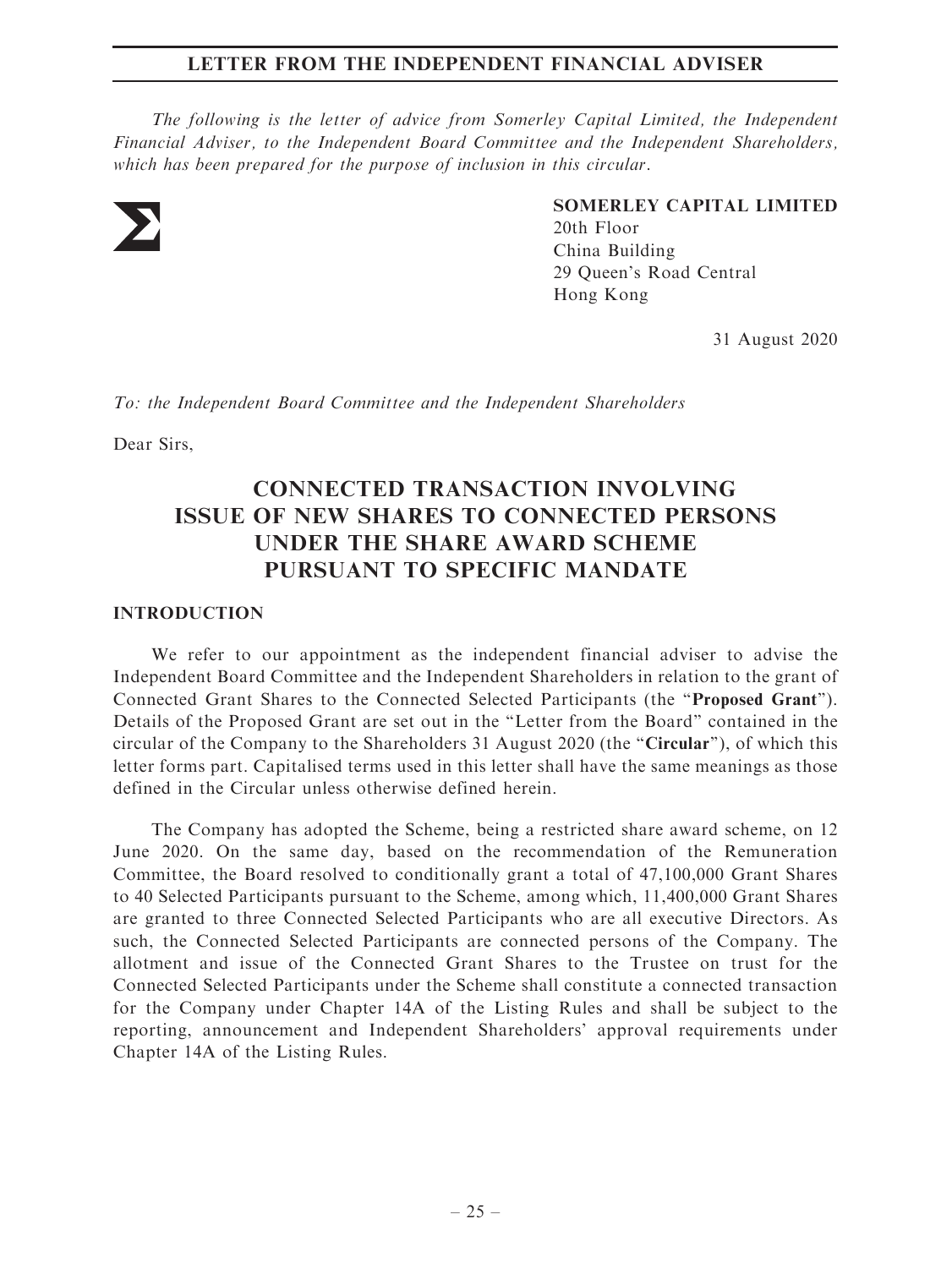An Independent Board Committee comprising all the independent non-executive Directors, namely Dr. Wong Tin Yau, Kelvin, Dr. Cao Tong and Ms. Wong Tan Tan, has been formed to advise the Independent Shareholders in respect of the Proposed Grant. We, Somerley Capital Limited, have been appointed as the Independent Financial Adviser to advise the Independent Board Committee and the Independent Shareholders in the same regard.

As at the Latest Practicable Date, Somerley Capital Limited does not have any relationships or interests with the Company or the Connected Selected Participants that could reasonably be regarded as a hindrance to the independence of Somerley Capital Limited as defined under Rule 13.84 of the Listing Rules to act as the independent financial adviser to the Independent Board Committee and the Independent Shareholders in respect of the Proposed Grant. In the past two years, except for the independent financial adviser engagement in relation to the spin-off and separate listing of Shanghai Dongzheng Automotive Finance Co., Ltd. on the main board of the Stock Exchange, details of which were set out in the Company's circular dated 15 January 2019, there has been no other engagement between the Group and Somerley Capital Limited. We do not consider the past engagement as independent financial adviser to give rise to any conflict for Somerley Capital Limited to act as the independent financial adviser in respect of the Proposed Grant. Apart from normal professional fees paid in respect of the past engagement or payable to us in connection with this appointment as the independent financial adviser in respect of the Proposed Grant, no arrangement exists whereby we will receive any fees or benefits from the Company.

In formulating our advice, we have relied on the information and facts supplied, and the opinions expressed, by the Directors (excluding the independent non-executive Directors) and the management of the Group (the "Management"), and have assumed that they are true, accurate and complete in all material aspects at the time they were made and will remain so up to the time of the EGM. We have also sought and received confirmation from the Directors (excluding the independent non-executive Directors) that all material relevant information has been supplied to us and that no material facts have been omitted or withheld from the information supplied and opinions expressed to us. We have no reason to doubt the truth or accuracy of the information provided to us, or to believe that any material information has been omitted or withheld. We have relied on such information and consider that the information we have received is sufficient for us to reach our opinion and recommendation as set out in this letter. However, we have not conducted any independent investigation into the business and affairs of the Group, nor have we carried out any independent verification of the information supplied.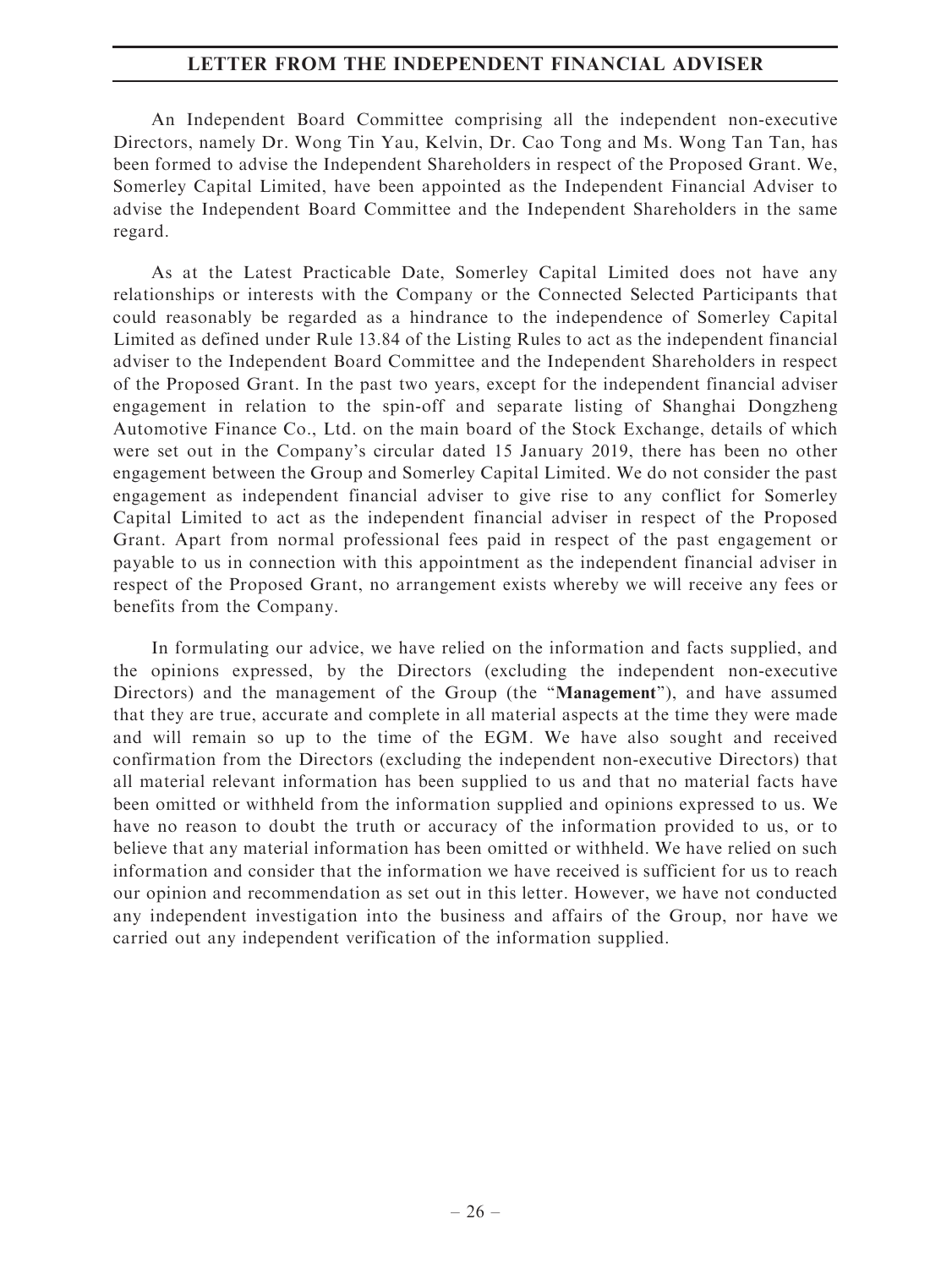#### PRINCIPAL FACTORS AND REASONS CONSIDERED

In arriving at our opinion with respect to the Proposed Grant, we have taken into account the principal factors and reasons set out below.

#### 1. Information on the Group

#### (a) Business

As set out in the Company's 2019 annual report, the Group is principally engaged in the following businesses:

### (i) 4S dealership business:

It mainly includes sales of motor vehicles and after-sales services through the Group's network of 4S dealerships in the PRC. The 4S dealership business focuses on dealership of luxury and ultra-luxury branded automobiles. The Group also operates dealership stores of middle market brands, and provides after-sales services (including repair and maintenance services and automobile augmented products and services). As at 31 December 2019, the Group operated 135 dealership stores in 41 cities across 17 provinces and municipalities in China.

### (ii) Supply chain business:

It mainly involves provision of motor-related logistics services and trading of lubricant oil.

### (iii) Financial services business:

It mainly involves provision of financial services to auto customers and dealers, and a key part is carried out by Shanghai Dongzheng Automotive Finance Co., Ltd. ("Dongzheng AFC") which is regulated by the China Banking and Insurance Regulatory Commission and is principally engaged in retail loan and dealer loan businesses.

### (iv) Comprehensive properties business:

It mainly involves development and sales of properties in the PRC, including construction of comprehensive property projects for the Group's existing 4S dealership stores.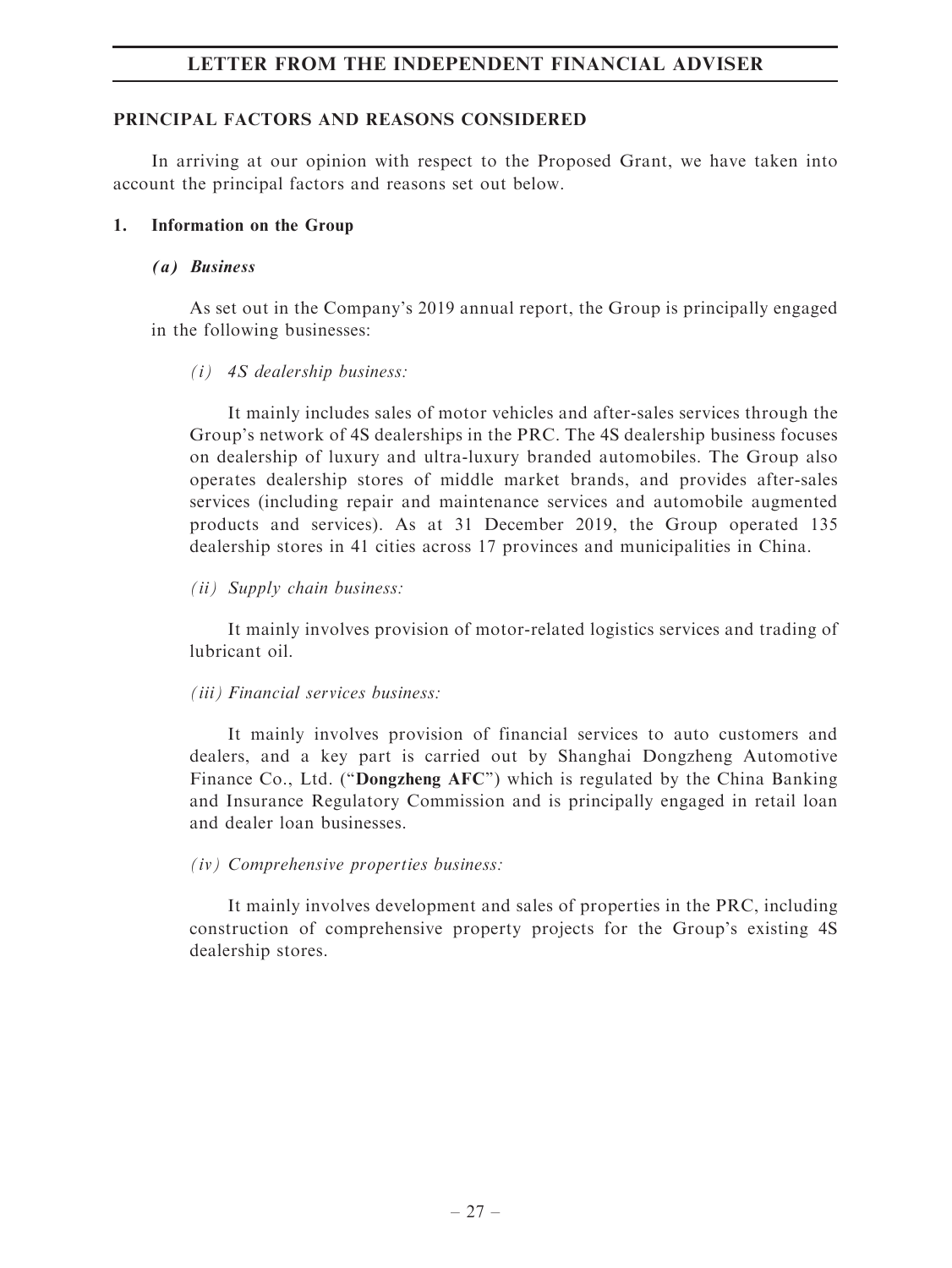#### (b) Financial information

Set out below is a summary of financial information of the Group for the five years ended 31 December 2015, 2016, 2017, 2018 and 2019 as extracted from the Company's annual reports for the year ended 31 December 2016, 2017, 2018 and 2019 respectively:

|                            | 2019           | 2018       | 2017       | 2016           | 2015       |
|----------------------------|----------------|------------|------------|----------------|------------|
|                            | <i>RMB'000</i> | RMB'000    | RMB'000    | <b>RMB'000</b> | RMB'000    |
|                            | (audited)      | (audited)  | (audited)  | (audited)      | (audited)  |
| Revenue (note)             | 35, 137, 794   | 37,455,510 | 35,474,325 | 31,519,255     | 29,361,499 |
| Comprised of:              |                |            |            |                |            |
| 4S dealership business     | 33, 335, 154   | 35,859,745 | 34,187,840 | 30,464,185     | 28,677,638 |
| Supply chain business      | 892,519        | 751,944    | 764,222    | 657,226        | 615,429    |
| Financial services         |                |            |            |                |            |
| business                   | 910,121        | 843,821    | 522,263    | 397,844        | 68,432     |
| Comprehensive              |                |            |            |                |            |
| <i>properties business</i> |                |            |            |                |            |
| Gross profit               | 3,818,383      | 4,486,827  | 3,768,346  | 2,736,334      | 2,586,773  |
| Profit before tax          | 1,136,064      | 1,889,488  | 1,753,791  | 790,798        | 921,779    |
| Profit for the year        | 766,705        | 1,254,782  | 1,211,462  | 508,359        | 628,662    |

Note: only external sales are included

As set out in the table above, the 4S dealership business has contributed to majority of the Group's revenue in each of the years ended 31 December 2015, 2016, 2017, 2018 and 2019, accounting for around 95% or more of the Group's total revenue during each of these years. In general, the Group's revenue increased from the year ended 31 December 2015 to the year ended 31 December 2018, with a slight decrease in the year ended 31 December 2019. Such increase was in line with the movement in the revenue generated from the 4S dealership business. In terms of profit, the Group's net profit also surged from approximately RMB628.7 million for the year ended 31 December 2015 to approximately RMB1,254.8 million for the year ended 31 December 2018, representing a compound annual growth rate of approximately 25.9%. We note from the Company's annual reports and understand from the Management that the growth in the Group's profits was mainly due to the increase in gross profits generating from the 4S dealership business, which has benefited from the growth of household disposable income and upgrade of consumption in the PRC, resulting in a shift of customers to the high-end market. At the same time, the Group has actively expanded its distribution network for prestigious brands and utilised its advantages in financing and supply chains to strengthen its core competitiveness. It has also optimised its business scope covering the entire life cycle of vehicles including sales of new cars,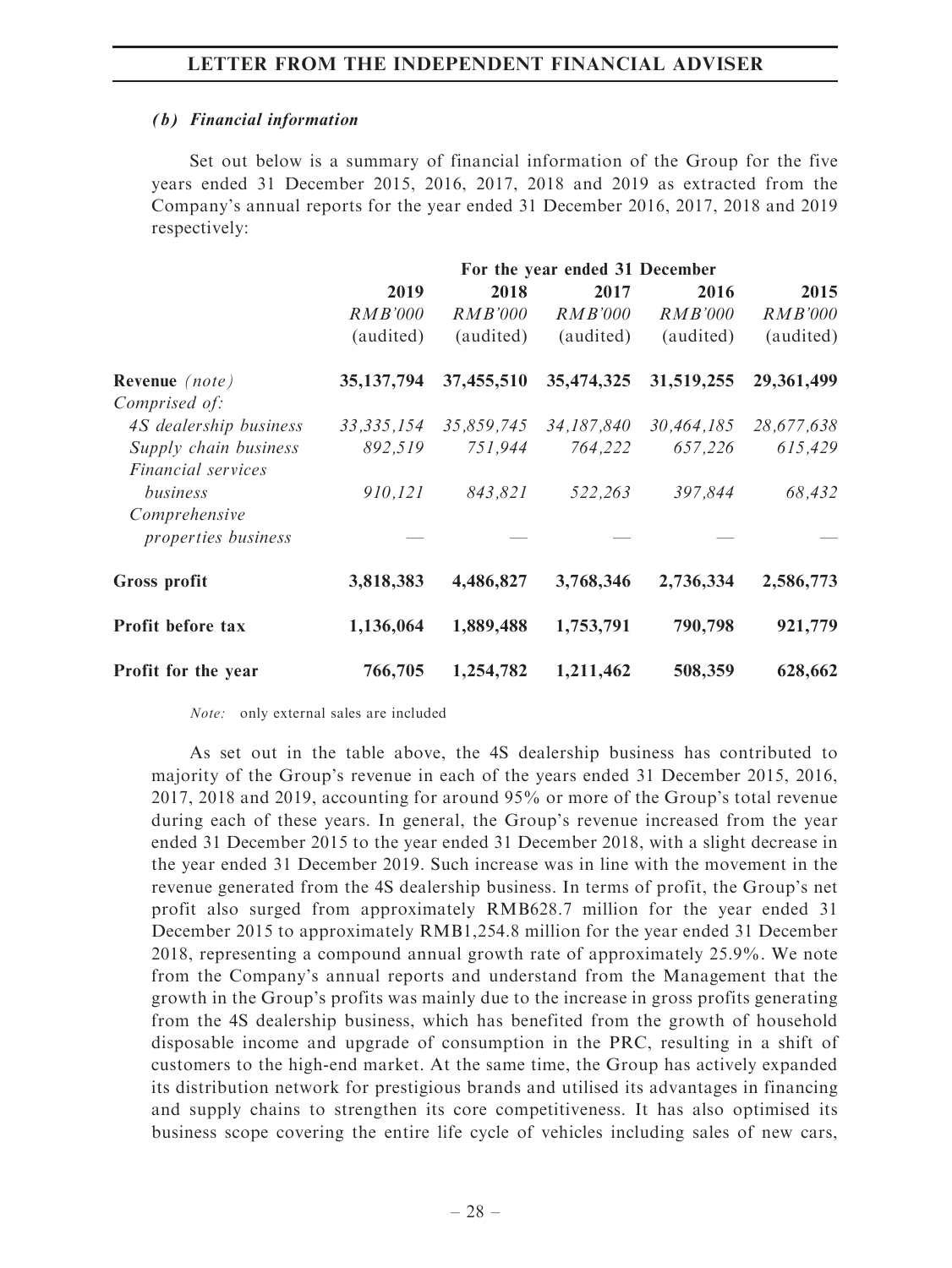provision of aftersales services, replacement and trading of pre-owned cars so as to promote synergies among different business segments. In addition, the Group has adopted a new management model and such streamlined management effectively improved the operating results of the Group. At the same time, the Group's development of the financial services business also contributed to the growth of its revenue and profits during the period. The Group has developed a completely closed-loop auto finance technology platform, aiming to provide customers with one-stop auto finance and related services and offer automobile-related financial products covering new automobiles, pre-owned automobiles and automobile mortgage. Dongzheng AFC has optimised its financial asset structure in the 2018 following an increase in its share capital, and its market share in retail loan business further increased, which helped to boost the Group's financial services business.

As set out in the table above, the Group's revenue decreased by approximately 6.2% from approximately RMB37.5 billion for the year ended 31 December 2018 to approximately RMB35.1 billion for the year ended 31 December 2019. The Group's profit for the year also decreased by approximately 38.9% from 2018 to 2019. We note from the Company's 2019 annual report and understand from the Management that the decrease in revenue was mainly driven by the intensifying competition in the luxury brand automobile market, underperformance of certain luxury brands in China and the Group's strategic realignment of some brand operations based on market conditions, which also led to a temporary decrease in gross profit and net profit for the year.

### (c) Prospects

As set out in the Company's 2019 annual report and advised by the Management, the Management expected that China's macroscopic economy will maintain its moderate growth with a steady increase in both household disposable income and consumer spending. As regards the automobile industry, in line with new records of registered car ownership, it is expected that a mature domestic automobile market will become increasingly noticeable, with market players seeking business growth in quality rather than quantity, as well as the market demand manifesting geographic and structural changes. The luxury vehicle demand will continue to grow in the midst of increasingly fierce competition. The COVID-19 outbreak since early 2020 has brought additional uncertainties in the domestic macroeconomic situation, which may also results in adverse impact on the Group's operation.

The Group will closely monitor the situation and has plans to continue its development of different businesses. The Group will maintain its commitment to customer services for luxury and ultra-luxury automobile brands in the domestic market by continuing to improve brand structure and strategic network, invest in the development of management and operation information systems, and focusing on employee training and development. For the financial services business, the Group will proactively enrich service and product contents, expand service channels, and enhance service quality, with a view to providing better consumer experiences. The Group also plans to improve the pre-owned vehicle services and quality standards, and explore the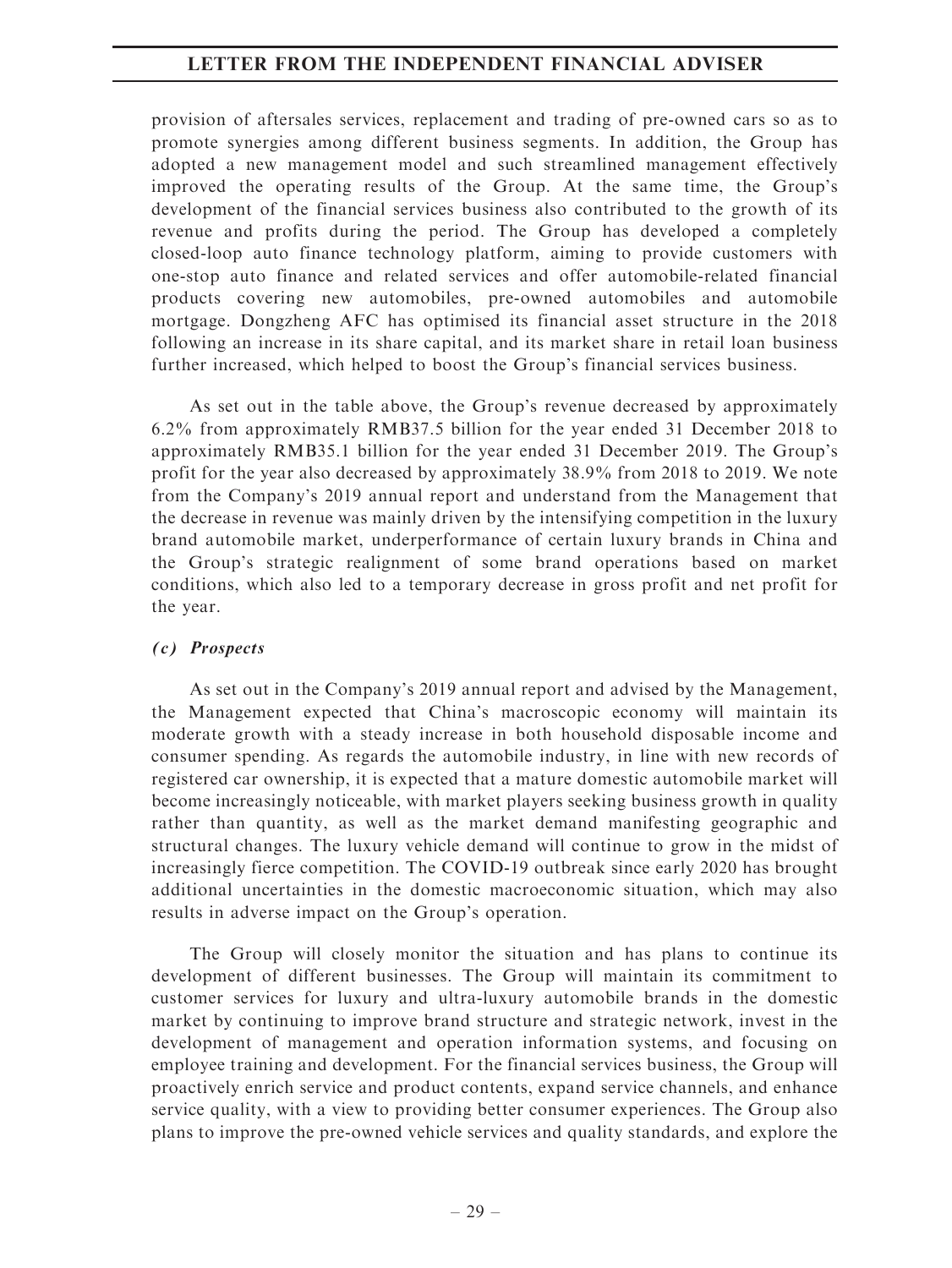contents and models of marketing, sales, and services for new energy vehicles. The Management considers that these initiatives will assist the Group to rationalise its business structure in parallel with customer demands, and to create a higher value for its Shareholders, staff and the community.

#### 2. Background to and reasons for the Proposed Grant

As set out in the ''Letter from the Board'' contained in the Circular, the Board considers that the Proposed Grant, which provides the Connected Selected Participants with an opportunity to acquire a proprietary interest in the Company, can encourage and retain the Connected Selected Participants to work with the Group, to provide additional incentive for them to achieve performance goals with a view to achieving the objectives of increasing the value of the Company and aligning the interests of the Connected Selected Participants directly to the Shareholders through ownership of Shares.

We have also discussed with the Board and the Management regarding the reasons and benefits of the Proposed Grant. As set out in the ''Letter from the Board'' contained in the Circular, the three Connected Selected Participants, namely Mr. Wang Kunpeng (''Mr. Wang"), Mr. Li Zhubo ("Mr. Li") and Mr. Wan To ("Mr. Wan"), are executive Directors and each of them has served the Group consecutively for long time ranging from 8 years to 22 years. Mr. Wang Kunpeng is the chief executive officer of the Group and the vice chairman of the Board, Mr. Li Zhubo is the chief financial officer of the Group and Mr. Wan To is the vice president of the Company. Each of the Connected Selected Participants holds important position in the Group that Mr. Wang and Mr. Li has each been an executive Director since July 2010 and Mr. Wan has been an executive Director since November 2015. All three Connected Selected Participants have held senior position in the Group and are responsible for the overall management of the Group. Further details of the biographies of the Connected Selected Participants are set out in the section headed ''4. Information on the Connected Selected Participants'' of this letter below.

The Board (excluding the independent non-executive Directors) considers that the Connected Selected Participants have contributed to the Group's success in recent years, including, among other things, (a) increase in revenue; (b) successful development of the financial services business; (c) increase in profits of the Group, especially during the period from the year ended 31 December 2015 to the year ended 31 December 2018 with a compound annual growth rate of approximately 25.9% on the Group's net profit; and (d) successful separate listing of Dongzheng AFC on the Stock Exchange in April 2019. They are of the view that each of the Connected Selected Participants, being an executive Director and holding senior position in the Group, has played a critical role in achieving the Group's success in past years. Details of the significant contributions from each of the Connected Selected Participants are set out in the section headed ''4. Information on the Connected Selected Participants'' of this letter below. The Board (excluding the independent non-executive Directors) considers the Proposed Grant as an opportunity to recognise the contributions of the Connected Selected Participants.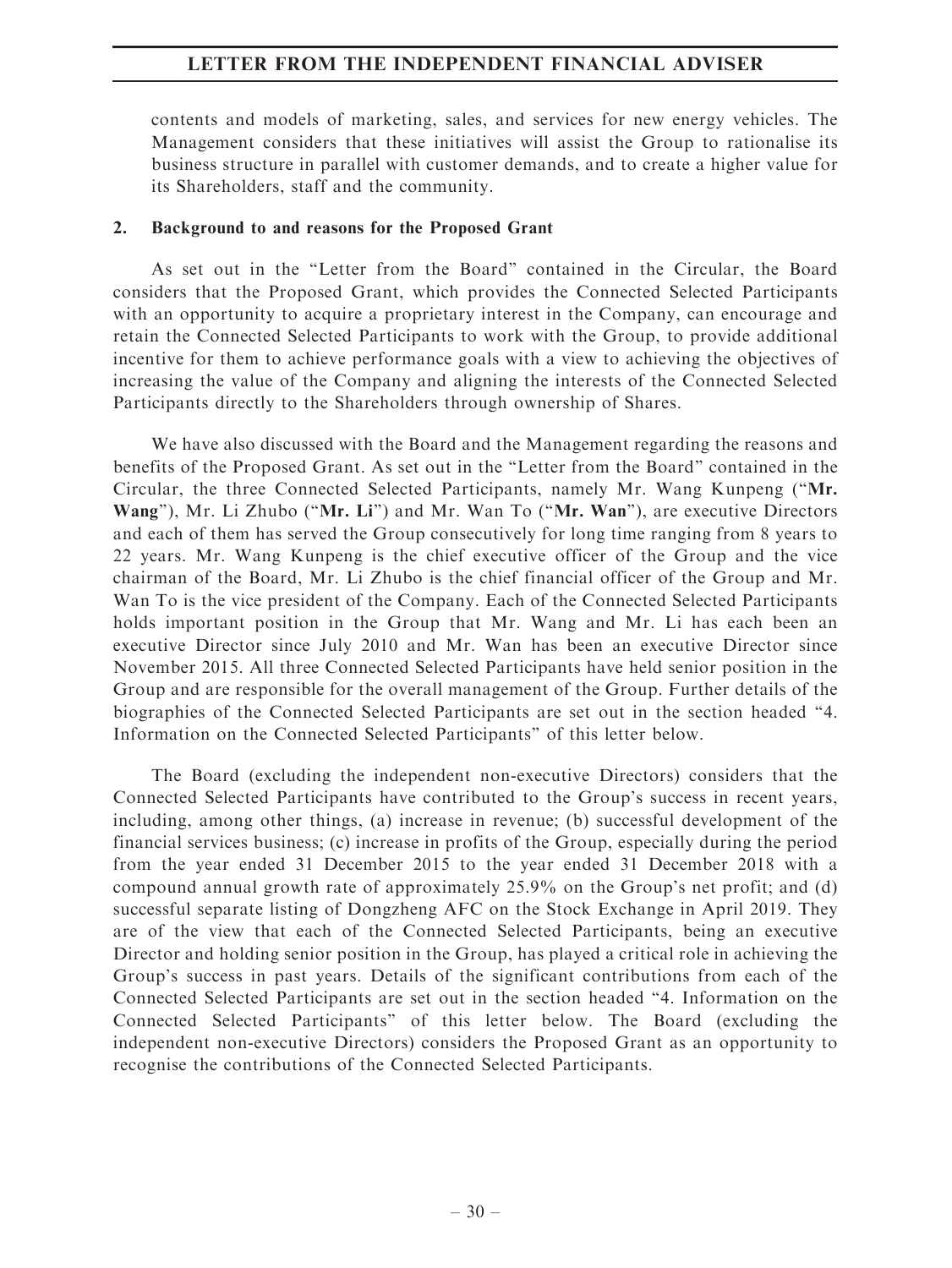As set out in the section headed ''1. Information on the Group'' of this letter above, the Group has seen an improvement in general in terms of revenue and profit level from the year ended 31 December 2015 to the year ended 31 December 2018. However, due to reasons including intensifying competition in the luxury brand automobile market, underperformance of certain luxury brands in China and the Group's strategic realignment of some brand operations based on market conditions, there was a decrease in the Group's revenue and net profits during the year ended 31 December 2019. Despite such decrease in current financial performance, the Board (excluding the independent non-executive Directors) is optimistic regarding the future growth in China's economy, nevertheless, the fierce competition in the market and the COVID-19 epidemic have added uncertainties in the Group's future operations. The Board (excluding the independent non-executive Directors) considers that it is crucial to retain its employees, especially the key management, to continue its business operation and development, in particular, to implement necessary modification to the operation and development strategies to cater for the uncertainties and changes in the business and economic environment. Having considered the past contributions made by the Connected Selected Participants, the Board (excluding the independent non-executive Directors) is of the view that the Proposed Grant will help to retain the Connected Selected Participants, being senior management of the Group with extensive experience in the Group's business, and it believes that the Connected Selected Participants will continue to contribute to the Group's future development.

We have also discussed with the Board (excluding the independent non-executive Directors) and understand that the Board (excluding the independent non-executive Directors) has considered other forms of remuneration such as additional cash compensation. However, considering that all three Connected Selected Participants are executive Directors with important roles in the Group, the Board (excluding the independent non-executive Directors) considers that granting of the Connected Grant Shares will provide an additional incentive for them to achieve performance goals to enhance the value of the Company and align the interests of the Connected Selected Participants directly to the Shareholders through ownership of Shares. It would be consistent with the principle of performance-based remuneration policy of the Group. In addition, the Proposed Grant involves issuing of new Connected Grant Shares without incurring a cash outflow for the Group, which the Board (excluding the independent non-executive Directors) considers to be more prudent given the uncertainties in the Group's business environment and the current decrease in the Group's revenue and net profits.

In view of the above, in particular, (i) the contribution from the Connected Selected Participants; (ii) the importance of retaining key staff and management for continuing operation and development of the Group, especially in view of the uncertainties in the Group's business environment and the current decrease in the Group's revenue and net profits; (iii) the expected benefits of enhancing the value of the Company through aligning the interests of the Connected Selected Participants and the Shareholders; and (iv) no cash outflow is expected through the granting of the Connected Grant Shares, the Board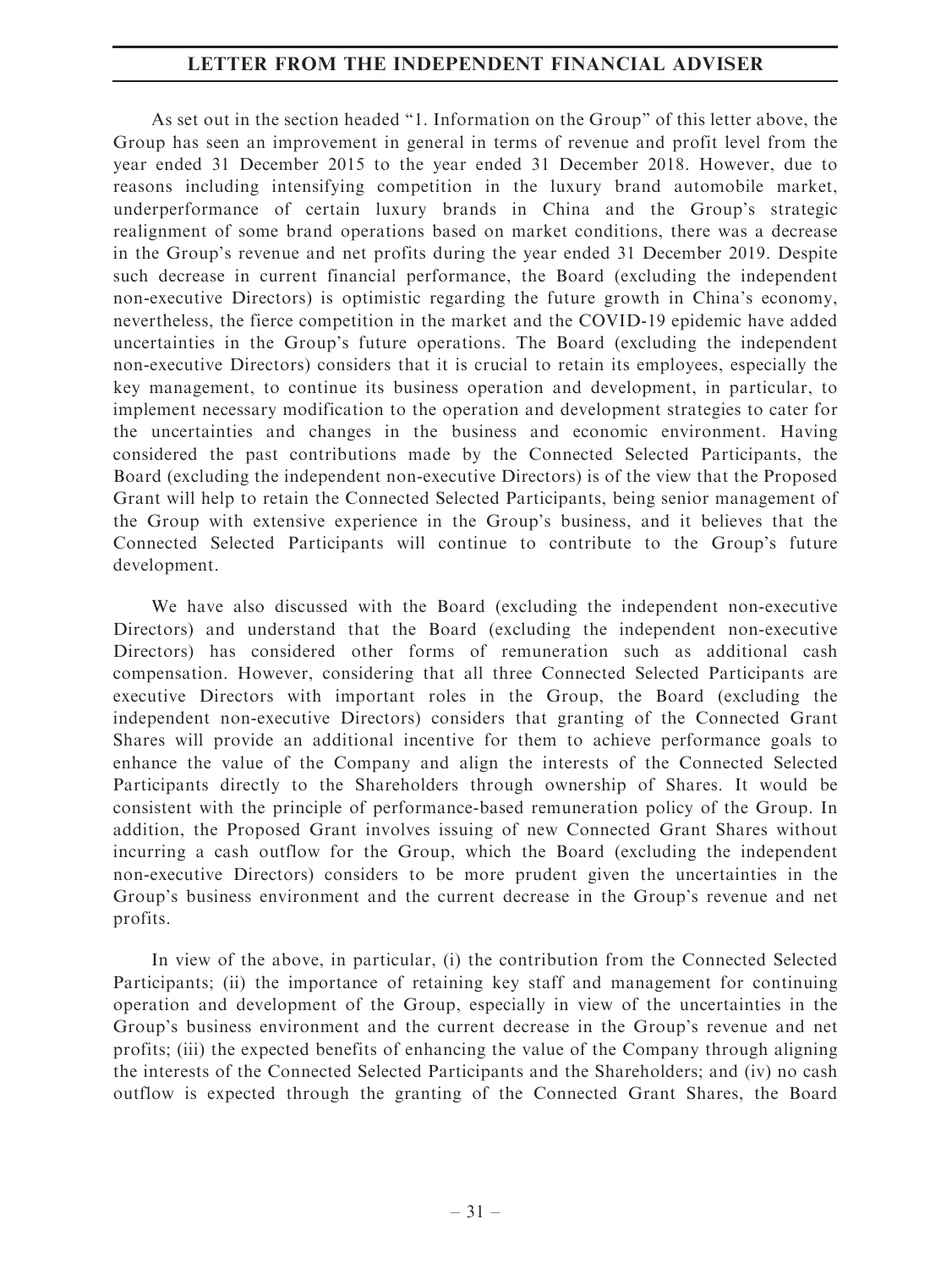(excluding the independent non-executive Directors) considers, and we concur, that it is in the interests of the Company to grant the Connected Grant Shares to the Connected Selected Participants.

### 3. Principal terms of the Proposed Grant

On 12 June 2020, based on the recommendation of the Remuneration Committee, the Board (including all independent non-executive Directors) resolved to conditionally grant a total of 47,100,000 Grant Shares to 40 Selected Participants pursuant to the Scheme, including the Connected Grant Shares to be granted to three Connected Selected Participants. Details of the Proposed Grant are set out in the "Letter from the Board" contained in the Circular. Set out below is a summary of the key terms of the Proposed Grant.

| Number of Connected<br>Grant Shares: | 11,400,000 new Shares, representing (i) approximately<br>$0.42\%$ of the total number of Shares in issue as of the<br>Latest Practicable Date; and (ii) approximately 0.42% of<br>the total number of Shares in issue as enlarged by the<br>allotment and issue of the new 47,100,000 Grant Shares<br>(assuming there is no change in the number of issued Shares<br>of the Company from the Latest Practicable Date up to the<br>allotment date of the new Shares, other than the allotment<br>and issue of the new Grant Shares), and comprising: |
|--------------------------------------|-----------------------------------------------------------------------------------------------------------------------------------------------------------------------------------------------------------------------------------------------------------------------------------------------------------------------------------------------------------------------------------------------------------------------------------------------------------------------------------------------------------------------------------------------------|
|                                      | 4,400,000 Connected Grant Shares to Mr. Wang;                                                                                                                                                                                                                                                                                                                                                                                                                                                                                                       |
|                                      | 4,000,000 Connected Grant Shares to Mr. Li; and                                                                                                                                                                                                                                                                                                                                                                                                                                                                                                     |
|                                      | 3,000,000 Connected Grant Shares to Mr. Wan.                                                                                                                                                                                                                                                                                                                                                                                                                                                                                                        |
|                                      | The Connected Grant Shares will be issued pursuant to the<br>Specific Mandate.                                                                                                                                                                                                                                                                                                                                                                                                                                                                      |
| Issue price:                         | The issue price of the Connected Grant Shares is based on<br>the average five-day closing price of the Shares for the five<br>consecutive trading days immediately preceding (and<br>date<br>of<br>the<br>Announcement<br>excluding)<br>the<br>οf<br>approximately HK\$1.178 per Share and the market value<br>11,400,000 Connected<br>οf<br>such<br>Grant<br><b>Shares</b><br>1S<br>approximately HK\$13.4 million.                                                                                                                                |
|                                      | The Connected Grant Shares will be issued at nil<br>consideration and no funds will be raised by the Company<br>as a result of the issue and allotment of the Connected<br>Grant Shares.                                                                                                                                                                                                                                                                                                                                                            |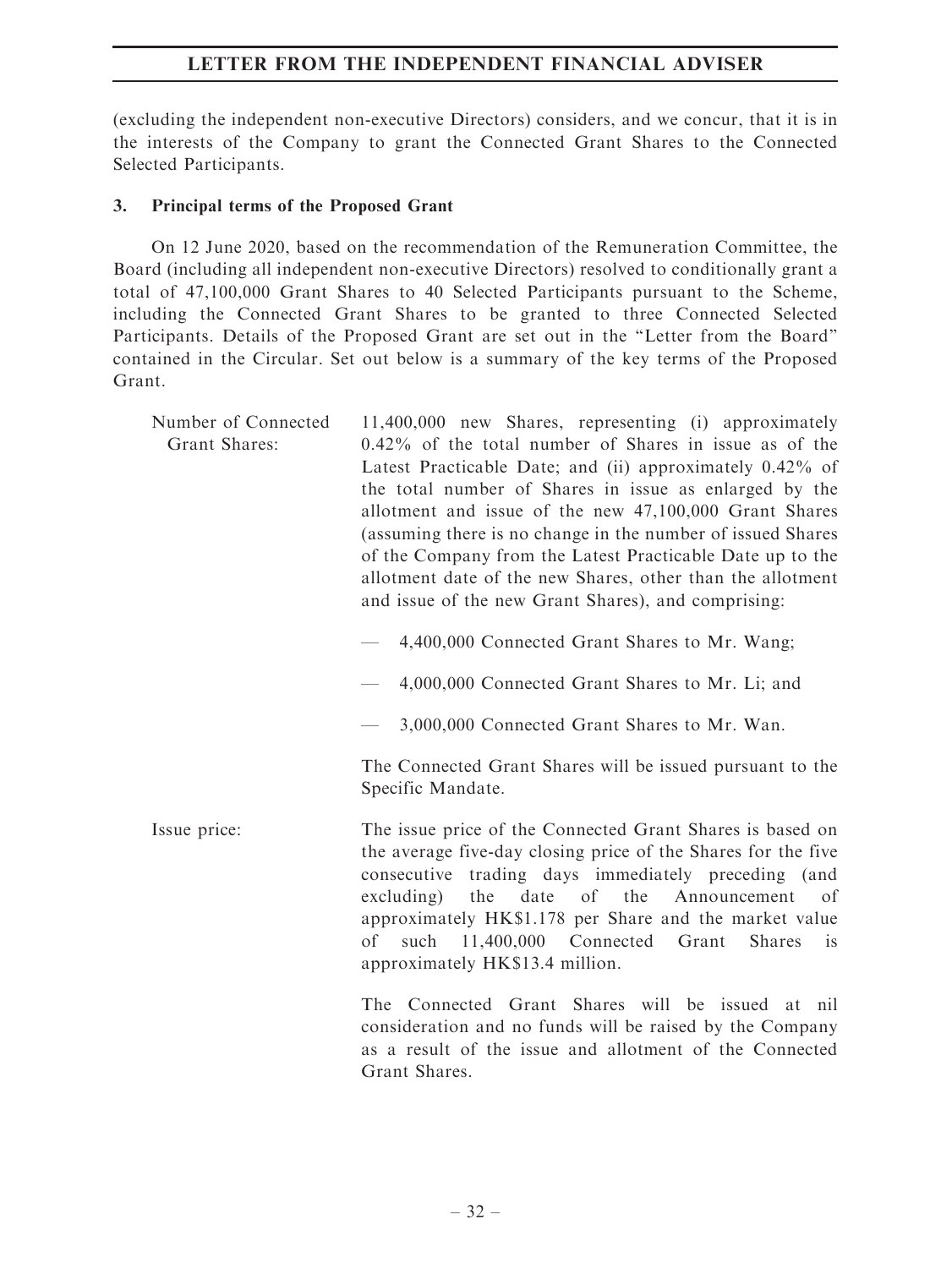| Vesting condition and<br>vesting dates: | The vesting of the Connected Grant Shares is subject to the<br>satisfaction of the vesting conditions as set out in the<br>Scheme, details of which are set out in the Announcement<br>and the "Letter from the Board" contained in the Circular.<br>The Connected Grant Shares shall not vest under any of the<br>following circumstances, in each case, pursuant to the terms<br>of the Scheme Rules:                                                                                                                                                                                  |
|-----------------------------------------|------------------------------------------------------------------------------------------------------------------------------------------------------------------------------------------------------------------------------------------------------------------------------------------------------------------------------------------------------------------------------------------------------------------------------------------------------------------------------------------------------------------------------------------------------------------------------------------|
|                                         | in the event of any failure of the Connected Selected<br>(i)<br>Participants to remain as Participants prior to vesting<br>date;                                                                                                                                                                                                                                                                                                                                                                                                                                                         |
|                                         | in the event that the Connected Selected Participants<br>(i)<br>fail to confirm the transfer of the Connected Grant<br>Shares prior to the vesting date;                                                                                                                                                                                                                                                                                                                                                                                                                                 |
|                                         | (iii) in the event that the Connected Selected Participants<br>fail to satisfy the annual performance review for the<br>preceding financial year (the "Annual Performance<br>applicable to<br>Review")<br>the relevant Connected<br>Selected Participants; and                                                                                                                                                                                                                                                                                                                           |
|                                         | (iv) in the event of the death of the Connected Selected<br>Participants.                                                                                                                                                                                                                                                                                                                                                                                                                                                                                                                |
|                                         | As the three Connected Selected Participants have served<br>the Group for 10 years or more and/or whose office or role<br>are vice-president level or above, 100% of the Connected<br>Grant Shares granted to each of them will vest in him on the<br>first anniversary of the Grant Date, i.e. 12 June 2021.                                                                                                                                                                                                                                                                            |
| Conditions precedent:                   | The allotment and issue of the Connected Grant Shares to<br>the Trustee on trust for the Connected Selected Participants<br>shall be subject to, among other things, (i) the approval by<br>the Independent Shareholders at the EGM in respect of the<br>grant of the Specific Mandate and the allotment and issue of<br>and the transactions<br>the<br>Connected<br>Grant<br><b>Shares</b><br>contemplated therein; and (ii) the Listing Committee of<br>the Stock Exchange having granted the approval for the<br>listing of, and permission to deal in the Connected Grant<br>Shares. |

As set out in the ''Letter from the Board'' contained in the Circular, the Board determined the Selected Participants (including the Connected Selected Participants) and the number of Grant Shares granted to each of them with reference to (i) the performance of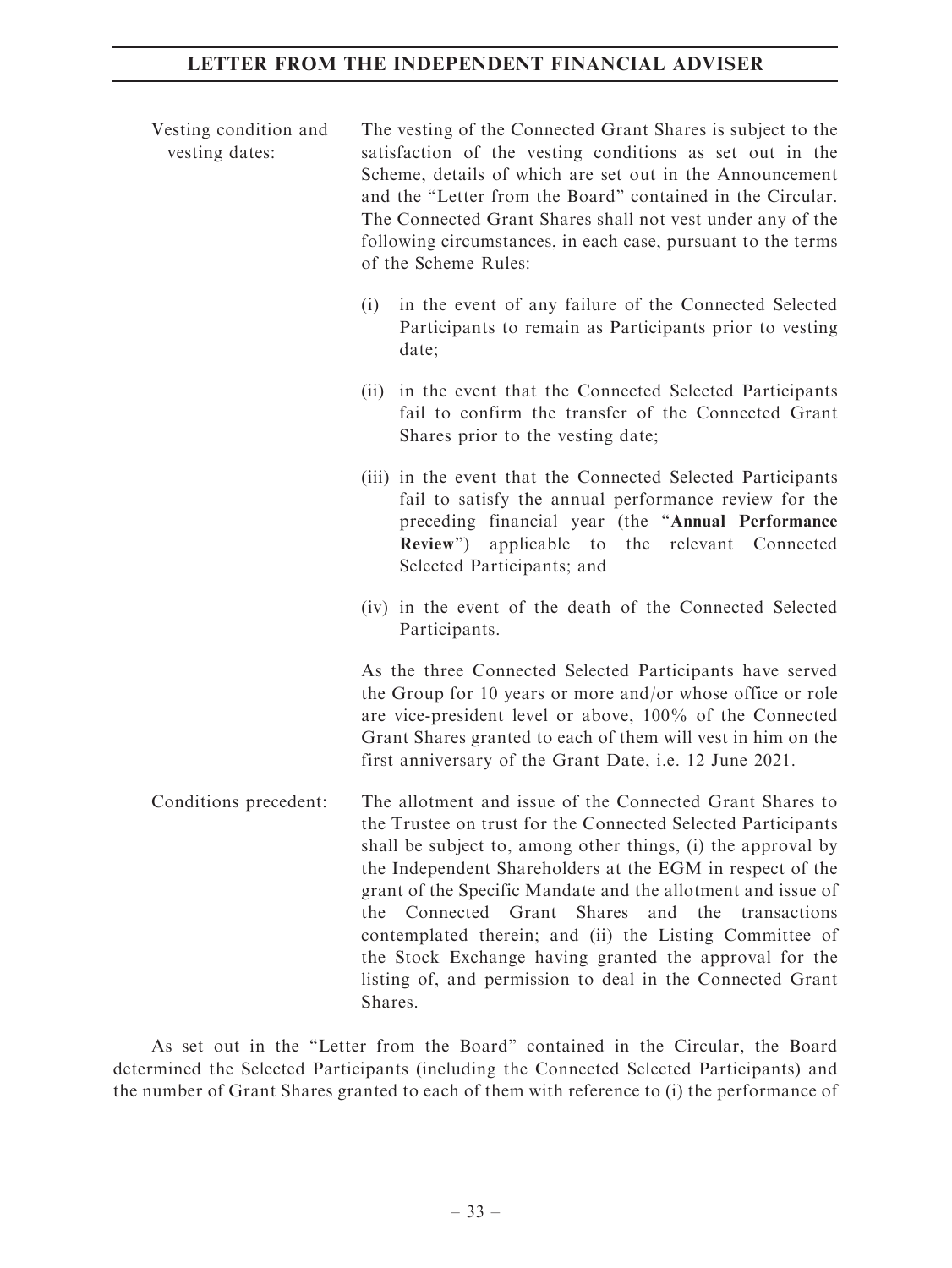the particular Selected Participant and his/her role and responsibilities and contribution to the Group; (ii) the general financial condition of the Group; and (iii) the Group's overall business objectives and future development plan.

Further details of our assessment on the Proposed Grant are set out in the section headed ''5. Assessment of the Proposed Grant'' of this letter below.

#### 4. Information on the Connected Selected Participants

The Connected Selected Participants are all executive Directors and further details of them are set out below.

#### Mr. Wang

Mr. Wang obtained a bachelor's degree in professional vehicle engineering from Jilin University of Technology, the PRC. He has been an executive Director since 20 July 2010 and served as a member of the Remuneration Committee from 20 July 2010 to 8 April 2016. He has held several senior management positions with the Group and its major subsidiaries after joining the Group in 2006, including the chief executive officer of the Group. He is currently responsible for the strategic planning of the Group. Before joining the Group, Mr. Wang worked for FAW-Volkswagen Sales Company Ltd., a company engaged in distribution-related activities with respect of Volkswagen automobiles, from 1997 to 2006, responsible for the management of the sale, after-sales services and logistics services relating to Audi and Volkswagen branded automobiles.

As set out in the ''Letter from the Board'' contained in the Circular and as discussed with the Management, Mr. Wang has served the Group for 13 years and he is currently mainly responsible for the strategic planning of the Group, including the development of overall business and operation strategies and overall management of the Group's performance.

### Mr. Li

Mr. Li obtained an executive master of business administration degree from Wuhan University, the PRC. He has been an executive Director of the Company since 20 July 2010. He joined the Group in 1997 and is currently the chief financial officer of the Group. Before joining the Group, Mr. Li has engaged in financial management in automobile dealership industry with nearly 25 years of experience in financial management in automobile dealership industry.

As set out in the ''Letter from the Board'' contained in the Circular and as discussed with the Management, Mr. Li has served the Group for 22 years and he is currently mainly responsible for financial planning and financial management of the Group, including the overall management and supervision of the financial management system with an aim to upgrade the financial reporting team's professionalism.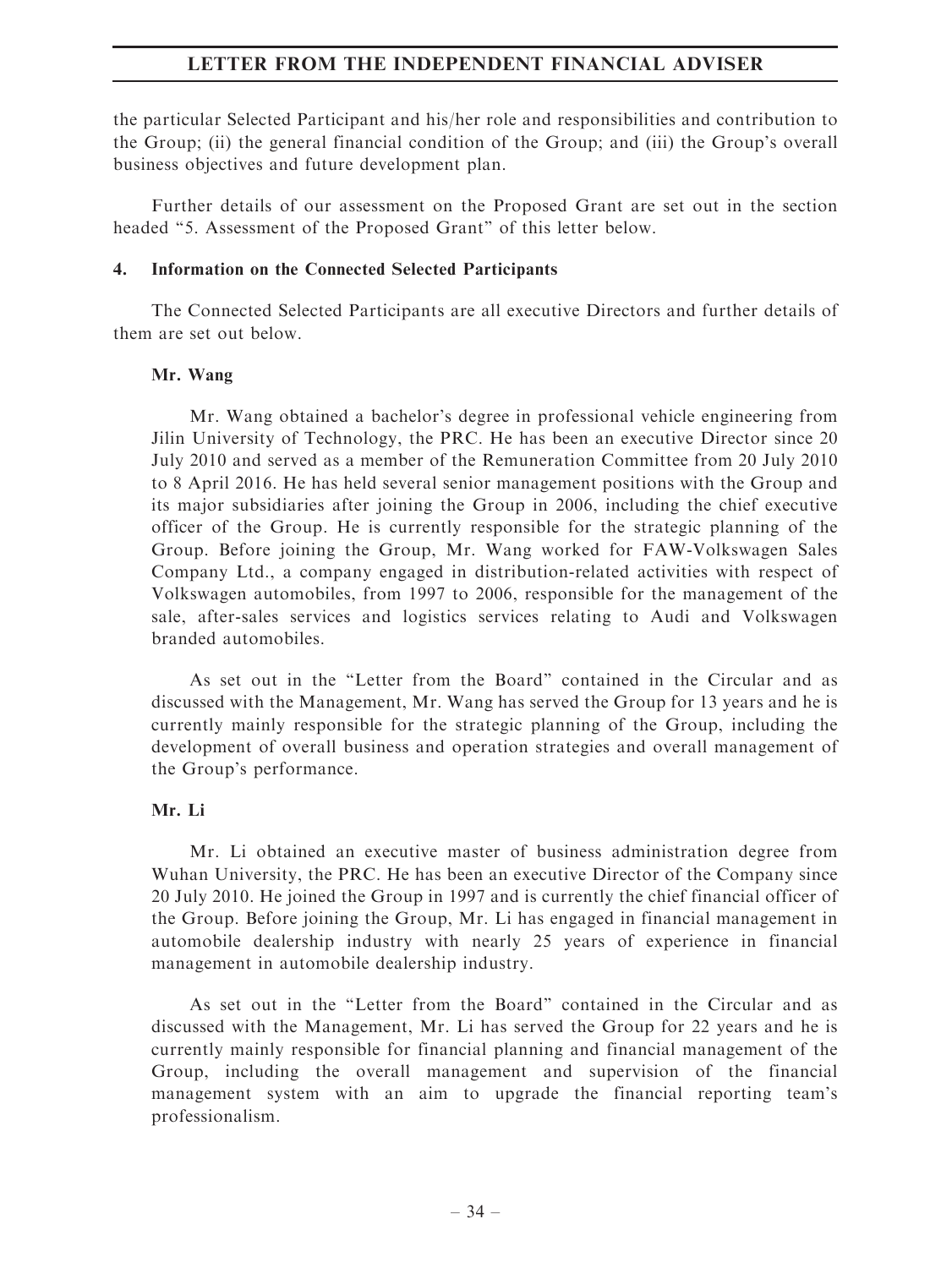### Mr. Wan

Mr. Wan obtained a master's degree in business administration from the University of Leeds in the United Kingdom. He has been an executive Director of the Company since 16 November 2015. He had been assistant to chief executive officer and general manager of the network development department of the Company since joining the Group in January 2008. He then left the Group for personal reasons in 2009 and re-joined in 2012. Since April 2013, he has been vice president of the Company. Since December 2013, Mr. Wan has also been serving as executive director of Shenzhen SCAS Investment Group Co., Ltd, a wholly owned subsidiary of the Company. Prior to joining the Group, Mr. Wan worked with BMW Brilliance Automotive Ltd. from 2003 to 2006. Mr. Wan has nearly 19 years' experience in marketing and investment for Chinese and foreign-invested auto dealers.

As set out in the "Letter from the Board" contained in the Circular and as discussed with the Management, Mr. Wan has served the Group consecutively for 8 years and he is currently mainly responsible for investment and development of the Group, including development of business investment strategies for possible business collaboration, mergers and acquisitions.

As advised by the Company, each of the Connected Selected Participants has made significant contributions to the Group, details of which are set out below.

# Mr. Wang

- . Leading the Group for successful listing on the Stock Exchange in 2010;
- . Achieving the acquisition of, among other things, SCAS Investment Group Co. Ltd., leading to the increase in ranking of auto-dealers in the PRC from 20 to 10;
- . Leading the Group's expansion of 4S dealership stores from about 24 at the end of 2010 to 135 at the end of 2019;
- . Establishing the strategy of focusing at luxury and ultra-luxury brands, achieving a high market share in terms of dealership store number for luxury brands;
- . Establishing and expanding the relationship with key automobile brands; and
- . Leading and building up of corporate image of the Group which received different awards in the industry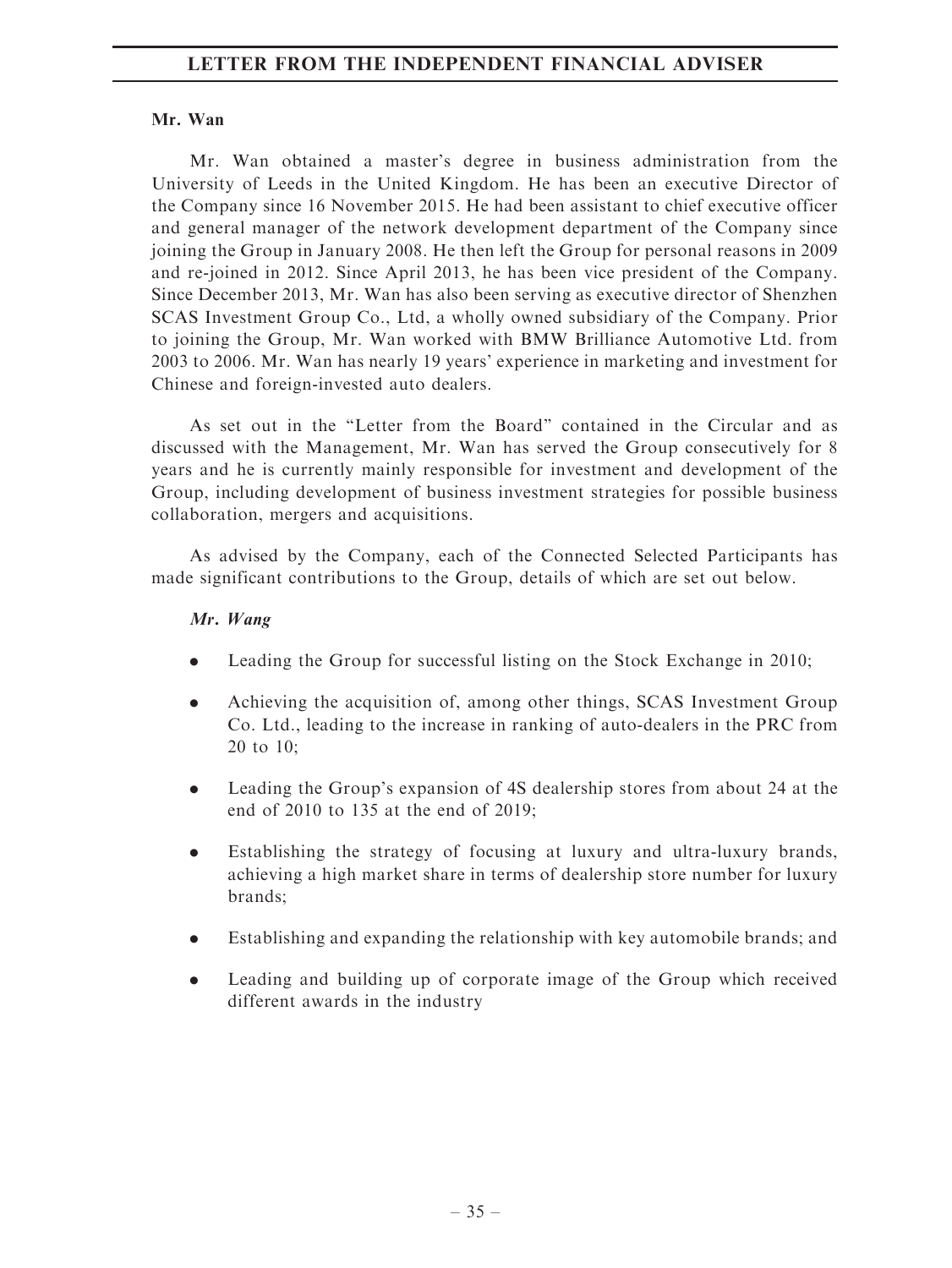# Mr. Li

- . Building a professional finance team with strong execution and continuous learning capabilities, which has helped the Group to maintain proper and efficient financial reporting systems for different strategic developments of the Group;
- . Developing a comprehensive financial management system for the Group to comply with the ever-changing policies and accounting standards;
- . Developing an effective internal control system for the Group, which helps to safeguard its assets, achieve its operating targets and ensuring the accuracy of financial information;
- . Implementing innovative modifications to the financial reporting systems, including, among other things, building up share service center, using of new technology and data management tool, to achieve enhancement in efficiency and cost saving; and
- . Managing the fund raising activities (including equity and debt financing) of the Group

# Mr. Wan

- . Leading the expansion of the Group's sales and distribution network, achieving significant increase in number of dealership stores of the Group;
- . Assisting and participating in establishing the strategy of focusing at luxury and ultra-luxury brands, achieving a high market share in terms of dealership store number for luxury brands;
- . Building up development strategies of the Group, and achieving significant growth in distribution network for high-profit brands and maintaining competitive network for key automobile brands; and
- . Achieving long-term strategic collaboration relationship with certain key automobile brands

As set out above, each of the Connected Selected Participants plays an important role to the management, operation and development of the Group, and each of them has over 19 years of experience in the automobile industry. The role and responsibility of the Connected Selected Participants are directly affecting the performance of the Group. Each of them has made significant contributions to the Group in the past. In addition, as set out in the sections headed ''1. Information on the Group'' and ''2. Background to and reasons for the Proposed Grant'' of this letter above, the Group has seen positive developments in recent years and the Management is of the view that each of the Connected Selected Participants, being an executive Director and holding senior position in the Group, has played a critical role in achieving the Group's success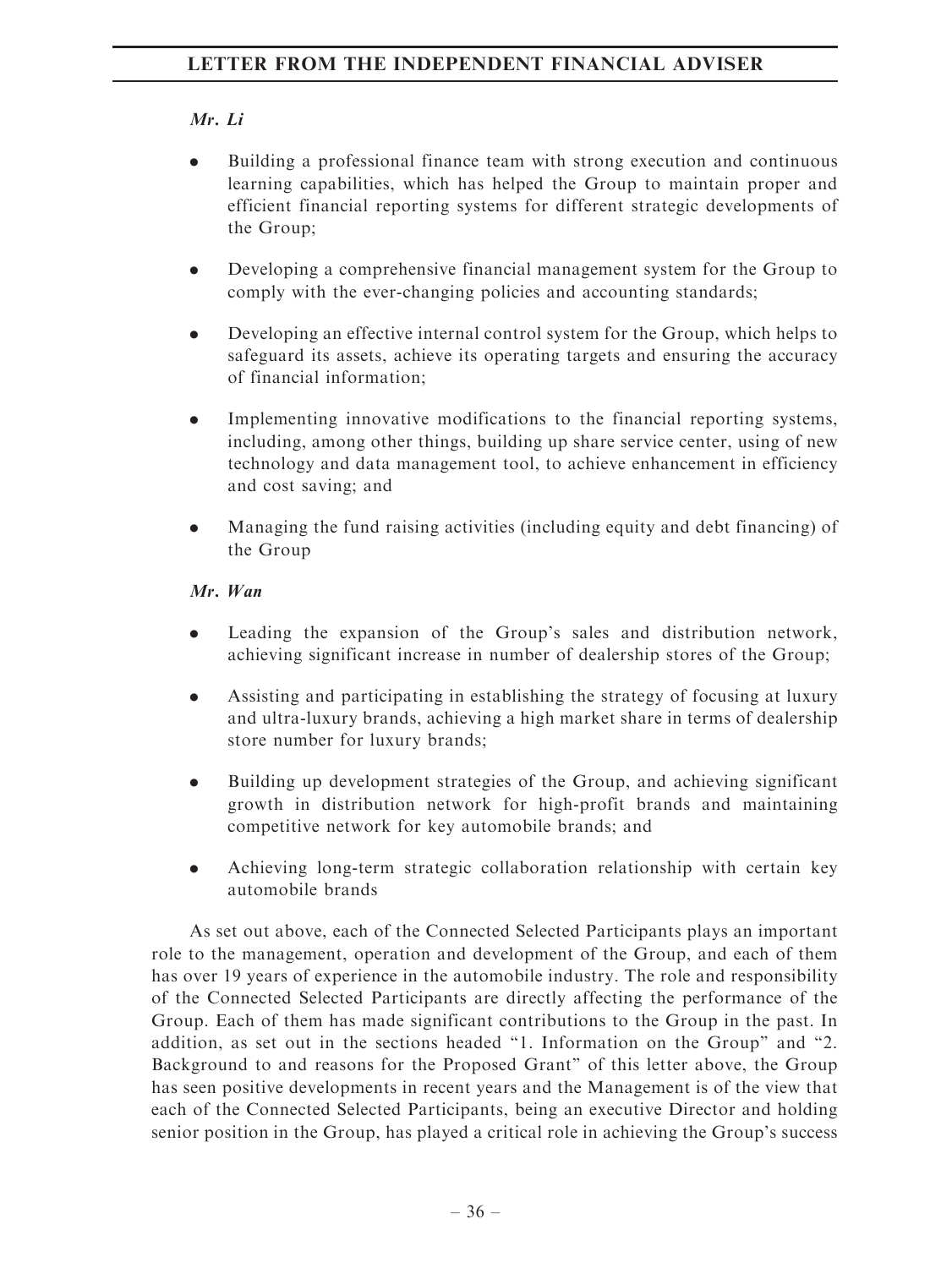in past years. Besides, the Management is of the view that it is crucial to retain the Connected Selected Participants to cater for the uncertainties and changes in the business and economic environment. Having considering (i) the biographies of the Connected Selected Participants who have extensive experience in the automobile industry; (ii) the role and responsibilities of the Connected Selected Participants; (iii) the past contribution by the Connected Selected Participants; and (iv) the recent development of the Group's business and financial performance, the Management considers, and we concur, that the Proposed Grant to retain the Connected Selected Participants is suitable so that the Connected Selected Participants would continue to contribute to the Group's future development.

#### 5. Assessment of the Proposed Grant

#### (a) The Proposed Grant

As set out in the ''Letter from the Board'' contained in the Circular, the Board determined the Selected Participants (including the Connected Selected Participants) and the number of Grant Shares granted to each of them with reference to (i) the performance of the particular Selected Participant and his/her role and responsibilities and contribution to the Group; (ii) the general financial condition of the Group; and (iii) the Group's overall business objectives and future development plan. As set out in the section headed ''3. Principal terms of the Proposed Grant'' of this letter above, vesting of the Connected Grant Shares is subject to, among other things, satisfaction of the Annual Performance Review. The Annual Performance Review of the Connected Selected Participants as Directors will be reviewed by the Remuneration Committee. We note from the 2019 annual report of the Company that the Remuneration Committee is primarily responsible for, among other things, making recommendations to the Board on the remuneration policy and structure of the Company for all Directors, and reviewing and approving the remuneration proposals of the management with reference to the corporate goals and objectives of the Board. We have also discussed with the Management and understand that the Annual Performance Review will be based on several key performance indicators relating to the role and responsibility of each of the Connected Selected Participants. Further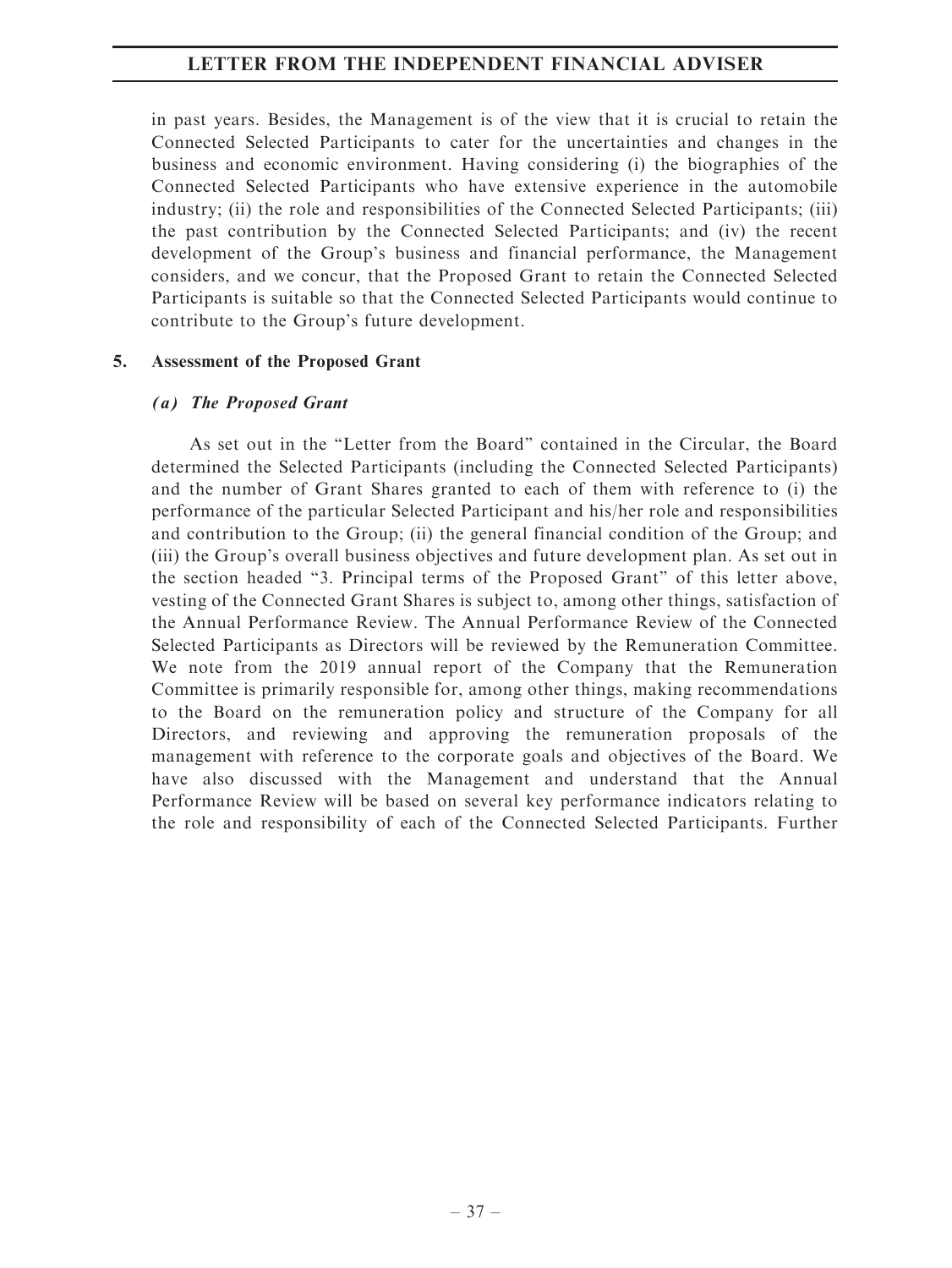details of the Annual Performance Review are set out in the ''Letter from the Board'' contained in the Circular. Set out below is a summary of the Proposed Grant:

| Connected<br><b>Selected</b><br>Participants | Role                                                                                             | Key performance indicators of<br>the Annual Performance Review                                                                                                                                                       | Number of<br>Connected<br><b>Grant Shares</b> | Approximate<br>market value of<br>the Connected<br><b>Grant Shares</b><br>based on 5-day<br>average closing<br>price before the<br>date of the<br>Announcement<br><b>HKS</b><br>(Note 1) | Approximate<br>market value of<br>the Connected<br>Grant Shares as<br>at the Latest<br>Practicable<br>Date<br><b>HK\$</b><br>(Note 2) | Approximate<br>percentage of<br>the Connected<br>Grant Shares to<br>the total<br>number of<br>Shares in issue<br>as at the Latest<br>Practicable<br>Date<br>(Note 3) |
|----------------------------------------------|--------------------------------------------------------------------------------------------------|----------------------------------------------------------------------------------------------------------------------------------------------------------------------------------------------------------------------|-----------------------------------------------|------------------------------------------------------------------------------------------------------------------------------------------------------------------------------------------|---------------------------------------------------------------------------------------------------------------------------------------|----------------------------------------------------------------------------------------------------------------------------------------------------------------------|
| Mr. Wang                                     | Executive Director, chief<br>executive officer of the<br>Group and vice<br>chairman of the Board | Operating performance of the<br>Group, formulation and<br>implementation of the<br>Group's strategies,<br>management of business<br>partners, team management<br>and optimisation of the<br>Group's organisation     | 4,400,000                                     | 5,183,200                                                                                                                                                                                | 4,620,000                                                                                                                             | $0.16\%$                                                                                                                                                             |
| Mr. Li                                       | Executive Director and<br>chief financial officer of<br>the Group                                | Operating performance of the<br>Group, financial and<br>treasury management of the<br>Group, team management<br>and optimisation of the<br>Group's organisation                                                      | 4,000,000                                     | 4,712,000                                                                                                                                                                                | 4,200,000                                                                                                                             | $0.15\%$                                                                                                                                                             |
| Mr. Wan                                      | Executive Director and vice<br>president of the<br>Company                                       | Operating performance of the<br>Group, development of the<br>Group's business network,<br>management of the Group's<br>functional departments,<br>team management and<br>optimisation of the Group's<br>organisation | 3,000,000                                     | 3,534,000                                                                                                                                                                                | 3,150,000                                                                                                                             | $0.11\%$                                                                                                                                                             |

#### Notes:

- 1. Calculated based on the 5-day average closing market price per Share of approximately HK\$1.178 before 12 June 2020, being the date of the Announcement.
- 2. Calculated based on the closing market price per Share of HK\$1.05 as at the Latest Practicable Date.
- 3. Calculated based on the total number of Shares in issue of 2,697,442,420 as at the Latest Practicable Date.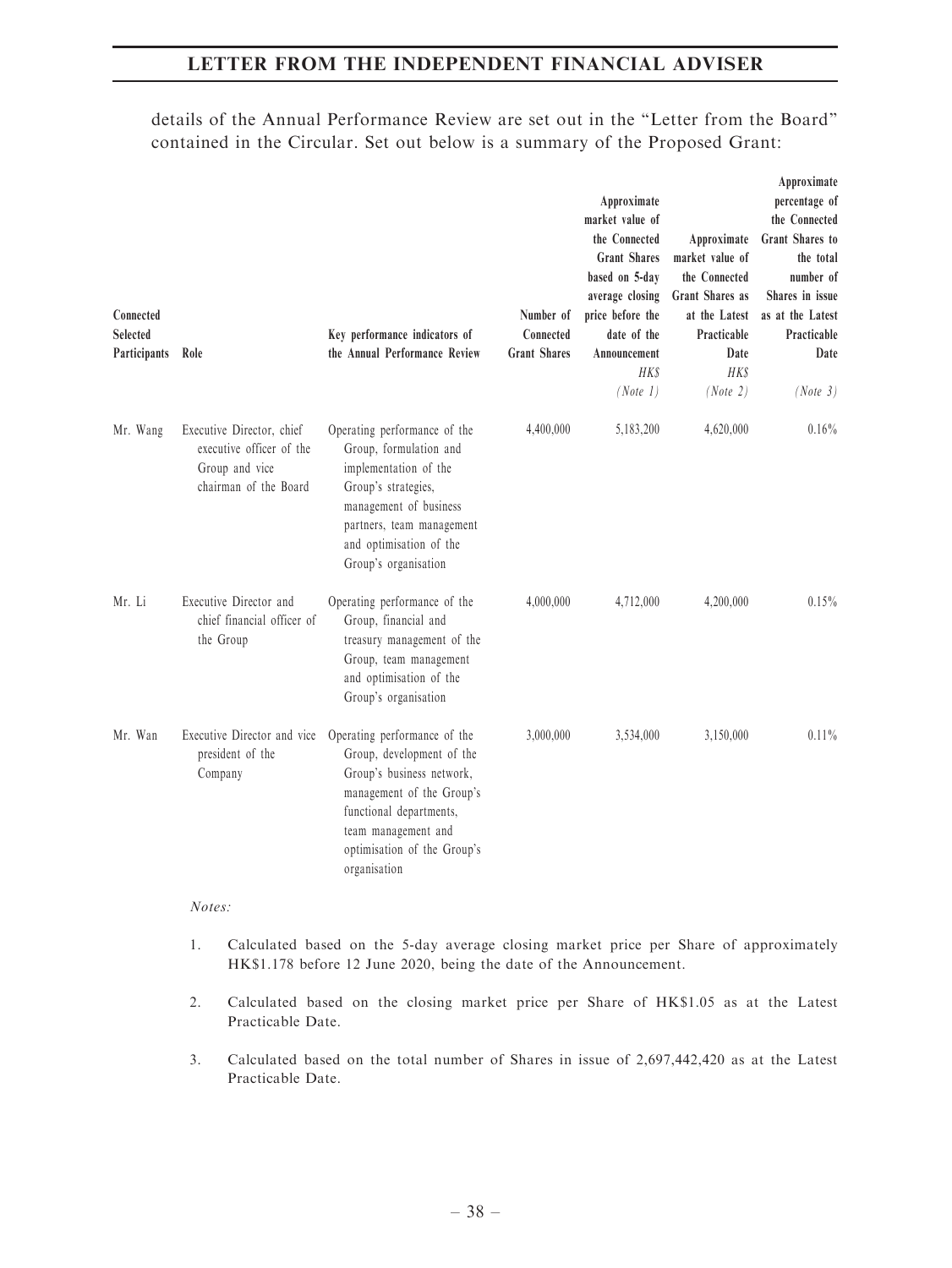#### (b) Comparable grants by other companies

In order to assess the fairness and reasonableness on the terms of the Proposed Grant, we have identified grants (the "**Comparable Grants**") of awarded shares and/or restricted share units (" $RSU(s)$ ") to then existing executive director(s) as announced by companies listed on the Main Board of the Stock Exchange during the period from 1 March 2020 (approximately 3 months prior to the date of the Announcement) up to the date of the Announcement which we consider to be a reasonable period to identify sufficient recent Comparable Grants for the purpose of our analysis. We have excluded grants of share options under share option schemes as share option schemes may have different terms and rules as compared to share award schemes. The Comparable Grants set out below represent an exhaustive list of grants on a best efforts basis satisfying the above selection criteria. Shareholders should note that the business nature, financial performance and operation scale of the companies involved in the Comparable Grants may be different from that of the Company, and the background to the grants may be specific to the company and industry, the below analysis, in our view, demonstrates the recent market practice in relation to similar type of transactions. We consider the Comparable Grants an appropriate basis in assessing the fairness and reasonableness of the terms of the Proposed Grant.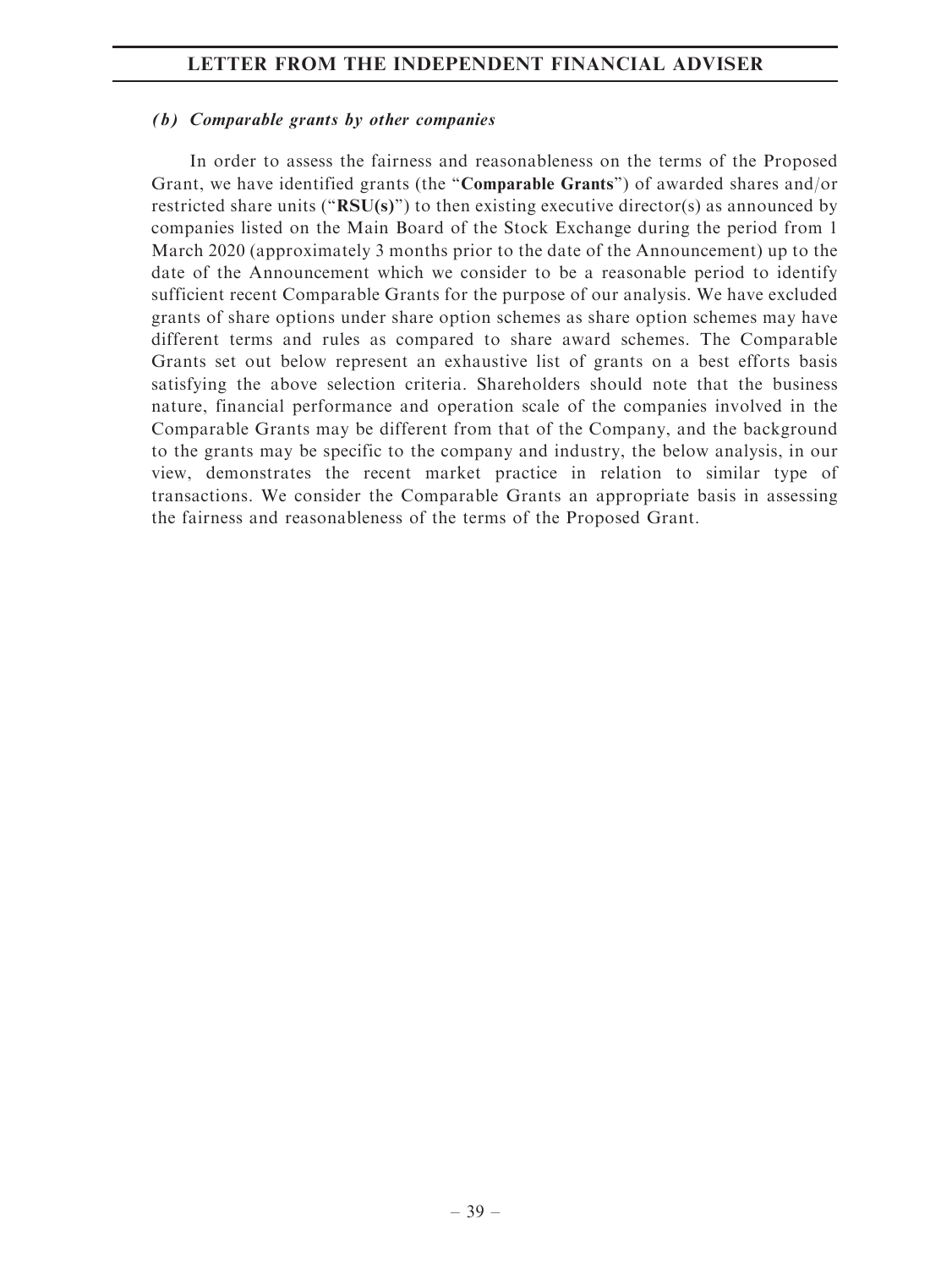|    | Date of<br>announcement | Company                                                                             | Role of each<br>individual grantee                                            | Vesting period<br>for the particular grantee                                                                                                               | Approximate<br>market value of the<br>award share or<br>restricted share<br>units granted to<br>each individual<br>grantee based on<br>5-day average<br>closing price before<br>and up to the date<br>of announcement<br><b>HKS</b><br>(Note 1) | Approximate<br>percentage of<br>award shares or<br>restricted share<br>units granted to<br>each individual<br>grantee to total<br>issued shares<br>( %)<br>(Note 1) |
|----|-------------------------|-------------------------------------------------------------------------------------|-------------------------------------------------------------------------------|------------------------------------------------------------------------------------------------------------------------------------------------------------|-------------------------------------------------------------------------------------------------------------------------------------------------------------------------------------------------------------------------------------------------|---------------------------------------------------------------------------------------------------------------------------------------------------------------------|
| 1. | 8 June 2020             | Freetech Road Recycling<br>Technology (Holdings)<br>Limited (Stock code:<br>6888)   | Executive director                                                            | 40% in one year, 30% in<br>two years and 30% in<br>three years from the<br>date of grant                                                                   | 308,000                                                                                                                                                                                                                                         | 0.204                                                                                                                                                               |
|    |                         |                                                                                     | Executive director                                                            | 40% in one year, 30% in<br>two years and 30% in<br>three years from the<br>date of grant                                                                   | 308,000                                                                                                                                                                                                                                         | 0.204                                                                                                                                                               |
| 2. | 5 June 2020             | Alibaba Pictures Group<br>Limited (Stock code:<br>1060)                             | Executive director                                                            | Not disclosed                                                                                                                                              | 1,514,100                                                                                                                                                                                                                                       | 0.005                                                                                                                                                               |
| 3. | 25 May 2020             | Semiconductor<br>Manufacturing<br>International<br>Corporation<br>(Stock code: 981) | Executive director<br>Chairman and executive<br>director                      | Not disclosed<br>86,603 RSU: 25% for<br>each year commencing<br>on 1 March 2019; and<br>173,205 RSU: 25%<br>for each year<br>commencing on<br>1 March 2020 | 339,900<br>4,682,779                                                                                                                                                                                                                            | 0.001<br>0.005                                                                                                                                                      |
|    |                         |                                                                                     | Co-chief executive officer<br>and executive director                          | 25% for each year<br>commencing on<br>1 March 2020                                                                                                         | 1,560,932                                                                                                                                                                                                                                       | 0.002                                                                                                                                                               |
|    |                         |                                                                                     | Co-chief executive officer<br>and executive director                          | 86,603 RSU: 25% for<br>each year commencing<br>on 1 March 2019; and<br>173,205 RSU: 25%<br>for each year<br>commencing on<br>1 March 2020                  | 4,682,779                                                                                                                                                                                                                                       | 0.005                                                                                                                                                               |
|    |                         |                                                                                     | Chief financial officer, joint<br>company secretary and<br>executive director | 74,016 RSU: 25% for<br>each year commencing<br>on 1 March 2019; and<br>157,284 RSU: 25%<br>for each year<br>commencing on<br>1 March 2020                  | 4,168,951                                                                                                                                                                                                                                       | 0.004                                                                                                                                                               |

# Details of the Comparable Grants to each individual grantee are set out below: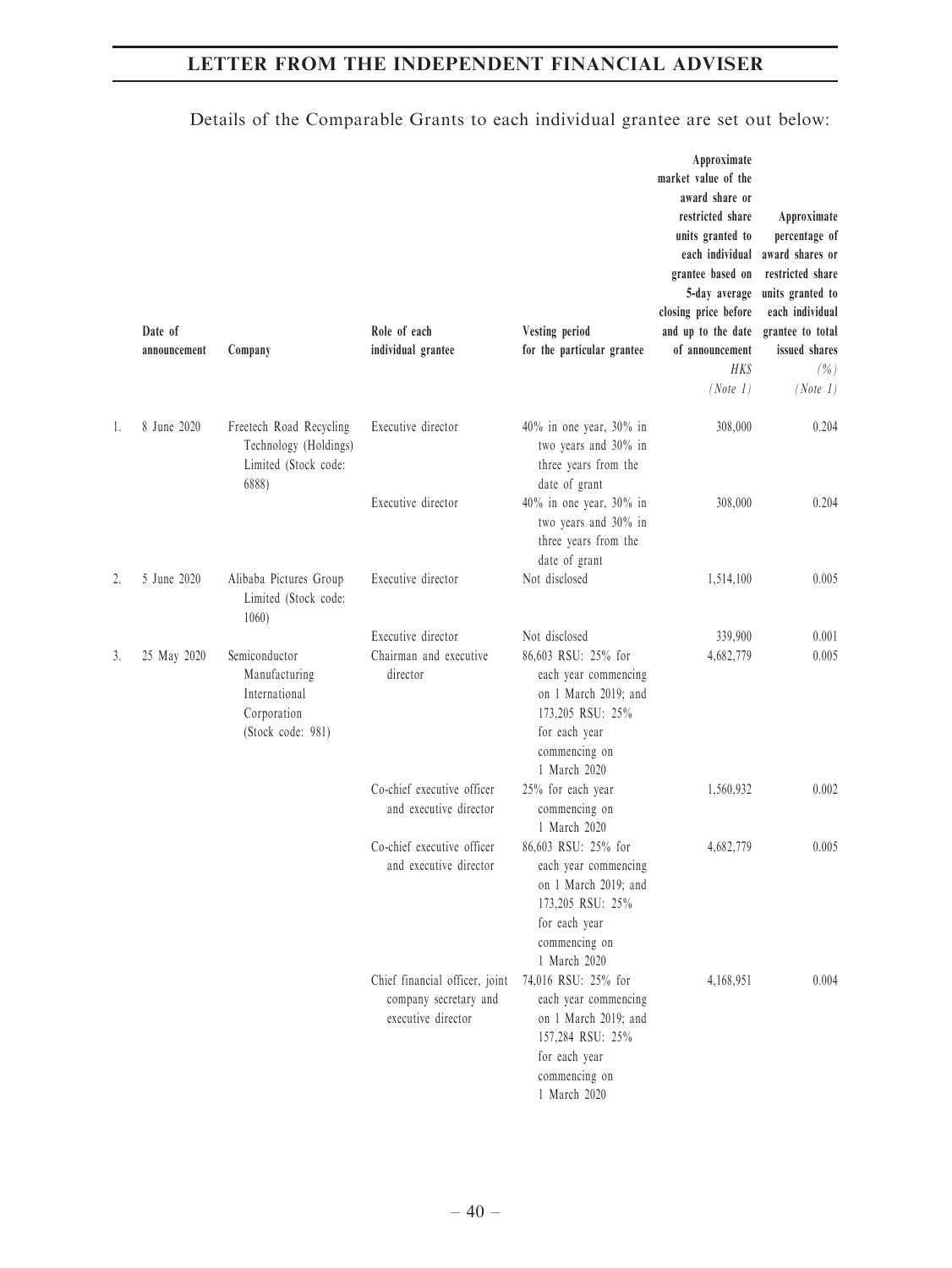|    | Date of<br>announcement | Company                                                       | Role of each<br>individual grantee                | Vesting period<br>for the particular grantee                                                                                                                                                                                                                                                              | Approximate<br>market value of the<br>award share or<br>restricted share<br>units granted to<br>each individual<br>grantee based on<br>5-day average<br>closing price before<br>and up to the date<br>of announcement<br><b>HK\$</b><br>(Note 1) | Approximate<br>percentage of<br>award shares or<br>restricted share<br>units granted to<br>each individual<br>grantee to total<br>issued shares<br>$(\% )$<br>(Note 1) |
|----|-------------------------|---------------------------------------------------------------|---------------------------------------------------|-----------------------------------------------------------------------------------------------------------------------------------------------------------------------------------------------------------------------------------------------------------------------------------------------------------|--------------------------------------------------------------------------------------------------------------------------------------------------------------------------------------------------------------------------------------------------|------------------------------------------------------------------------------------------------------------------------------------------------------------------------|
| 4. | 22 May 2020             | China Mengniu Dairy<br>Company Limited<br>(Stock code: 2319)  | Chief executive officer and<br>executive director | 50% each in first and<br>second year from the<br>date of grant                                                                                                                                                                                                                                            | 7,184,459                                                                                                                                                                                                                                        | 0.006                                                                                                                                                                  |
| 5. | 20 May 2020             | EEKA Fashion Holdings<br>Limited<br>(Stock code: 3709)        | Executive director                                | Not disclosed                                                                                                                                                                                                                                                                                             | 11,742,030                                                                                                                                                                                                                                       | 0.206                                                                                                                                                                  |
| 6. | 15 May 2020             | Tang Palace (China)<br>Holdings Limited<br>(Stock code: 1181) | Chief executive officer and<br>executive director | $100\%$ on the date of<br>grant                                                                                                                                                                                                                                                                           | 2,420,880                                                                                                                                                                                                                                        | 0.286                                                                                                                                                                  |
| 7. | 4 May 2020              | Razer Inc<br>(Stock code: 1337)                               | Executive director                                | 25% on 1 July 2020<br>(approximately<br>2 months from the<br>date of grant), 1 April<br>2021 (approximately<br>11 months from the<br>date of grant), 1 April<br>2022 (approximately<br>23 months from the<br>date of grant) and<br>1 April 2023<br>(approximately<br>35 months from the<br>date of grant) | 141,552                                                                                                                                                                                                                                          | 0.002                                                                                                                                                                  |
|    |                         |                                                               | Executive director                                | 25% on 1 July 2020<br>(approximately<br>2 months from the<br>date of grant), 1 April<br>2021 (approximately<br>11 months from the<br>date of grant), 1 April<br>2022 (approximately<br>23 months from the<br>date of grant) and<br>1 April 2023<br>(approximately<br>35 months from the<br>date of grant) | 141,423                                                                                                                                                                                                                                          | $0.002\,$                                                                                                                                                              |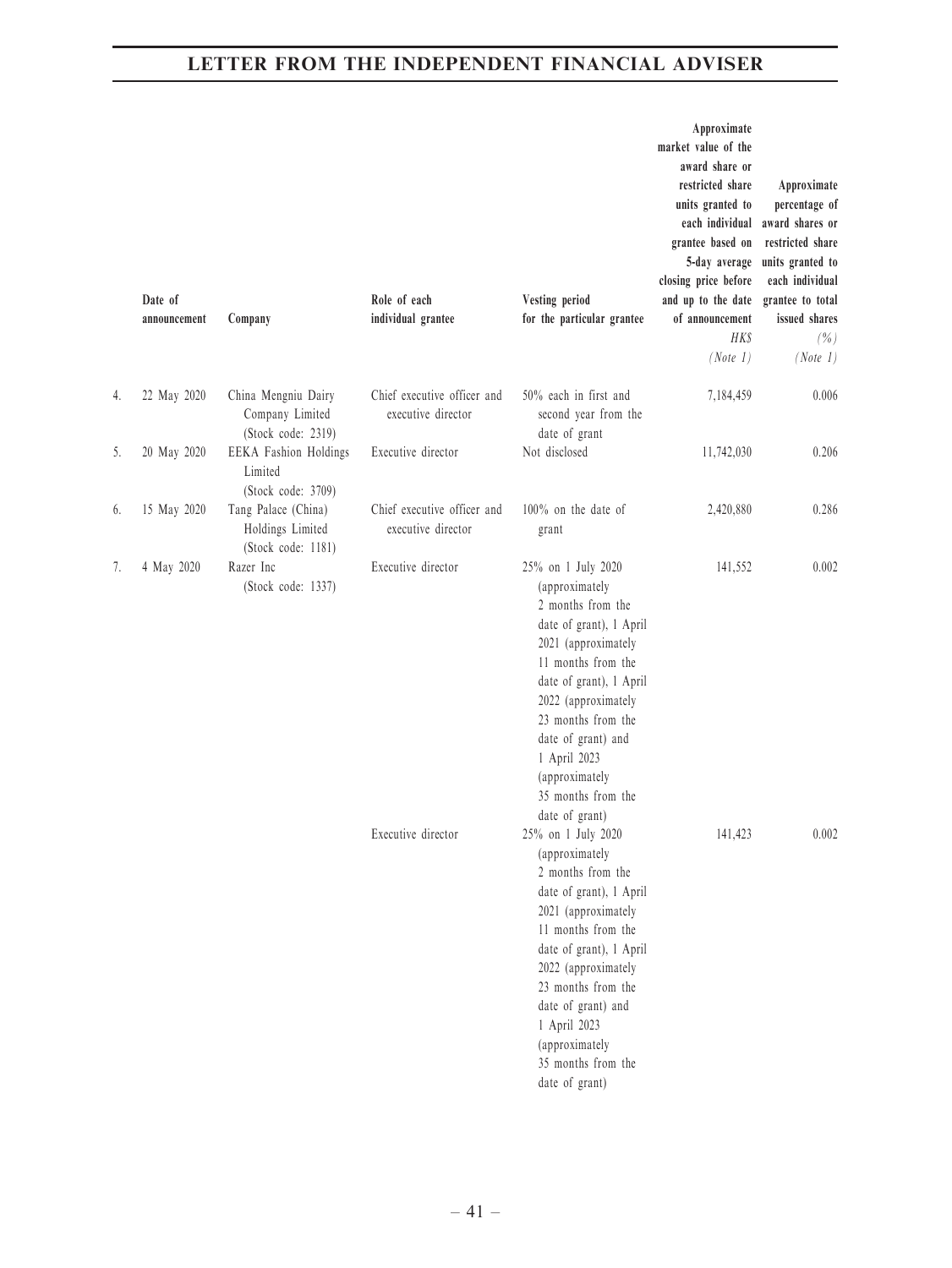|     | Date of<br>announcement | Company                                                                        | Role of each<br>individual grantee                                  | Vesting period<br>for the particular grantee                                                                                                                                          | Approximate<br>market value of the<br>award share or<br>restricted share<br>units granted to<br>each individual<br>grantee based on<br>5-day average<br>closing price before<br>and up to the date<br>of announcement<br><b>HKS</b><br>(Note 1) | Approximate<br>percentage of<br>award shares or<br>restricted share<br>units granted to<br>each individual<br>grantee to total<br>issued shares<br>$(\% )$<br>(Note 1) |
|-----|-------------------------|--------------------------------------------------------------------------------|---------------------------------------------------------------------|---------------------------------------------------------------------------------------------------------------------------------------------------------------------------------------|-------------------------------------------------------------------------------------------------------------------------------------------------------------------------------------------------------------------------------------------------|------------------------------------------------------------------------------------------------------------------------------------------------------------------------|
| 8.  | 29 April 2020           | MMG Limited<br>(Stock code: 1208)                                              | Chief executive officer and<br>executive director                   | 100% in or around June<br>2023                                                                                                                                                        | 15,914,615                                                                                                                                                                                                                                      | 0.151                                                                                                                                                                  |
| 9.  | 28 April 2020           | <b>BOC</b> Aviation Limited<br>(Stock code: 2588)                              | Executive director                                                  | 100% in December 2022                                                                                                                                                                 | 12,714,962                                                                                                                                                                                                                                      | 0.035                                                                                                                                                                  |
| 10. | 23 April 2020           | Bosideng International<br>Holdings Limited<br>(Stock code: 3998)               | Executive director, senior<br>vice president and general<br>manager | 30% in 15 months, 30%<br>in 27 months and<br>$40\%$ in 39 months<br>from the date of grant                                                                                            | 58,320,000                                                                                                                                                                                                                                      | 0.280                                                                                                                                                                  |
|     |                         |                                                                                | Executive director                                                  | 30% in 15 months, 30%<br>in 27 months and<br>$40\%$ in 39 months<br>from the date of grant                                                                                            | 15,552,000                                                                                                                                                                                                                                      | 0.075                                                                                                                                                                  |
| 11. | 20 April 2020           | Zhou Hei Ya international<br>Holdings Company<br>Limited<br>(Stock code: 1458) | Chief executive officer and<br>executive director                   | 25% in 1 year after the<br>date of grant, 25% in<br>2 years after the date<br>of grant, 25% in<br>3 years after the date<br>of grant and 25% in<br>4 years after the date<br>of grant | 6,550,390                                                                                                                                                                                                                                       | 0.058                                                                                                                                                                  |
|     |                         |                                                                                | Executive director                                                  | 25% in 1 year after the<br>date of grant, 25% in<br>2 years after the date<br>of grant, 25% in<br>3 years after the date<br>of grant and 25% in<br>4 years after the date<br>of grant | 1,318,350                                                                                                                                                                                                                                       | 0.012                                                                                                                                                                  |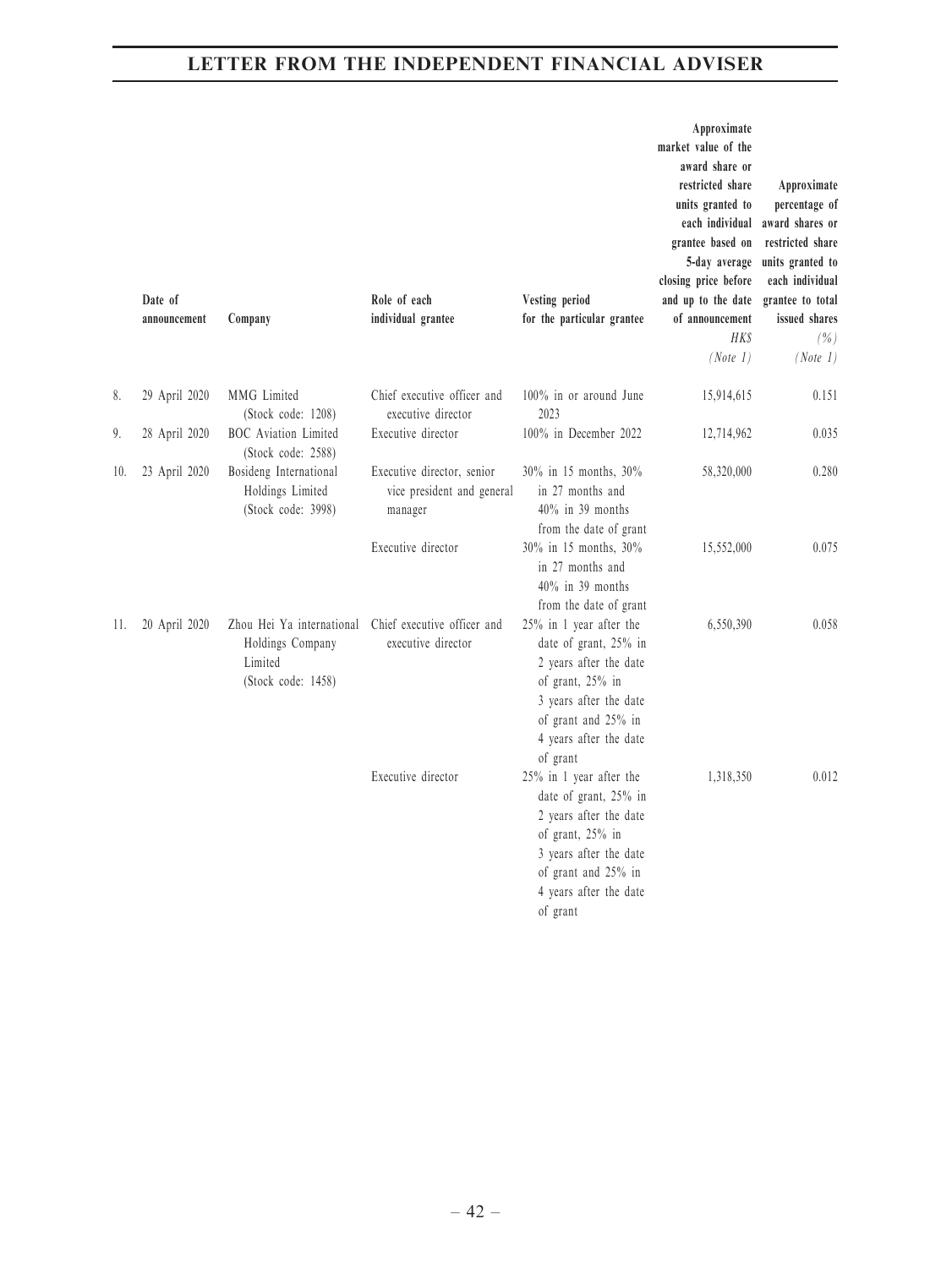|     | Date of<br>announcement | Company                                                  | Role of each<br>individual grantee | Vesting period<br>for the particular grantee                                                                                                                         | Approximate<br>market value of the<br>award share or<br>restricted share<br>units granted to<br>each individual<br>grantee based on<br>5-day average<br>closing price before<br>and up to the date<br>of announcement<br><b>HKS</b><br>(Note 1) | Approximate<br>percentage of<br>award shares or<br>restricted share<br>units granted to<br>each individual<br>grantee to total<br>issued shares<br>$(\% )$<br>(Note 1) |
|-----|-------------------------|----------------------------------------------------------|------------------------------------|----------------------------------------------------------------------------------------------------------------------------------------------------------------------|-------------------------------------------------------------------------------------------------------------------------------------------------------------------------------------------------------------------------------------------------|------------------------------------------------------------------------------------------------------------------------------------------------------------------------|
| 12. | 15 April 2020           | Innovent Biologics, Inc.<br>(Stock code: 1801)           | Chairman and executive<br>director | 75% on 15 April 2023<br>(approximately<br>35 months from the<br>date of grant) and<br>25% on 15 April 2024<br>(approximately<br>47 months from<br>the date of grant) | 60,015,500                                                                                                                                                                                                                                      | 0.108                                                                                                                                                                  |
|     |                         |                                                          | Executive director                 | 75% on 15 April 2023<br>(approximately<br>35 months from the<br>date of grant) and<br>25% on 15 April 2024<br>(approximately<br>47 months from the<br>date of grant) | 13,244,800                                                                                                                                                                                                                                      | 0.024                                                                                                                                                                  |
| 13. | 14 April 2020           | KWG Group Holdings<br>Limited<br>(Stock code: 1813)      | Executive director                 | $1/3$ each year from the<br>first anniversary of<br>the date of grant                                                                                                | 1,104,000                                                                                                                                                                                                                                       | 0.003                                                                                                                                                                  |
| 14. | 2 April 2020            | Redsun Properties Group<br>Limited<br>(Stock code: 1996) | Executive director                 | Not disclosed                                                                                                                                                        | 2,837,250                                                                                                                                                                                                                                       | 0.034                                                                                                                                                                  |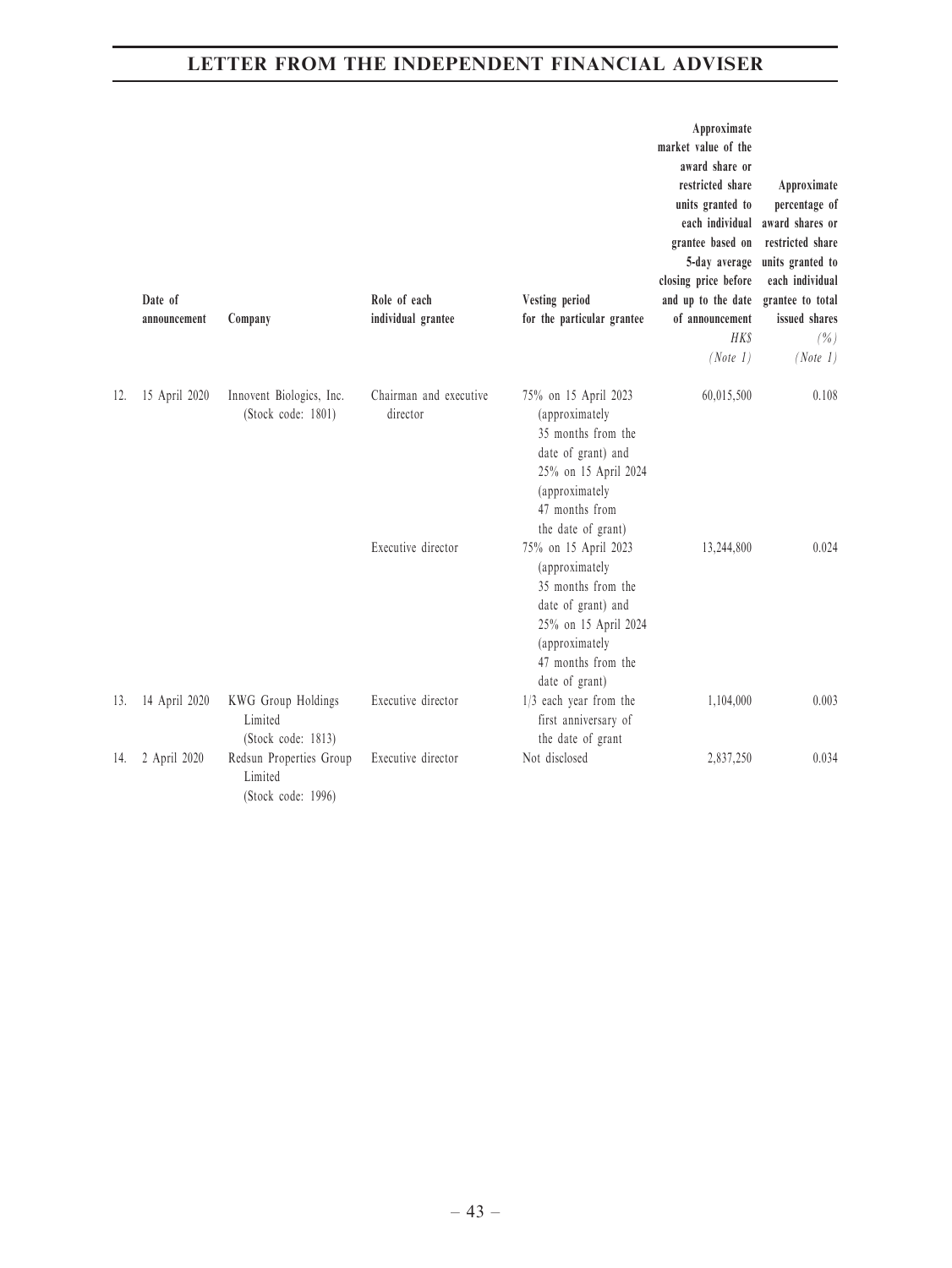|     | Date of<br>announcement | Company                         | Role of each<br>individual grantee | Vesting period<br>for the particular grantee                                                                                                                                                                                                                                              | Approximate<br>market value of the<br>award share or<br>restricted share<br>units granted to<br>each individual<br>grantee based on<br>5-day average<br>closing price before<br>and up to the date<br>of announcement<br>HK\$<br>(Note 1) | Approximate<br>percentage of<br>award shares or<br>restricted share<br>units granted to<br>each individual<br>grantee to total<br>issued shares<br>(%<br>(Note 1) |
|-----|-------------------------|---------------------------------|------------------------------------|-------------------------------------------------------------------------------------------------------------------------------------------------------------------------------------------------------------------------------------------------------------------------------------------|-------------------------------------------------------------------------------------------------------------------------------------------------------------------------------------------------------------------------------------------|-------------------------------------------------------------------------------------------------------------------------------------------------------------------|
| 15. | 1 April 2020            | Razer Inc<br>(Stock code: 1337) | Executive director                 | 25% each year over four<br>years from the date of<br>grant                                                                                                                                                                                                                                | 85,794,042                                                                                                                                                                                                                                | 0.992                                                                                                                                                             |
|     |                         |                                 | Executive director                 | 25% on the date of<br>grant; 25% on<br>1 January 2021<br>(approximately<br>9 months from the<br>date of grant); 25%<br>on 1 January 2022<br>(approximately<br>21 months from the<br>date of grant) and<br>25% on 1 January<br>2023 (approximately<br>33 months from the<br>date of grant) | 747,029                                                                                                                                                                                                                                   | 0.008                                                                                                                                                             |
|     |                         |                                 | Executive director                 | 25% on the date of<br>grant; 25% on<br>1 January 2021<br>(approximately<br>9 months from the<br>date of grant); 25%<br>on 1 January 2022<br>(approximately<br>21 months from the<br>date of grant) and<br>25% on 1 January<br>2023 (approximately<br>33 months from the<br>date of grant) | 233,446                                                                                                                                                                                                                                   | 0.003                                                                                                                                                             |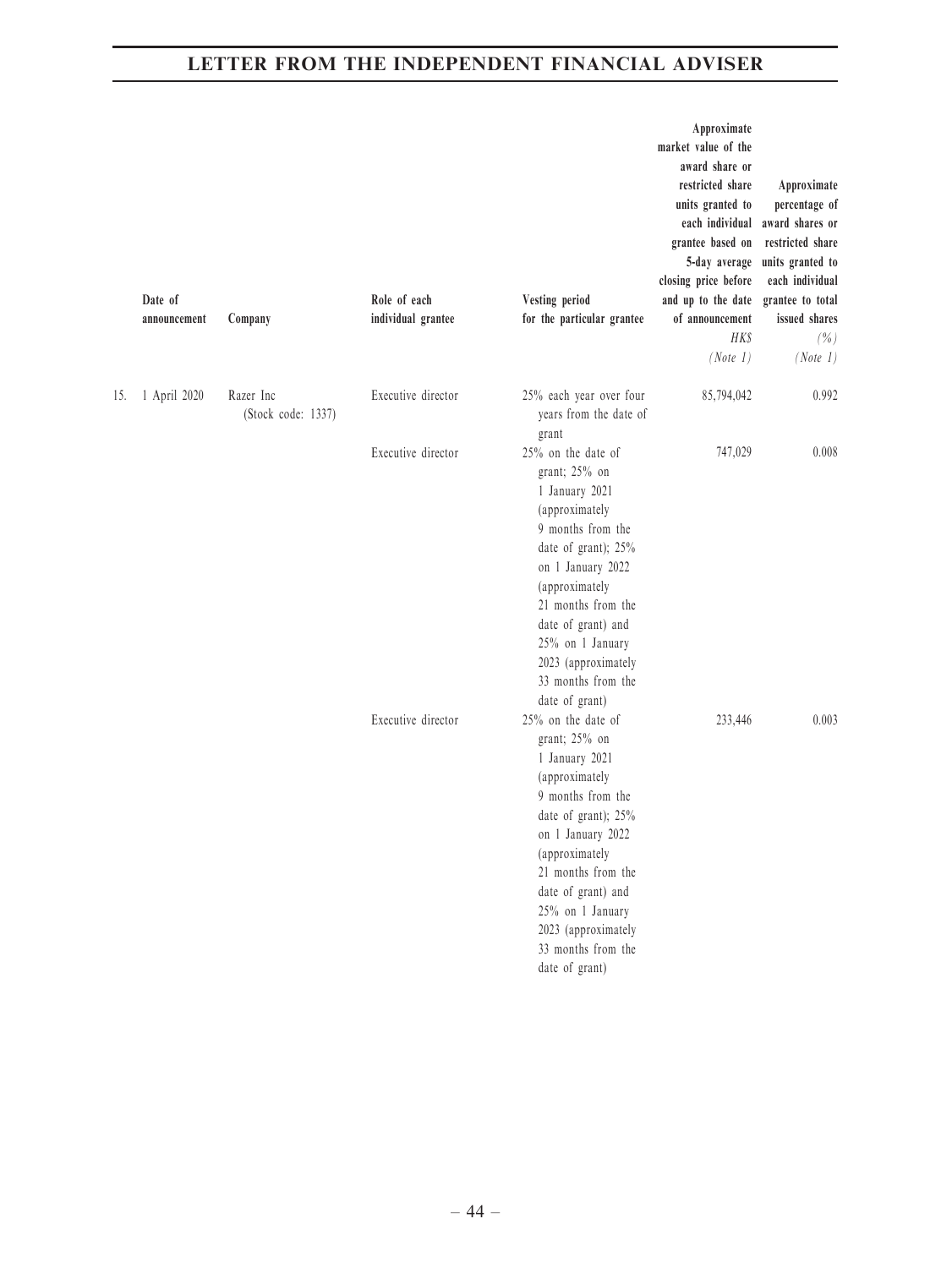|     | Date of<br>announcement | Company                                                                                  | Role of each<br>individual grantee                                  | Vesting period<br>for the particular grantee                                       | Approximate<br>market value of the<br>award share or<br>restricted share<br>units granted to<br>each individual<br>grantee based on<br>5-day average<br>closing price before<br>and up to the date<br>of announcement<br><b>HKS</b><br>(Note 1) | Approximate<br>percentage of<br>award shares or<br>restricted share<br>units granted to<br>each individual<br>grantee to total<br>issued shares<br>(% )<br>(Note 1) |
|-----|-------------------------|------------------------------------------------------------------------------------------|---------------------------------------------------------------------|------------------------------------------------------------------------------------|-------------------------------------------------------------------------------------------------------------------------------------------------------------------------------------------------------------------------------------------------|---------------------------------------------------------------------------------------------------------------------------------------------------------------------|
| 16. | 30 March 2020           | Shandong ChenMing Paper Chairman and executive<br>Holdings Limited<br>(Stock code: 1812) | director                                                            | 40% in 2 years, 30% in<br>3 years and 30% in<br>4 years from the date<br>of grant  | 20,800,000                                                                                                                                                                                                                                      | 1.198                                                                                                                                                               |
|     |                         |                                                                                          | Vice chairman and executive<br>director                             | 40% in 2 years, 30% in<br>3 years and 30% in<br>4 years from the date<br>of grant  | 5,200,000                                                                                                                                                                                                                                       | 0.299                                                                                                                                                               |
|     |                         |                                                                                          | Vice chairman and executive<br>director                             | 40% in 2 years, 30% in<br>3 years and 30% in<br>4 years from the date<br>of grant  | 5,200,000                                                                                                                                                                                                                                       | 0.299                                                                                                                                                               |
| 17. | 30 March 2020           | CIFI Holdings (Group)<br>Co. Ltd.<br>(Stock code: 884)                                   | Executive director                                                  | 100% on or after the day<br>following the date of<br>grant (i.e. 31 March<br>2020) | 22,359,000                                                                                                                                                                                                                                      | 0.055                                                                                                                                                               |
| 18. | 27 March 2020           | Wuxi Biologics (Cayman)                                                                  | Executive director                                                  | Not disclosed                                                                      | 38,963,137                                                                                                                                                                                                                                      | 0.030                                                                                                                                                               |
|     |                         | Inc.<br>(Stock code: 2269)                                                               | Executive director                                                  | Not disclosed                                                                      | 11,688,882                                                                                                                                                                                                                                      | 0.009                                                                                                                                                               |
| 19. | 27 March 2020           | China Modern Dairy<br>Holdings Ltd.<br>(Stock code: 1117)                                | Executive director, vice<br>chairman and chief<br>executive officer | Not disclosed                                                                      | 1,237,600                                                                                                                                                                                                                                       | 0.027                                                                                                                                                               |
|     |                         |                                                                                          | Executive director and chief<br>operating officer                   | Not disclosed                                                                      | 669,760                                                                                                                                                                                                                                         | 0.014                                                                                                                                                               |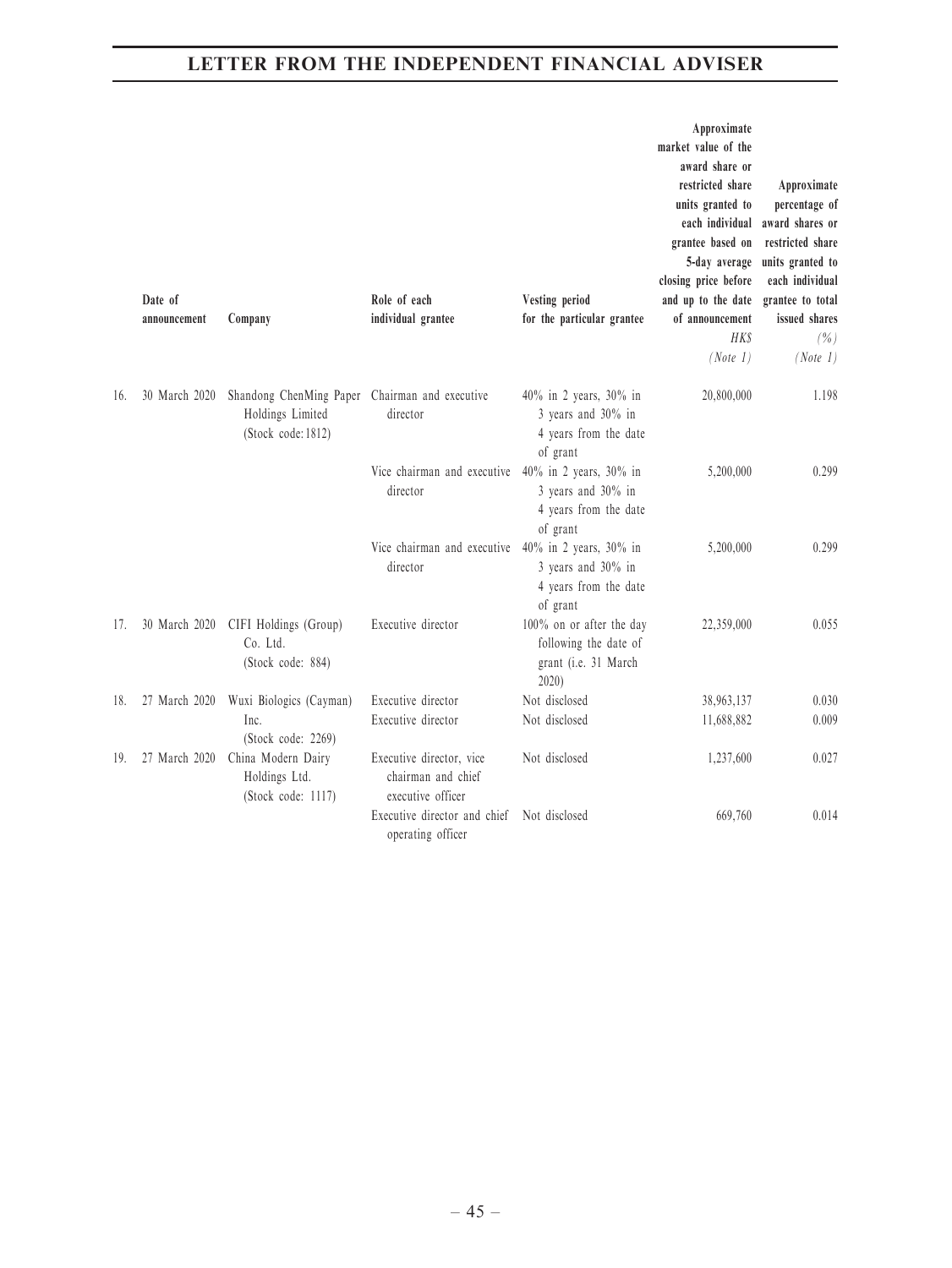|     | Date of<br>announcement | Company                                           | Role of each<br>individual grantee                                    | Vesting period<br>for the particular grantee               | Approximate<br>market value of the<br>award share or<br>restricted share<br>units granted to<br>each individual<br>grantee based on<br>5-day average<br>closing price before<br>and up to the date<br>of announcement<br>HKS<br>(Note 1) | Approximate<br>percentage of<br>award shares or<br>restricted share<br>units granted to<br>each individual<br>grantee to total<br>issued shares<br>( %)<br>(Note 1) |
|-----|-------------------------|---------------------------------------------------|-----------------------------------------------------------------------|------------------------------------------------------------|------------------------------------------------------------------------------------------------------------------------------------------------------------------------------------------------------------------------------------------|---------------------------------------------------------------------------------------------------------------------------------------------------------------------|
| 20. | 20 March 2020           | SITC International<br>Holdings Company<br>Limited | Executive director                                                    | $100\%$ on third<br>anniversary of the<br>date of grant    | 1,364,908                                                                                                                                                                                                                                | 0.007                                                                                                                                                               |
|     |                         | (Stock code: 1308)                                | Executive director                                                    | 100% on third<br>anniversary of the<br>date of grant       | 1,198,270                                                                                                                                                                                                                                | 0.006                                                                                                                                                               |
|     |                         |                                                   | Executive director                                                    | 100% on third<br>anniversary of the<br>date of grant       | 1,114,549                                                                                                                                                                                                                                | 0.006                                                                                                                                                               |
|     |                         |                                                   | Executive director                                                    | $100\%$ on third<br>anniversary of the<br>date of grant    | 1,454,247                                                                                                                                                                                                                                | 0.008                                                                                                                                                               |
|     |                         |                                                   | Executive director                                                    | $100\%$ on third<br>anniversary of the<br>date of grant    | 1,317,161                                                                                                                                                                                                                                | 0.007                                                                                                                                                               |
| 21. | 16 March 2020           | Chong Hing Bank Limited<br>(Stock code: 1111)     | Executive director, deputy<br>chairman and chief<br>executive officer | 25% each year over four<br>years from the date of<br>grant | 1,818,144                                                                                                                                                                                                                                | 0.017                                                                                                                                                               |
|     |                         |                                                   | Executive director and<br>deputy chief executive<br>officer           | 25% each year over four<br>years from the date of<br>grant | 830,394                                                                                                                                                                                                                                  | 0.008                                                                                                                                                               |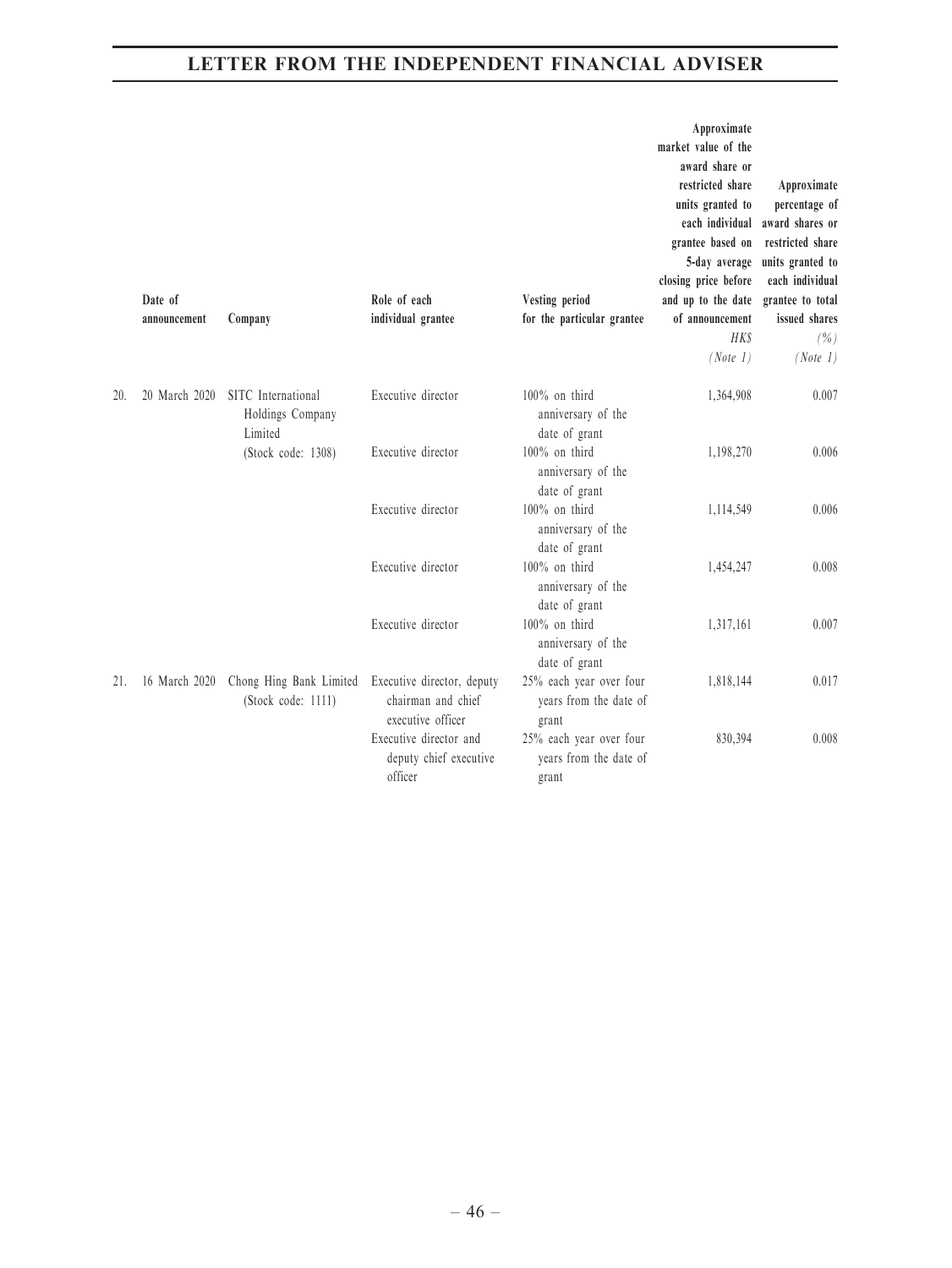|     | Date of<br>announcement | Company                                                                | Role of each<br>individual grantee                | Vesting period<br>for the particular grantee                                                                                                                                                                                      | Approximate<br>market value of the<br>award share or<br>restricted share<br>units granted to<br>each individual<br>grantee based on<br>5-day average<br>closing price before<br>and up to the date<br>of announcement<br><b>HK\$</b><br>(Note 1) | Approximate<br>percentage of<br>award shares or<br>restricted share<br>units granted to<br>each individual<br>grantee to total<br>issued shares<br>(% )<br>(Note 1) |
|-----|-------------------------|------------------------------------------------------------------------|---------------------------------------------------|-----------------------------------------------------------------------------------------------------------------------------------------------------------------------------------------------------------------------------------|--------------------------------------------------------------------------------------------------------------------------------------------------------------------------------------------------------------------------------------------------|---------------------------------------------------------------------------------------------------------------------------------------------------------------------|
| 22. | 11 March 2020           | IMAX China Holding, Inc. Chief executive officer<br>(Stock code: 1970) |                                                   | Grant of RSU: 33% in<br>one year; 33% in<br>two years; and 34% in<br>three years from the<br>date of grant<br>Grant of<br>performance-based<br>RSU: Over a<br>three-year<br>performance period<br>commencing on<br>1 January 2020 | 5,802,503<br>(Note 2)                                                                                                                                                                                                                            | 0.116                                                                                                                                                               |
|     |                         |                                                                        | Executive director and chief<br>marketing officer | Grant of RSU: 33% in<br>one year; 33% in two<br>years; and 34% in<br>three years from the<br>date of grant<br>Grant of<br>performance-based<br>RSU: Over a<br>three-year<br>performance period<br>commencing on<br>1 January 2020 | 1,934,177<br>(Note 2)                                                                                                                                                                                                                            | 0.039                                                                                                                                                               |
|     |                         |                                                                        | Executive director and vice<br>chairman           | Grant of RSU: 33% in<br>one year; 33% in<br>two years; and 34% in<br>three years from the<br>date of grant<br>Grant of<br>performance-based<br>RSU: Over a<br>three-year<br>performance period<br>commencing on<br>1 January 2020 | 2,707,834<br>(Note 2)                                                                                                                                                                                                                            | 0.054                                                                                                                                                               |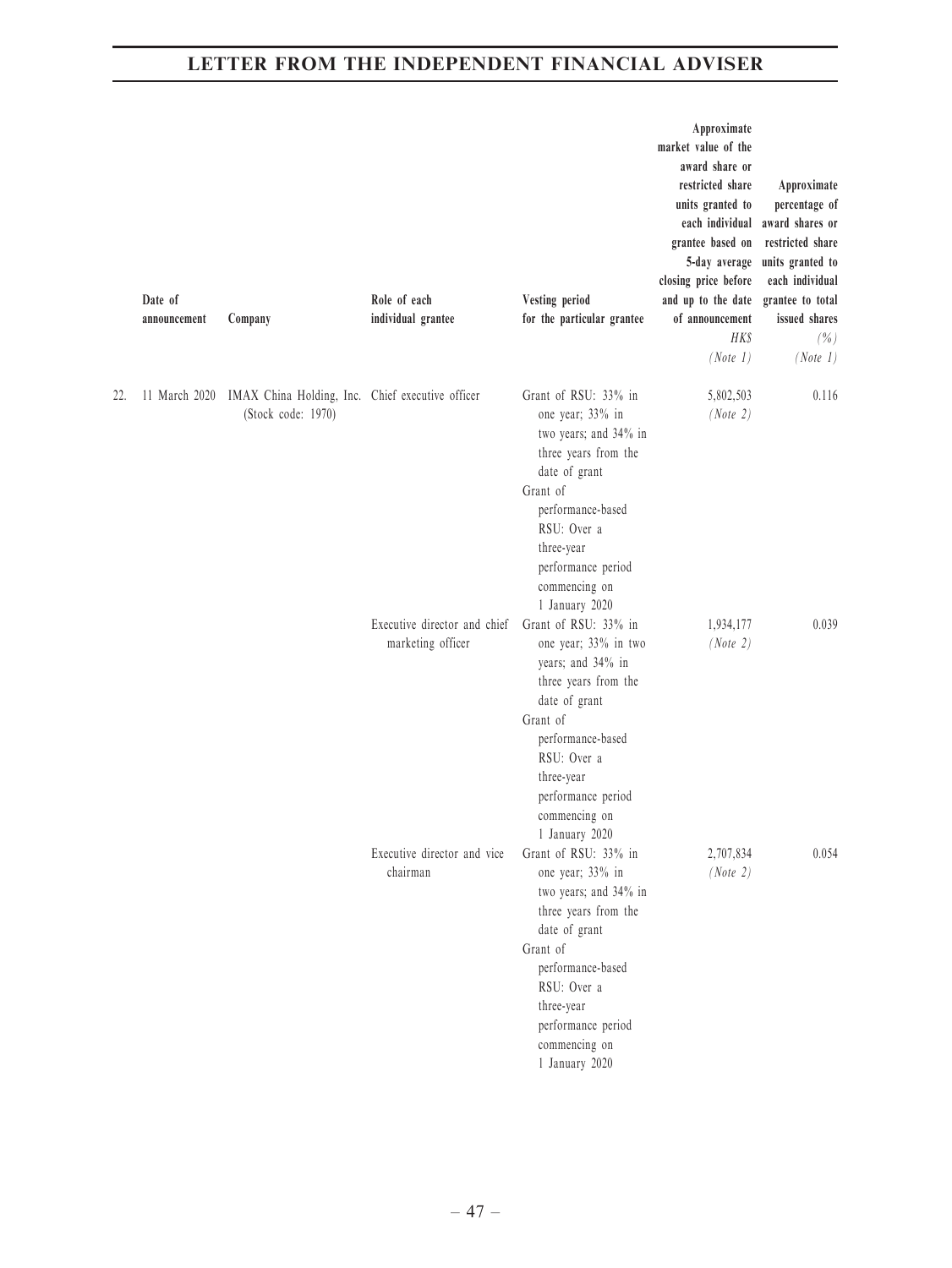|     | Date of<br>announcement | Company                                                            | Role of each<br>individual grantee                | Vesting period<br>for the particular grantee | Approximate<br>market value of the<br>award share or<br>restricted share<br>units granted to<br>each individual<br>grantee based on<br>5-day average<br>closing price before<br>and up to the date<br>of announcement<br><b>HKS</b><br>(Note 1) | Approximate<br>percentage of<br>award shares or<br>restricted share<br>units granted to<br>each individual<br>grantee to total<br>issued shares<br>$(\% )$<br>(Note 1) |
|-----|-------------------------|--------------------------------------------------------------------|---------------------------------------------------|----------------------------------------------|-------------------------------------------------------------------------------------------------------------------------------------------------------------------------------------------------------------------------------------------------|------------------------------------------------------------------------------------------------------------------------------------------------------------------------|
| 23. | 3 March 2020            | Budweiser Brewing<br>Company APAC<br>Limited<br>(Stock code: 1876) | Executive director and joint<br>company secretary | $100\%$ in 5 years from the<br>date of grant | 123,093                                                                                                                                                                                                                                         | 0.00004                                                                                                                                                                |
|     |                         |                                                                    |                                                   | Average<br>Maximum<br>Minimum                | 9,762,796<br>85,794,042<br>123,093                                                                                                                                                                                                              | 0.11<br>1.20<br>0.00004                                                                                                                                                |

Source: Announcements of the relevant companies involved in the Comparable Grants on the website of the Stock Exchange

#### Notes:

- 1. As extracted from the relevant announcements for the Comparable Grants or as calculated based on the number of award shares/restricted share units granted, the average closing share price of the five days before and up to the date of the announcement and the number of total issued shares as at the date of the announcement.
- 2. The restricted share units granted, which are taken into account in the calculation of market value, include performance-based restricted share units.
- 3. We note that TOT Biopharm International Company Limited (stock code: 1875) published an announcement dated 29 May 2020 in relation to, among other things, grant of award shares to certain grantees including directors. As set out in the aforesaid announcement of TOT Biopharm International Company Limited, the grant of award shares was made to reverse the dilutive effect of capitalisation issue during initial public offering on the pre-IPO share options, which we consider not being made under a similar context of the Proposed Grant. We have not included the aforesaid grant by TOT Biopharm International Company Limited in our analysis.

Based on the information in the table above, we note that the Proposed Grant to each of the Connected Selected Participants is generally in line with the market practice, in particular (1) the market value of Connected Grant Shares to each of the Connected Selected Participants (based on the 5-day average closing market price per Share of approximately HK\$1.178 before the date of the Announcement) is lower than the average of the Comparable Grants, which represents a percentage over total issued shares slightly above the average of the Comparable Grants; and (2) although none of the vesting schedule of the Comparable Grants is identical to the one of the Proposed Grant, the vesting schedule for the Proposed Grant lines between the range of the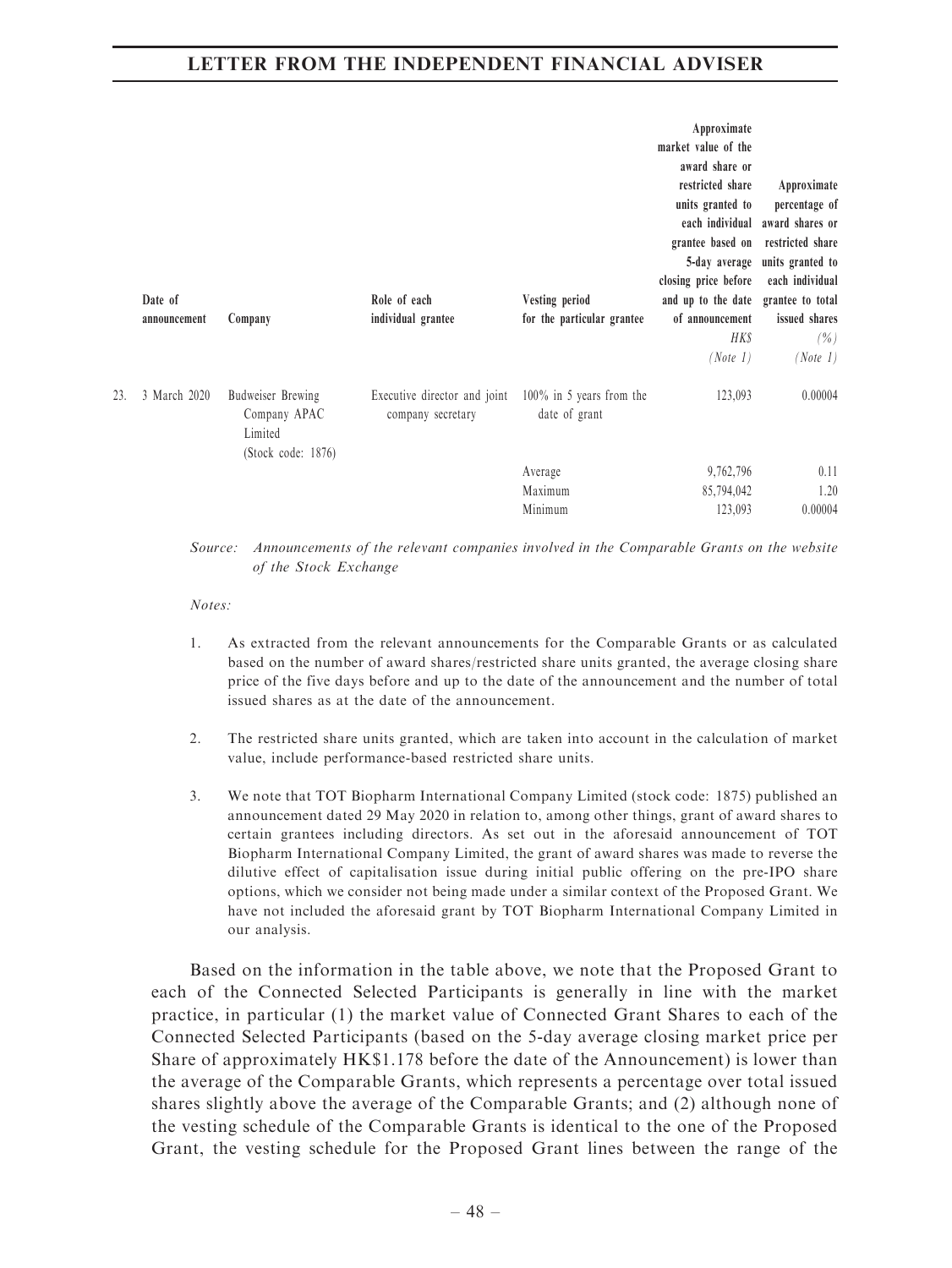Comparable Grants. Accordingly, we consider the amount of Connected Grant Shares to be allotted and the vesting schedule for the Proposed Grant to be fair and reasonable so far as the Independent Shareholders are concerned.

#### 6. Effects of the Proposed Grant on the Group

#### (a) Financial effects

We have discussed with the Management and understand that the Proposed Grant will be accounted for as share-based payment transactions in the financial statements of the Company. We understand from the Management that such share-based compensation expense relating to awards granted to employees will be recognised on a graded acceleration vesting amortisation method over the applicable service period, such that the value of the Connected Grant Shares will be recognised based on their fair value on the date of grant and charged as expenses of the Group for the relevant financial year during the vesting period. No funds will be raised by the Company as a result of the Proposed Grant. It is expected that the Proposed Grant will not have any material impact on the net assets value of the Company. Assuming full vesting of all the Connected Grant Shares and there is no change in the number of issued Shares of the Company other than the allotment, issue and full vesting of the Connected Grant Shares, the number of total issued shares of the Company will increase from 2,697,442,420 to 2,708,842,420. Based on the consolidated net assets value attributable to equity shareholders of the Company and the number of total issued Shares as at 31 December 2019, the consolidated net assets value attributable to equity shareholders of the Company was approximately RMB5.064 per share. It is expected that the Proposed Grant will not have material impact on the consolidated net assets value per share attributable to equity shareholders of the Company.

### (b) Dilution of interests of the existing Shareholders

Set out below is the shareholding structure of the Company (i) as at the Latest Practicable Date; (ii) immediately after the Proposed Grant (for illustration purpose, assuming the allotment and issue of Grant Shares to other Selected Participants do not happen), assuming full vesting of all the Connected Grant Shares and there is no change in the number of issued Shares of the Company other than the allotment, issue and full vesting of the Connected Grant Shares; and (iii) immediately after the allotment, issue and full vesting of the Grant Shares (including the Connected Grant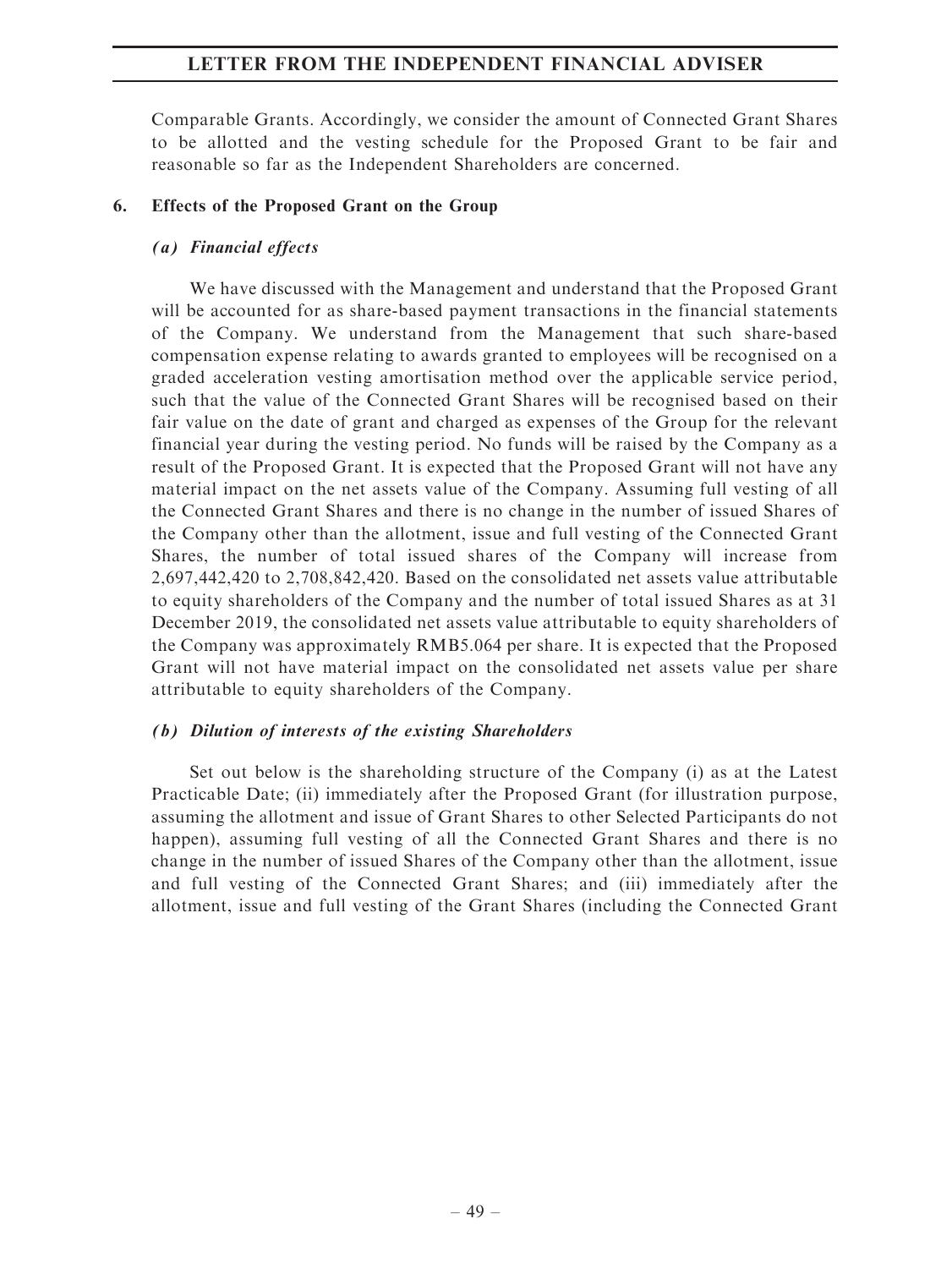Shares), assuming full vesting of all the Grant Shares and there is no change in the number of issued Shares of the Company other than the allotment, issue and full vesting of the Grant Shares:

|                                                           | As at the Latest Practicable<br>Date |               | Immediately after the<br>Proposed Grant (for<br>illustration purpose,<br>assuming the allotment and<br>issue of Grant Shares to<br>other Selected Participants<br>do not happen) |               | Immediately after the<br>allotment, issue and full<br>vesting of the Grant Shares<br>(including the Connected<br><b>Grant Shares</b> ) |        |
|-----------------------------------------------------------|--------------------------------------|---------------|----------------------------------------------------------------------------------------------------------------------------------------------------------------------------------|---------------|----------------------------------------------------------------------------------------------------------------------------------------|--------|
|                                                           | Number of<br><i>Shares</i>           | $\frac{0}{0}$ | Number of<br><b>Shares</b>                                                                                                                                                       | $\frac{0}{6}$ | Number of<br><b>Shares</b>                                                                                                             | $\%$   |
| Joy Capital                                               |                                      |               |                                                                                                                                                                                  |               |                                                                                                                                        |        |
| Holdings Limited                                          | 1,383,516,820                        | 51.29         | 1,383,516,820                                                                                                                                                                    | 51.07         | 1,383,516,820                                                                                                                          | 50.41  |
| Citigroup Inc.                                            | 112,372,431                          | 4.17          | 112,372,431                                                                                                                                                                      | 4.15          | 112,372,431                                                                                                                            | 4.09   |
| <b>Connected Selected</b><br>Participants                 |                                      |               |                                                                                                                                                                                  |               |                                                                                                                                        |        |
| - Mr. Wang                                                | 1,230,000                            | 0.05          | 5,630,000                                                                                                                                                                        | 0.21          | 5,630,000                                                                                                                              | 0.21   |
| $-$ Mr. Li                                                | 1,550,000                            | 0.06          | 5,550,000                                                                                                                                                                        | 0.20          | 5,550,000                                                                                                                              | 0.20   |
| - Mr. Wan                                                 |                                      |               | 3,000,000                                                                                                                                                                        | 0.11          | 3,000,000                                                                                                                              | 0.11   |
| <b>Public Shareholders</b><br>- Non-connected<br>Selected |                                      |               |                                                                                                                                                                                  |               |                                                                                                                                        |        |
| Participants<br>— Other public                            | 428,160                              | 0.02          | 428,160                                                                                                                                                                          | 0.02          | 36,128,160                                                                                                                             | 1.32   |
| Shareholders                                              | 1,198,345,009                        | 44.43         | 1,198,345,009                                                                                                                                                                    | 44.24         | 1,198,345,009                                                                                                                          | 43.66  |
| Total                                                     | 2,697,442,420                        | 100.00        | 2,708,842,420                                                                                                                                                                    | 100.00        | 2,744,542,420                                                                                                                          | 100.00 |

Note: Subject to rounding differences

As set out in the table above, there will be dilution effects on the interests of the existing public Shareholders upon granting of the Connected Grant Shares and all the Grant Shares. In our opinion, such dilution is immaterial and is acceptable to the Independent Shareholders taking into the reasons and benefits of the Proposed Grant as discussed in the section headed ''2. Background to and reasons for the Proposed Grant'' of this letter above.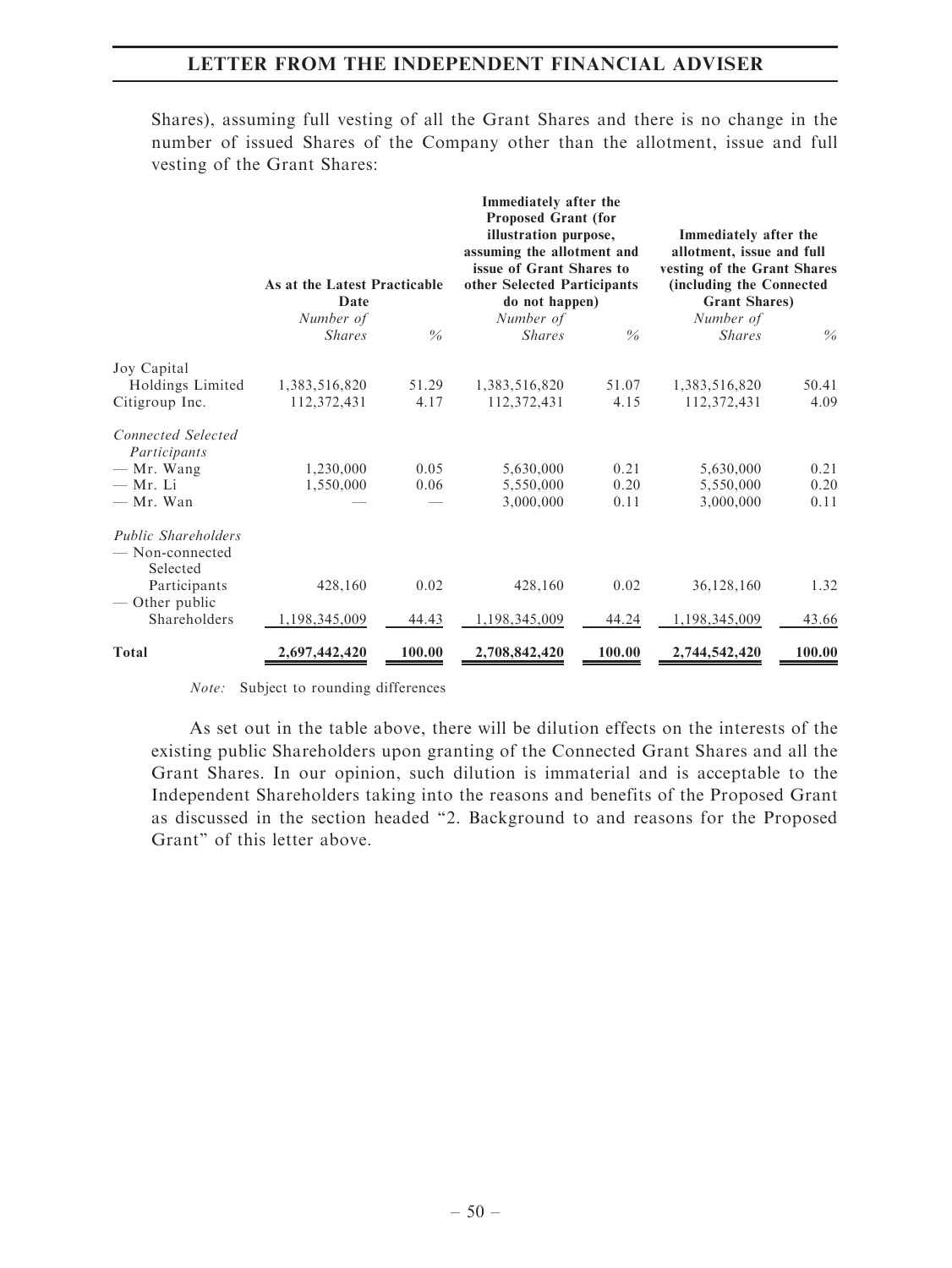#### OPINION AND RECOMMENDATION

Having taken into account the above principal factors as set out in the section headed ''Principal factors and reasons considered'' of this letter above, we consider that the terms of the Proposed Grant are on normal commercial terms and are fair and reasonable so far as the Independent Shareholders are concerned, and the Proposed Grant, while not in the ordinary and usual course of business of the Group, is in the interests of the Company and the Shareholders as a whole. Accordingly, we advise the Independent Board Committee to recommend, and we ourselves recommend, the Independent Shareholders to vote in favour of the relevant ordinary resolution(s) to be proposed at the EGM in relation to the Proposed Grant.

> Yours faithfully, For and on behalf of SOMERLEY CAPITAL LIMITED Clifford Cheng Director

Mr. Clifford Cheng is a licensed person registered with the Securities and Futures Commission and a responsible officer of Somerley Capital Limited, which is licensed under the SFO to carry out Type 1 (dealing in securities) and Type 6 (advising on corporate finance) regulated activities. He has over ten years of experience in the corporate finance industry.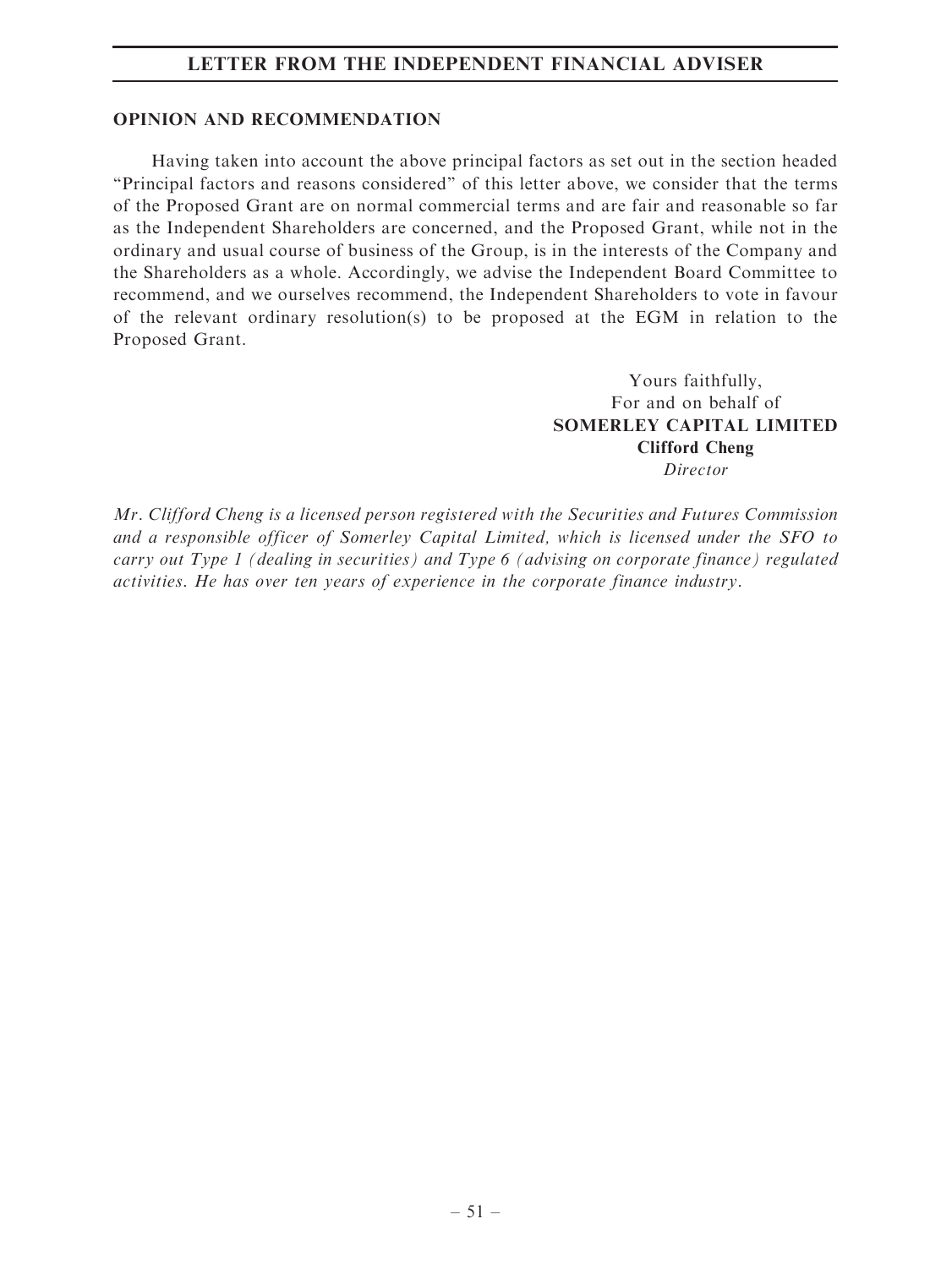#### 1. RESPONSIBILITY STATEMENT

This circular, for which the Directors collectively and individually accept full responsibility, includes particulars given in compliance with the Listing Rules for the purpose of giving information with regard to the Company. The Directors, having made all reasonable enquiries, confirm that to the best of their knowledge and belief the information contained in this circular is accurate and complete in all material respects and not misleading or deceptive, and there are no other matters the omission of which would make any statement herein or this circular misleading.

#### 2. DISCLOSURE OF INTERESTS

### (a) Directors' and chief executive's interests and short positions in the shares, underlying shares or debentures of the Company

As at the Latest Practicable Date, the interests and short positions of each of the Directors and chief executives of the Company in the shares, underlying shares and debentures of the Company or any of its associated corporations (within the meaning of Part XV of the SFO) (i) which were required to be notified to the Company and the Stock Exchange pursuant to Divisions 7 and 8 of Part XV of the SFO (including interests and short positions which they were taken or deemed to have under such provision of the SFO); or (ii) which were required, pursuant to section 352 of the SFO, to be and were entered in the register required to be kept by the Company referred to therein; or (iii) which were required to be notified to the Company and the Stock Exchange pursuant to the Model Code for Securities Transactions by Directors of Listed Issuers as set out in Appendix 10 to the Listing Rules (the ''Model Code'') were as follows:

| <b>Name of Director</b>          | Capacity/nature of<br>interest                                                                | Number of<br>Shares/<br>underlying<br><b>Shares</b> | Approximate<br>percentage of<br>shareholding |
|----------------------------------|-----------------------------------------------------------------------------------------------|-----------------------------------------------------|----------------------------------------------|
| Mr. WANG Muqing                  | Founder of trusts                                                                             | 1,383,516,820<br>(Note 1)                           | 51.29%                                       |
| Mr. WANG Kunpeng<br>(Note 2)     | Beneficial Owner and<br>beneficiary of a<br>trust (other than a<br>discretionary<br>interest) | 5,630,000                                           | $0.21\%$                                     |
| Mr. LI Zhubo <sup>(Note 3)</sup> | Beneficial Owner and<br>beneficiary of a<br>trust (other than a<br>discretionary<br>interest) | 5,550,000                                           | $0.20\%$                                     |

Long positions in the Shares or underlying Shares of the Directors and chief executive as at the Latest Practicable Date: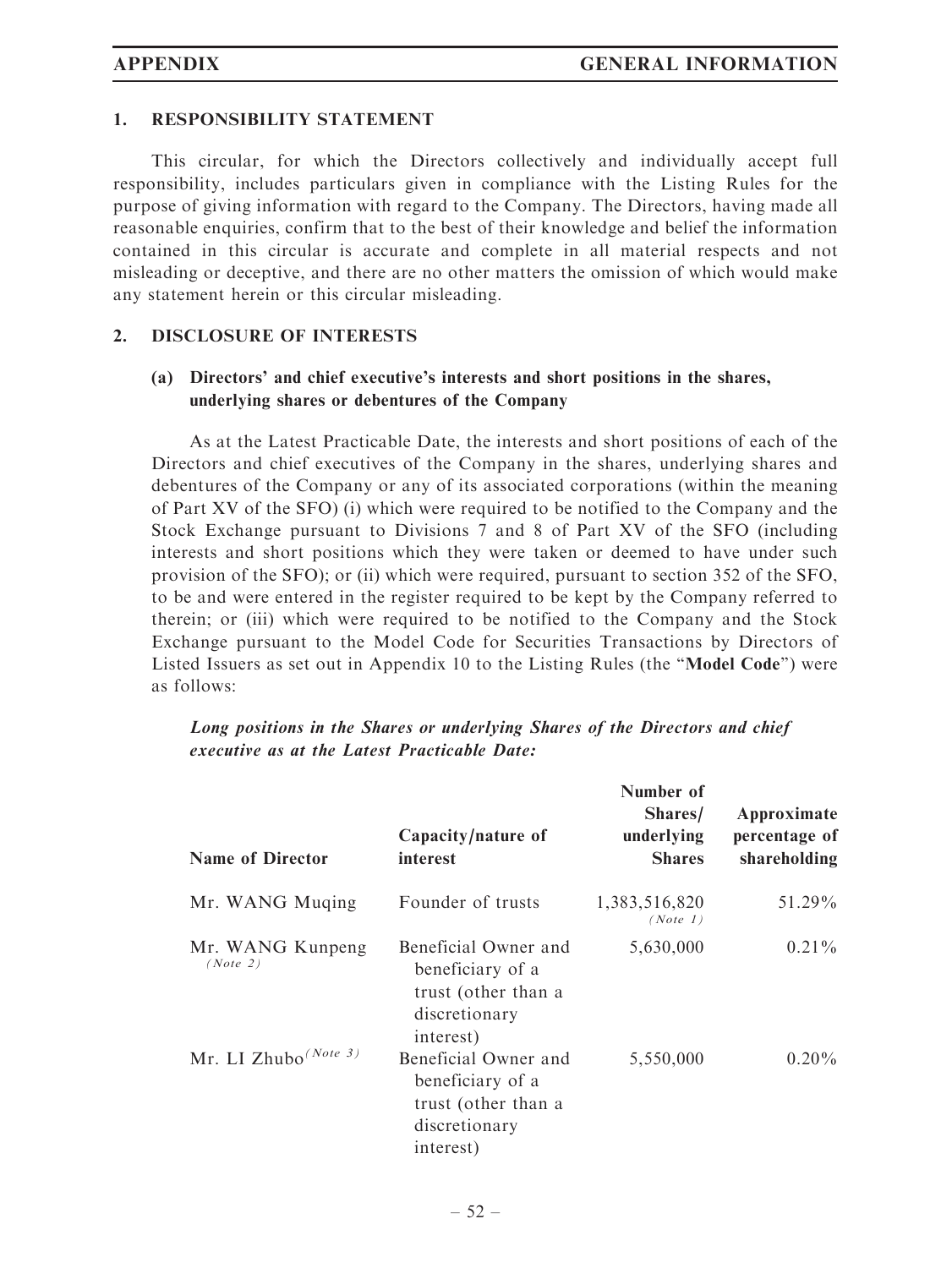| <b>Name of Director</b>        | Capacity/nature of<br>interest                                        | Number of<br>Shares/<br>underlying<br><b>Shares</b> | Approximate<br>percentage of<br>shareholding |
|--------------------------------|-----------------------------------------------------------------------|-----------------------------------------------------|----------------------------------------------|
| Mr. WAN To <sup>(Note 4)</sup> | Beneficiary of a trust<br>(other than a<br>discretionary<br>interest) | 3,000,000                                           | $0.11\%$                                     |

#### Notes:

- 1. These Shares are directly held by Joy Capital, which in turn is wholly-owned by Bright Brilliant Holdings Limited. Mr. Wang Boheng and Mr Wang Muqing are the founders of the family discretionary trust that owns all the issued shares of Bright Brilliant Holdings Limited, and Credit Suisse Trust Limited in Guernsey is the trustee of the family discretionary trust. Mr Wang Boheng, a director of Joy Capital, is a grandson of Mr Wang Muqing, the Chairman of the Board and an executive Director.
- 2. Among the 5,630,000 Shares, Mr. WANG Kunpeng was interested in 1,230,000 Shares in the capacity as the beneficial owner and 4,400,000 Shares in the capacity as a beneficiary of a trust (other than a discretionary interest), being the Connected Grant Shares conditionally granted to him pursuant to the Scheme.
- 3. Among the 5,550,000 Shares, Mr. LI Zhubo was interested in 1,550,000 Shares in the capacity as the beneficial owner and 4,000,000 Shares in the capacity as a beneficiary of a trust (other than a discretionary interest), being the Connected Grant Shares conditionally granted to him pursuant to the Scheme.
- 4. Mr. WAN To was interested in 3,000,000 Shares in the capacity as a beneficiary of a trust (other than a discretionary interest), being the Connected Grant Shares conditionally granted to him pursuant to the Scheme.

Save as disclosed above, as at the Latest Practicable Date, none of the Directors or chief executives of the Company had or was deemed to have any interests or short positions in the shares or the underlying shares and debentures of the Company or any of its associated corporations (within the meaning of Part XV of the SFO) (i) which were required to be notified to the Company and the Stock Exchange pursuant to Divisions 7 and 8 of Part XV of the SFO (including interests and short positions which they were taken or deemed to have under such provision of the SFO); or (ii) which were required, pursuant to section 352 of the SFO, to be and were entered in the register required to be kept by the Company referred to therein; or (iii) which were required to be notified to the Company and the Stock Exchange pursuant to the Model Code.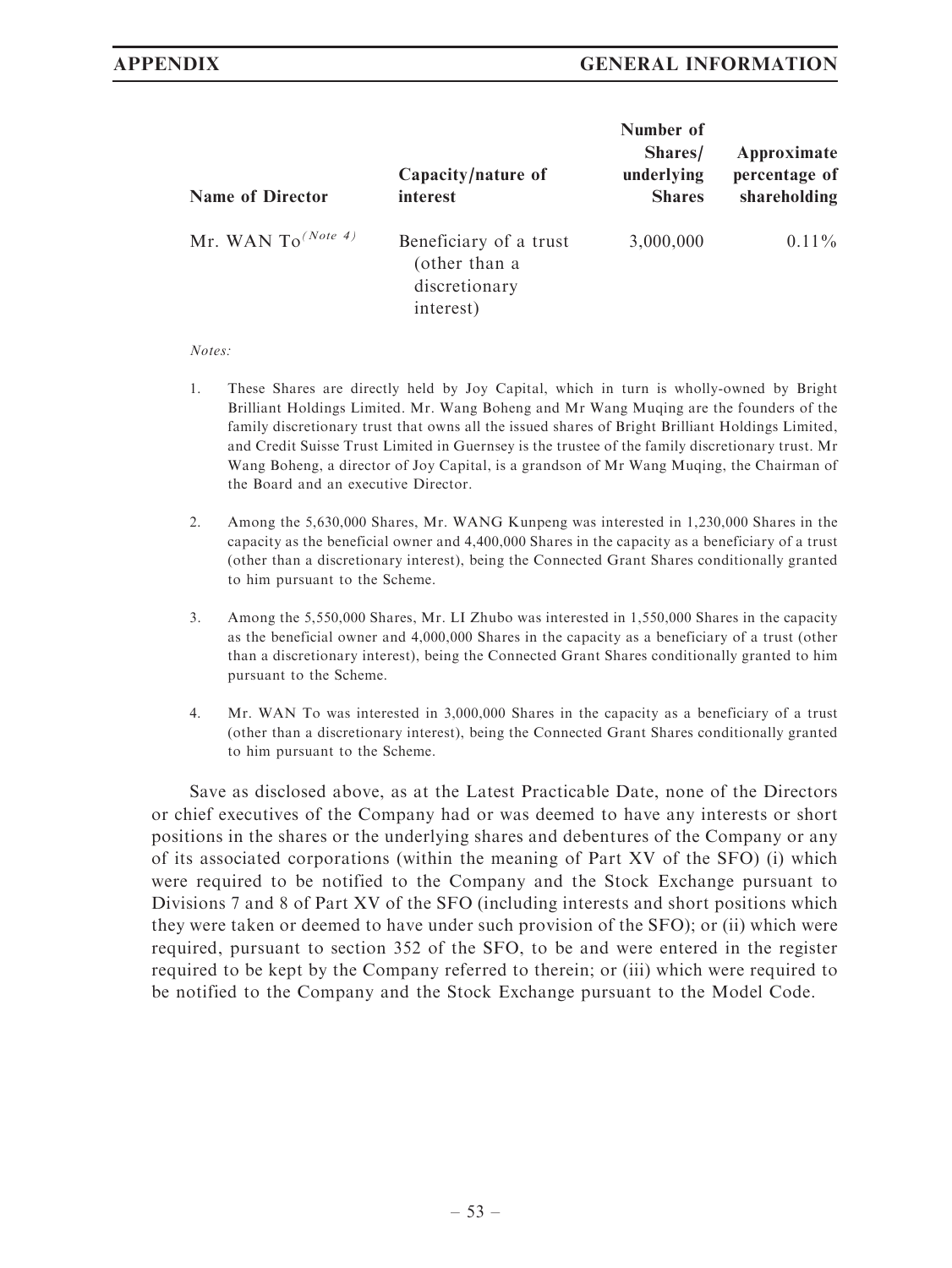As at the Latest Practicable Date, none of the Directors is a director or employee of a company which has an interest or short position in the Shares and underlying Shares of the Company which would fall to be disclosed to the Company under the provisions of Divisions 2 and 3 of Part XV of the SFO.

### (b) Substantial Shareholders who have an interest and/or short position which is discloseable under Divisions 2 and 3 of Part XV of the SFO

So far as is known to the Directors and chief executive of the Company, as at the Latest Practicable Date, the following persons (other than Directors and chief executives of the Company) had, or were deemed or taken to have an interest or short position in the Shares and underlying Shares of the Company, which are required to be notified to the Company and the Stock Exchange pursuant to the provisions of Divisions 2 and 3 of Part XV of the SFO, as recorded in the register required to be kept by the Company pursuant to Section 336 of the SFO:

| Name of substantial<br><b>Shareholders</b> | Capacity/nature of<br>interest                                  | <b>Number of Shares</b><br>interested<br>Long Position $(L)$<br><b>Short Position (S)</b><br>Lending Pool $(P)$ | Approximate<br>percentage of<br>Shareholding |
|--------------------------------------------|-----------------------------------------------------------------|-----------------------------------------------------------------------------------------------------------------|----------------------------------------------|
| Joy Capital                                | Beneficial owner <sup>(Note 1)</sup>                            | $1,383,516,820$ (L)                                                                                             | $51.29\%$                                    |
| Citigroup Inc.                             | Interest of controlled<br>corporation<br>Approved lending agent | $112,372,431$ (L)<br>57,629,541 (S)<br>54,742,007 (P)                                                           | 4.17%<br>$2.14\%$<br>$2.03\%$                |

Note:

1. These Shares are directly held by Joy Capital, which in turn is wholly-owned by Bright Brilliant Holdings Limited. Mr. Wang Boheng and Mr Wang Muqing are the founders of the family discretionary trust that owns all the issued shares of Bright Brilliant Holdings Limited, and Credit Suisse Trust Limited in Guernsey is the trustee of the family discretionary trust. Mr Wang Boheng, a director of Joy Capital, is a grandson of Mr Wang Muqing, the Chairman of the Board and an executive Director.

Save as disclosed above, as at the Latest Practicable Date, the Directors were not aware of any other person (other than the Directors and chief executives of the Company) who had, or was deemed or taken to have, an interest or short position in the Shares and underlying Shares of the Company which are required to be notified to the Company and the Stock Exchange pursuant to the provisions of Divisions 2 and 3 of Part XV of the SFO, as recorded in the register required to be kept by the Company pursuant to Section 336 of the SFO.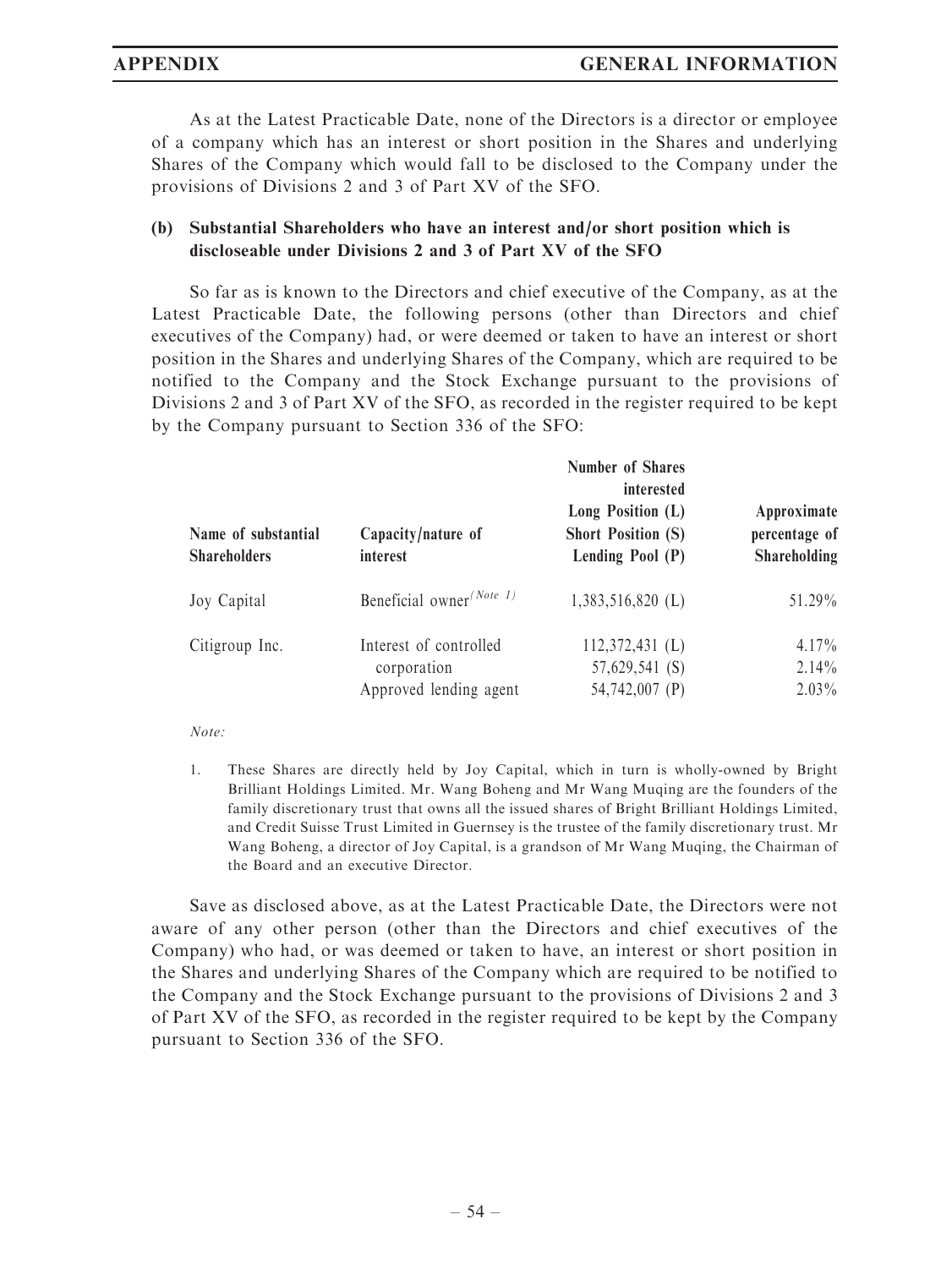#### 3. DIRECTORS' INTERESTS

#### (a) Interests in contract or arrangement

Save as disclosed in the note to this item 3, as at the Latest Practicable Date, none of the Directors was materially interested in any contract or arrangement subsisting at the Latest Practicable Date which is significant in relation to the business of the Group.

#### (b) Interests in assets

None of the Directors had any direct or indirect interests in any assets which had been, since 31 December 2019 (being the date to which the latest published audited consolidated financial statements of the Group were made up), acquired or disposed of by or leased to any member of the Group, or were proposed to be acquired or disposed of by or leased to any member of the Group.

#### (c) Interests in competing business

Save as disclosed in the note to this item 3, as at the Latest Practicable Date, none of the Directors or their respective close associates (as defined in the Listing Rules) had an interest in any business which competes or is likely to compete, either directly or indirectly, with the business of the Group (as would be required to be disclosed under Rule 8.10 of the Listing Rules as if each of them was a controlling shareholder of the Company).

#### Note: Continuing Connected Transactions

#### (1) Lease Agreements and Property Management Agreements

#### (i) Lease Agreements

On 10 April 2019, the Group renewed the lease agreements ("2019 Lease Agreements'') with the respective connected persons as lessors (as defined below as the ''Connected Lessors'') in relation to the lease of the office, 4S stores, garage as well as logistics and storage of the Group for a three years period from 1 January 2019 to 31 December 2021. Pursuant to the 2019 Lease Agreements, the Group shall pay the Connected Lessors an amount of approximately RMB28.10 million quarterly during the lease term.

The Connected Lessors, namely, 湖北熙可實業有限公司 (Hubei Xike Industry Co., Ltd.), 北京寶澤汽車科技發展有限公司 (Beijing Baoze Automobile Technology Development Co., Ltd.) (''Beijing Development''), 武漢聖澤捷運貿易 有限公司 (Wuhan Shengze Jieyun Trading Co., Ltd.), 武漢聖澤捷眾物流有限公司 (Wuhan Shengze Jiezhong Logistics Co., Ltd.), 長沙聖澤瑞寶電子產品貿易有限公 司 (Changsha Shengze Ruibao Electronics Trading Co., Ltd.), 內蒙古聖澤鼎傑汽 車貿易有限公司 (Inner Mongolia Shengze Dingjie Automobile Trading Co., Ltd.),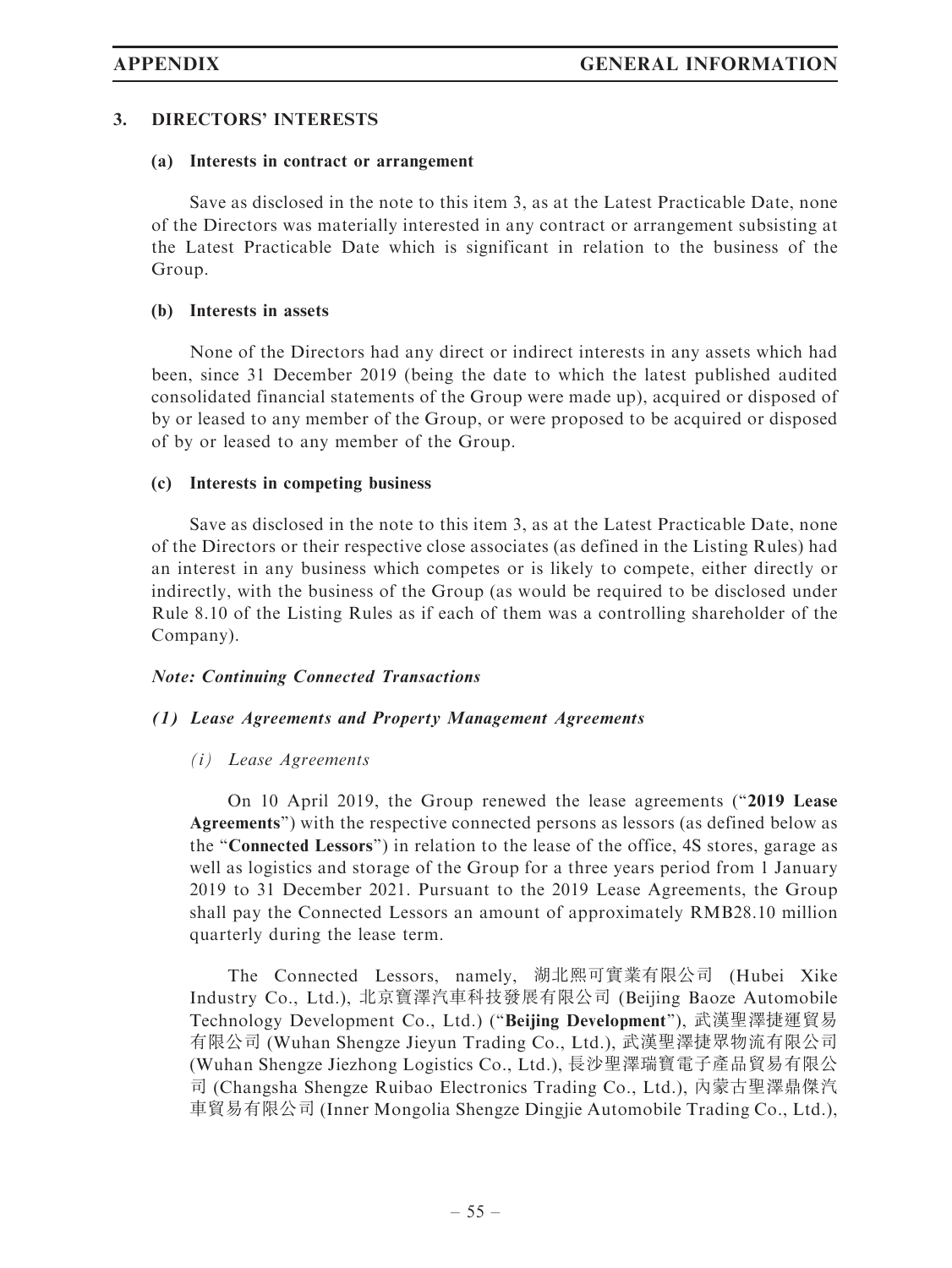武漢江融投資有限公司 (Wuhan Jiangrong Investment Co., Ltd.), are directly or indirectly wholly-owned by family members of Mr. Wang Muqing, an executive Director and the controlling shareholder of the Company.

For further details of the 2019 Lease Agreements and the term of all such agreements from 1 January 2019 to 31 December 2021, please refer to the annual report for the year 2019 ("2019 Annual Report") of the Company despatched to the Shareholders on 13 May 2020 and the announcements of the Company dated 10 April 2019 and 18 April 2019 respectively.

#### (ii) Property Management Agreements

In order to ensure the continual use of the property management services of Beijing Development by the Group after the expiry of the property management agreement with Beijing Development on 31 December 2015 for a period of 3 years from 1 January 2016 to 31 December 2018, the Group entered into the property management agreements with Beijing Development on 10 April 2019 for a period of 3 years from 1 January 2019 to 31 December 2021 (the ''2019 Property Management Agreements''). Pursuant to the 2019 Property Management Agreements, 北京寶澤行汽車銷售服務有限公司 (Beijing Baozehang Automobile Sales Services Co., Ltd) (''Beijing Baozehang'', being a subsidiary of the Company) shall pay property management monthly fee of RMB362,043 in total to Beijing Development from 1 January 2019. In addition, Beijing Development shall charge Beijing Baozehang the air-conditioning annual fee of RMB2,908,898 under the 2019 Property Management Agreements payable semiannually. The property management fee under the 2019 Property Management Agreements was determined with reference to the market rate determined by a valuer engaged by Beijing Baozehang.

For further details of the 2019 Property Management Agreements, please refer to the 2019 Annual Report and the announcements of the Company dated 10 April 2019 and 18 April 2019 respectively.

#### (2) Property Development Service Agreement

In order to reduce project development costs, on 4 July 2019, the Company entered into an agreement on contracted development and management (''Agreement on Contracted Development and Management'') with 北京廣澤房地產開發有限公司 (Beijing Guangze Real Estate Development Co., Ltd) (''Beijing Guangze'', a company controlled by Mr. Wang Muqing's family members), pursuant to which the Company engages Beijing Guangze to undertake the overall management and coordination services for the development, construction, renovation and expansion of certain 4S stores and the relevant commercial complex projects owned by the Group. The Company shall pay Beijing Guangze 5% of the estimated total project cost under the Agreement on Contracted Development and Management as the contracted management service fee. As the total project cost under the Agreement on Contracted Development and Management is estimated to be approximately RMB848 million, the contracted management service fee payable by the Company to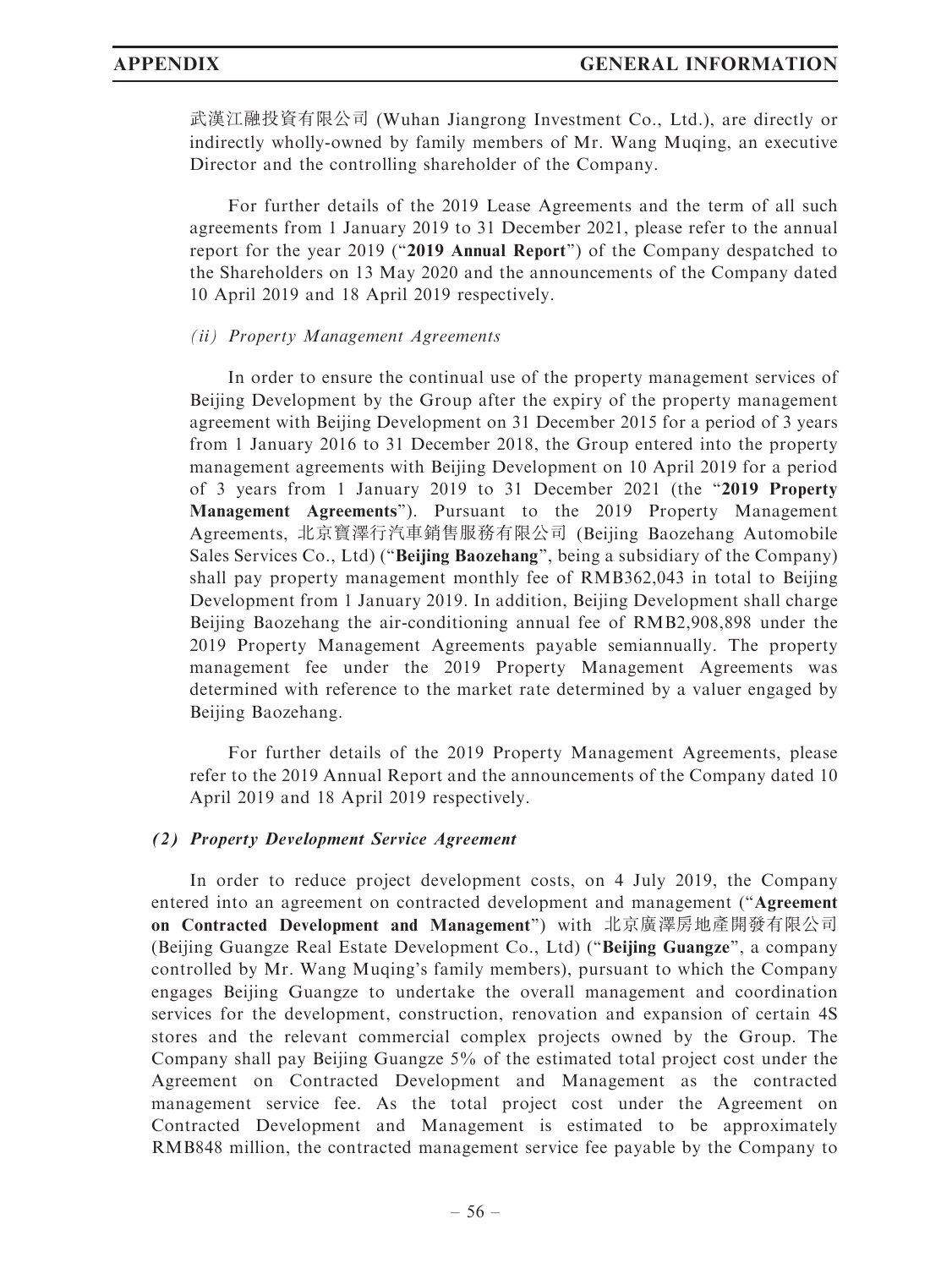Beijing Guangze is approximately RMB42.40 million. Taking into consideration the amount of the contracted management service fee of RMB42.40 million and the maximum amount of early completion bonus of RMB0.5 million, the annual cap for the Agreement on Contracted Development and Management shall not exceed RMB45 million. The amount was determined after arm's length negotiations between parties taking into account, among other factors, the project scale, investment amount for the Project, scope of design and technical standards and scope of services provided by Beijing Guangze. For the year ended 31 December 2019, the total amount of management services fee was RMB9.94 million.

Beijing Guangze possesses adequate commercial experience in the development and construction project of 4S stores, with corresponding real estate development and management capabilities. The Group engaged Beijing Guangze to undertake the development, establishment, re-establishment and expansion of 4S stores and relevant commercial projects in order to further reduce the cost and risk of the development and construction of such 4S stores and projects, as well as speed up the project construction to achieve the Group's network expansion goals.

For further details of the Agreement on Contracted Development and Management, please refer to the 2019 Annual Report and the announcement of the Company dated 4 July 2019.

#### 4. SERVICE CONTRACTS

As at the Latest Practicable Date, none of the Directors had any existing or proposed service contract with the Company or any of its subsidiaries which is not expiring or determinable by the Company or any of its subsidiaries within one year without payment of compensation (other than statutory compensation).

#### 5. MATERIAL ADVERSE CHANGE

As at the Latest Practicable Date, the Directors were not aware of any material adverse change in the financial or trading position of the Group since 31 December 2019 (being the date to which the latest published audited consolidated financial statements of the Group were made up).

#### 6. EXPERT'S QUALIFICATION AND CONSENT

The following are the qualification of the expert who has provided its opinion or advice, which is contained in this circular.

| <b>Name</b>              | <b>Qualification</b>                                                                                                                                      |
|--------------------------|-----------------------------------------------------------------------------------------------------------------------------------------------------------|
| Somerley Capital Limited | A licensed corporation to carry out Type 1<br>(dealing in securities) and Type 6 (advising on<br>corporate finance) regulated activities under<br>the SFO |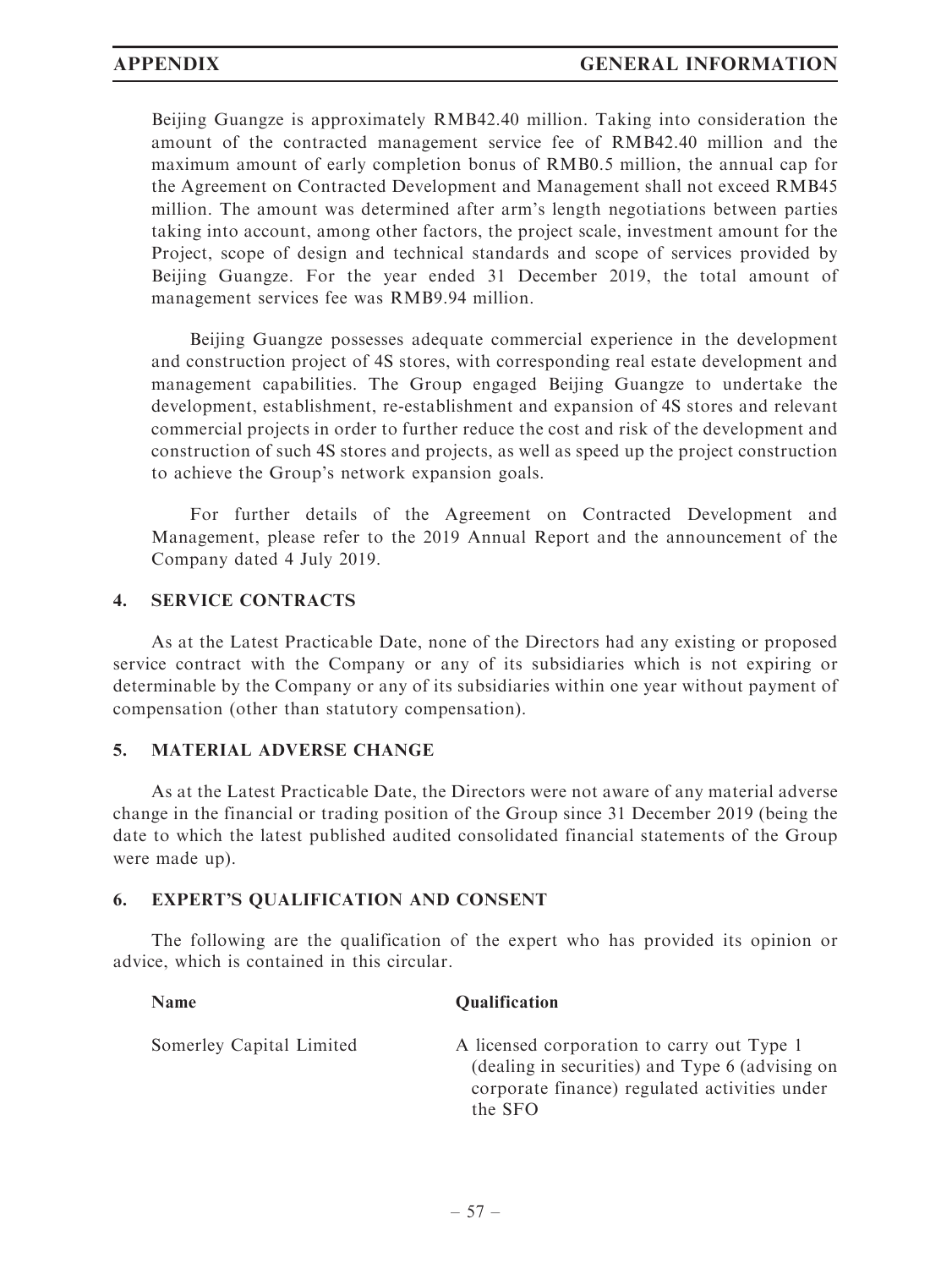#### APPENDIX GENERAL INFORMATION

The above expert has given and has not withdrawn its written consent to the issue of this circular with the inclusion herein of its statements and/or references to its name in the form and context in which they respectively appear.

As at the Latest Practicable Date, the above expert was not beneficially interested in the share capital of any member of the Group nor did it have any right (whether legally enforceable or not) to subscribe for or to nominate persons to subscribe for any securities in any member of the Group nor did it have any interest, either direct or indirect, in any assets which had been acquired or disposed of by or leased to, or was proposed to be acquired or disposed of by or leased to, any member of the Group since 31 December 2019 (being the date to which the latest published audited consolidated financial statements of the Group were made up).

The letter from the Independent Financial Adviser is given by Somerley Capital Limited as at the date of this circular for incorporation herein.

#### 7. DOCUMENTS AVAILABLE FOR INSPECTION

Copies of the following documents are available for inspection during normal business hours on a business day in Hong Kong at the principal place of business of the Company in Hong Kong at Unit 5905, 59/F., The Center, 99 Queen's Road Central, Hong Kong, from the date of this circular up to and including 17 September 2020, being the date of the EGM:

- (a) the Scheme;
- (b) the letter from the Board, the text of which is set out in the section headed ''Letter from the Board'' in this circular;
- (c) the letter from the Independent Financial Adviser to the Independent Board Committee and the Independent Shareholders, the text of which is set out in the section headed ''Letter from the Independent Financial Adviser'' in this circular;
- (d) the written consent referred to in the paragraph headed ''Expert's qualification and consent" in this appendix;
- (e) a memorandum containing particulars of the grant of the Connected Grant Shares to the Connected Selected Participants; and
- (f) this circular.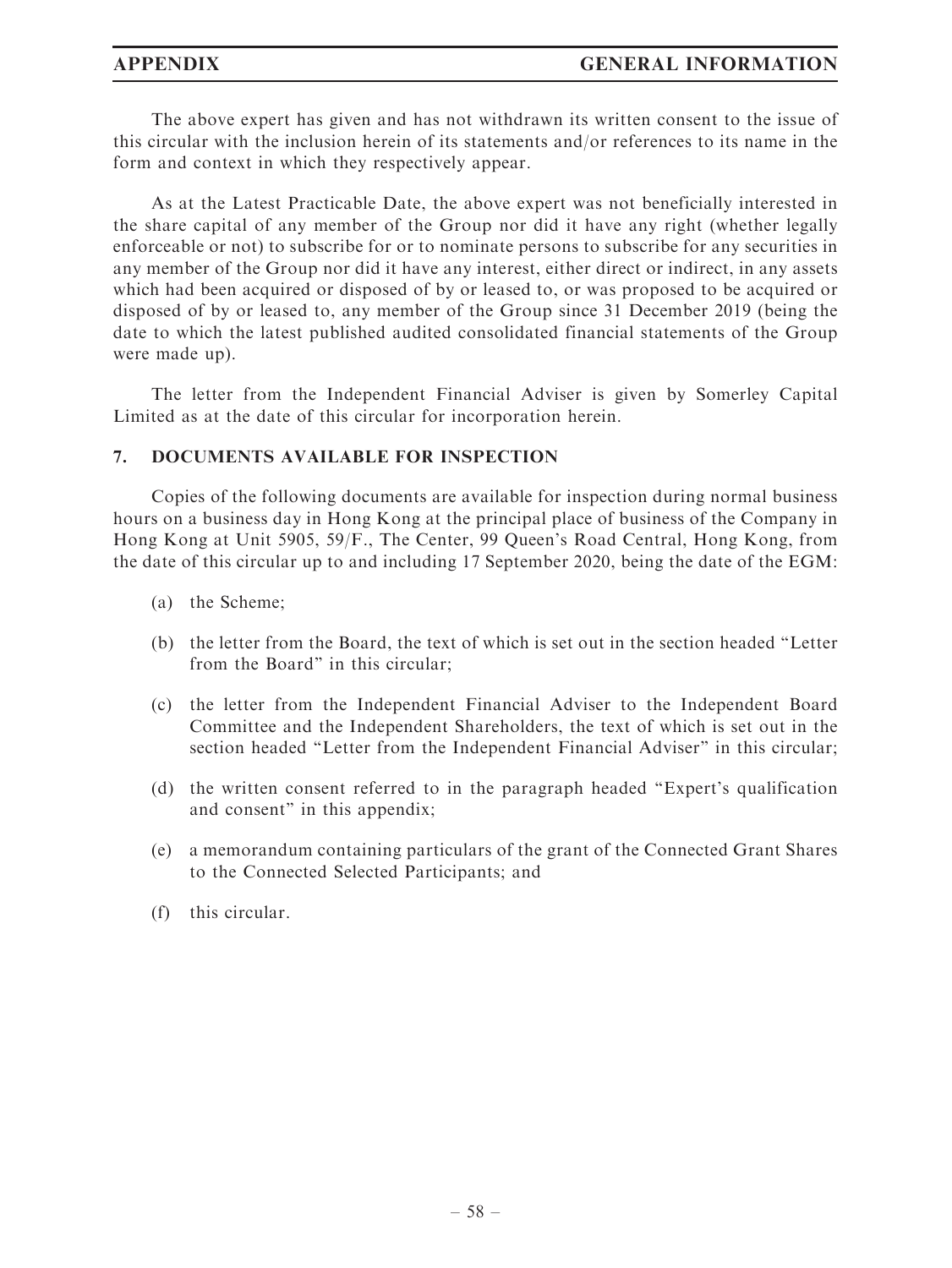

# **China ZhengTong Auto Services Holdings Limited**

# **中國正通汽車服務控股有限公司**

*(Incorporated under the laws of the Cayman Islands with limited liability)*

**(Stock Code: 1728)**

# NOTICE OF THE EXTRAORDINARY GENERAL MEETING

NOTICE IS HEREBY GIVEN that an extraordinary general meeting (the ''Meeting'') of China ZhengTong Auto Services Holdings Limited 中國正通汽車服務控股有限公司 (the ''Company'') will be held at Niccolo Room 1–2, 25F., The Murray, Hong Kong, a Niccolo Hotel, 22 Cotton Tree Drive, Central, Hong Kong on 17 September 2020 at 11: 00 a.m. for the following purpose of considering and, if thought fit, passing with or without amendments, the following resolution of the Company as ordinary resolutions of the Company:

# ORDINARY RESOLUTIONS

### 1. ''THAT

(a) conditional upon The Stock Exchange of Hong Kong Limited (''Stock Exchange'') granting the listing of and permission to deal in new shares of the Company ("Shares") granted under the share award scheme (the "Scheme") adopted by the Company on 12 June 2020 (a copy of which has been produced at the Meeting marked "A" and signed by the chairman of the Meeting for the purpose of identification), the directors of the Company (''Director(s)'') be and are hereby granted a specific mandate (the ''Specific Mandate'') to exercise all the powers of the Company for the allotment and issue of 4,400,000 Shares (''Connected Grant Shares'') to BOCI-Prudential Trustee Limited (''Trustee'') to hold on trust for Mr. WANG Kunpeng, a director of the Company (''Director'') and accordingly a connected person (as defined in the Rules Governing the Listing of Securities on The Stock Exchange of Hong Kong Limited ("Listing Rules")) of the Company, and that grant of such 4,400,000 Connected Grant Shares to Mr. WANG Kunpeng pursuant to the Scheme be and is hereby approved and confirmed; and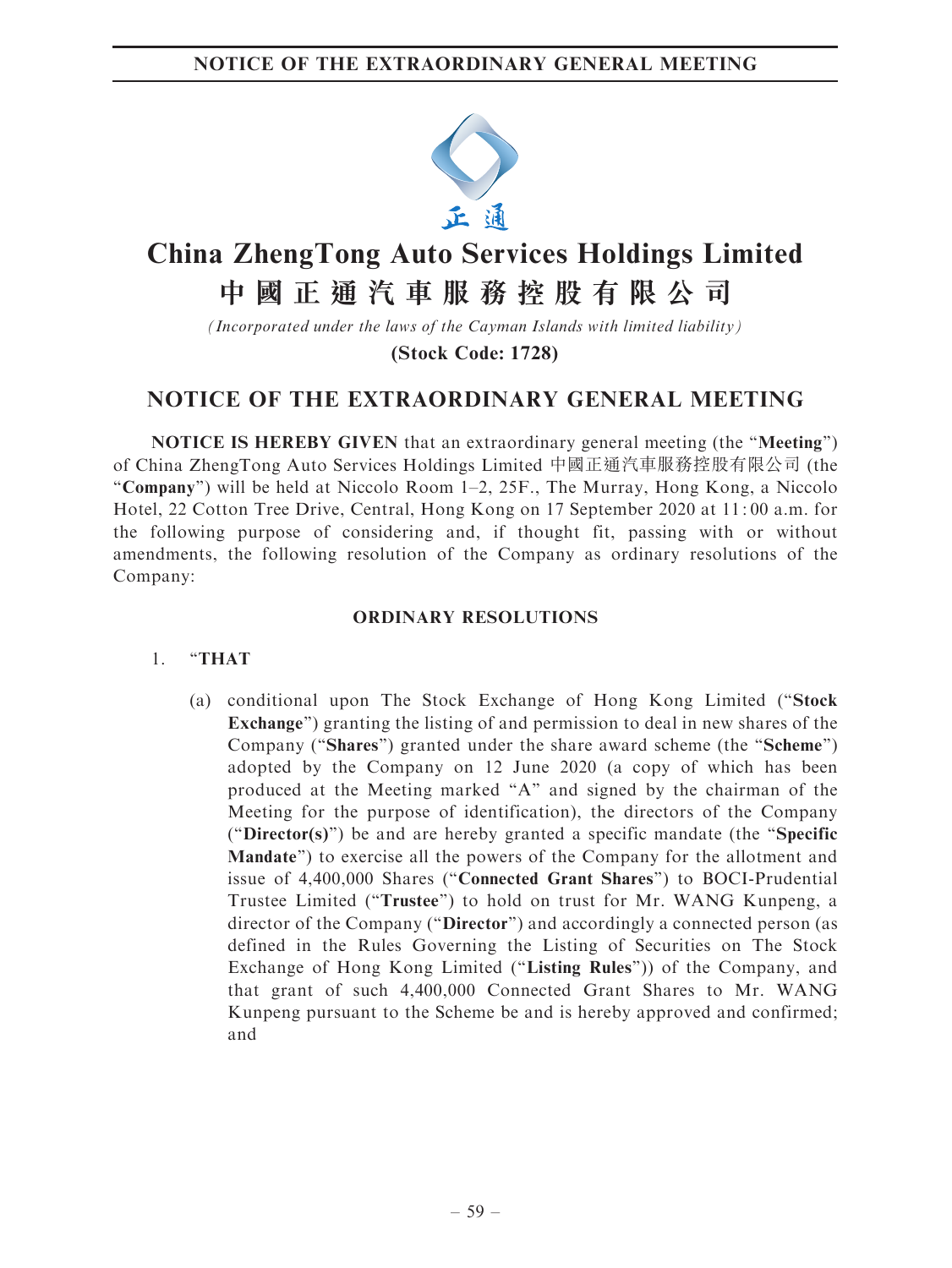(b) any one or more of the Director(s) be and is/are hereby authorized for and on behalf of the Company to do all such acts and things and execute all such documents which he/they consider necessary, desirable or expedient for the purpose of, or in connection with, the implementation of and giving effect to such grant and the transactions contemplated thereunder, including but not limited to the issue and allotment of such new 4,400,000 Connected Grant Shares to Mr. WANG Kunpeng pursuant to the Scheme.''

# 2. "THAT

- (a) conditional upon the Stock Exchange granting the listing of and permission to deal in new Shares granted under the Scheme, the Directors be and are hereby granted the Specific Mandate to exercise all the powers of the Company for the allotment and issue of 4,000,000 Connected Grant Shares to the Trustee to hold on trust for Mr. LI Zhubo, a Director and accordingly a connected person of the Company, and that grant of such 4,000,000 Connected Grant Shares to Mr. LI Zhubo pursuant to the Scheme be and is hereby approved and confirmed; and
- (b) any one or more of the Director(s) be and is/are hereby authorized for and on behalf of the Company to do all such acts and things and execute all such documents which he/they consider necessary, desirable or expedient for the purpose of, or in connection with, the implementation of and giving effect to such grant and the transactions contemplated thereunder, including but not limited to the issue and allotment of such new 4,000,000 Connected Grant Shares to Mr. LI Zhubo pursuant to the Scheme.''

# 3. ''THAT

(a) conditional upon the Stock Exchange granting the listing of and permission to deal in new Shares granted under the Scheme, the Directors be and are hereby granted the Specific Mandate to exercise all the powers of the Company for the allotment and issue of 3,000,000 Connected Grant Shares to the Trustee to hold on trust for Mr. WAN To, a Director and accordingly a connected person of the Company, and that grant of such 3,000,000 Connected Grant Shares to Mr. WAN To pursuant to the Scheme be and is hereby approved and confirmed; and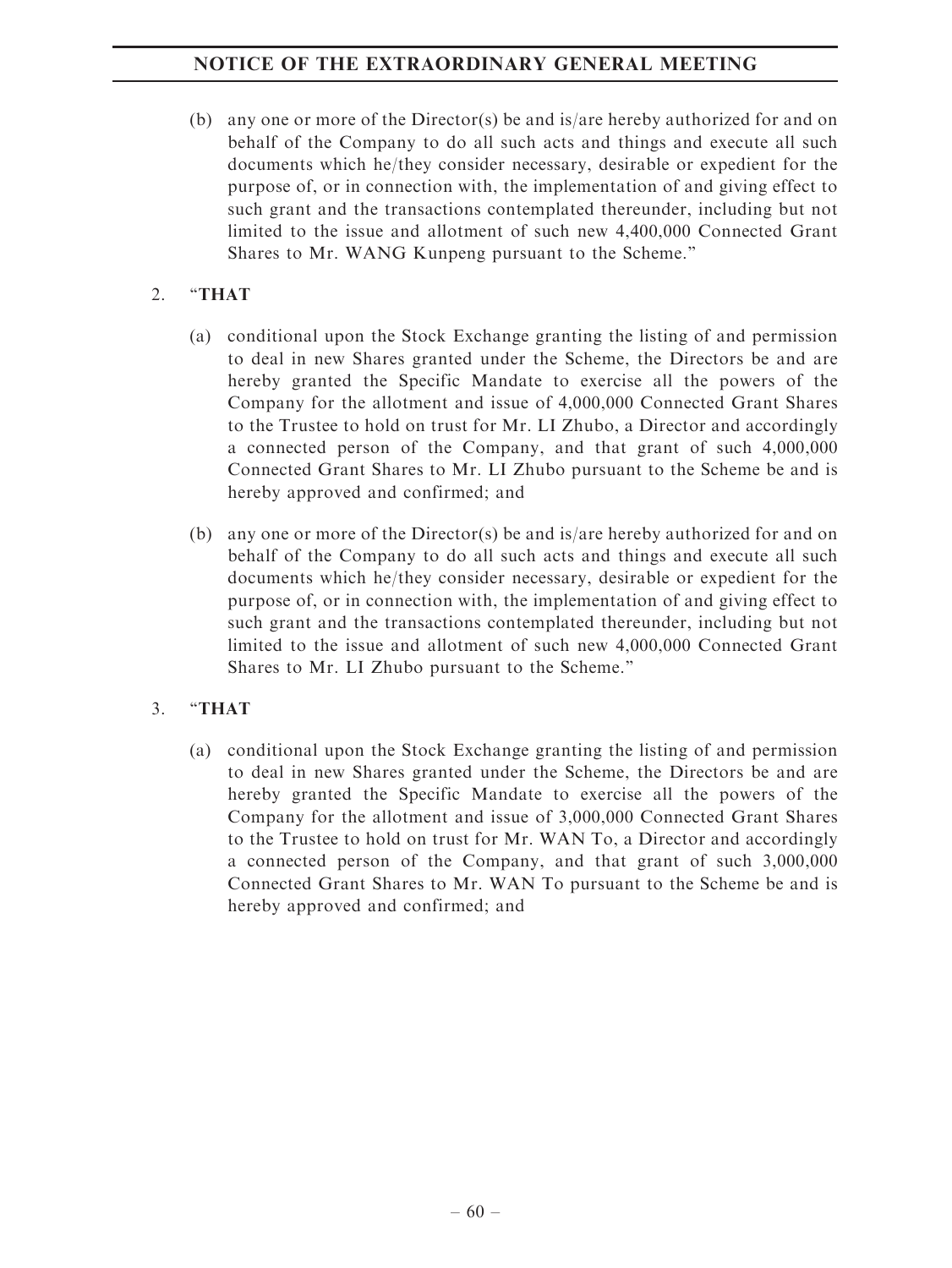## NOTICE OF THE EXTRAORDINARY GENERAL MEETING

(b) any one or more of the Director(s) be and is/are hereby authorized for and on behalf of the Company to do all such acts and things and execute all such documents which he/they consider necessary, desirable or expedient for the purpose of, or in connection with, the implementation of and giving effect to such grant and the transactions contemplated thereunder, including but not limited to the issue and allotment of such new 3,000,000 Connected Grant Shares to Mr. WAN To pursuant to the Scheme.''

> By Order of the Board China ZhengTong Auto Services Holdings Limited 中國正通汽車服務控股有限公司 WANG Muqing Chairman

31 August 2020

Registered Office: Cricket Square Hutchins Drive P. O. Box 2681 Grand Cayman, KY1-1111 Cayman Islands

Principal Place of Business in Hong Kong: Unit 5905, 59/F. The Center 99 Queen's Road Central Hong Kong

Notes:

- 1. All resolutions at the Meeting will be taken by poll pursuant to the Listing Rules and the results of the poll will be published on the websites of the Stock Exchange and the Company in accordance with the Listing Rules.
- 2. A member entitled to attend and vote at the Meeting is entitled to appoint one or more (if he holds more than one Share) proxies to attend and vote instead of him. A proxy need not be a member of the Company. If more than one proxy is appointed, the appointment shall specify the number and class of Shares in respect of which each such proxy is so appointed.
- 3. In the case of joint holders of Shares, any one of such joint holders may vote, either in person or by proxy, in respect of such Shares as if it/he/she were solely entitled thereto, but if more than one of such joint holders are present at the above meeting, personally or by proxy, that one of the said persons so present whose name stands first in the register in respect of such Shares shall alone be entitled to vote in respect thereof.
- 4. In order to be valid, the form of proxy together with the power of attorney or other authority, if any, under which it is signed or a notarially certified copy of that power or authority, must be deposited at the Company's branch share registrar and transfer office in Hong Kong, Computershare Hong Kong Investor Services Limited, at 17M Floor, Hopewell Centre, 183 Queen's Road East, Wan Chai, Hong Kong not less than 48 hours before the time appointed for the holding of the Meeting (i.e. Tuesday, 15 September 2020 at 11: 00 a.m.) or any adjournment thereof. Delivery of the form of proxy shall not preclude a member of the Company from attending and voting in person at the Meeting and, in such event, the said form of proxy shall be deemed to be revoked.